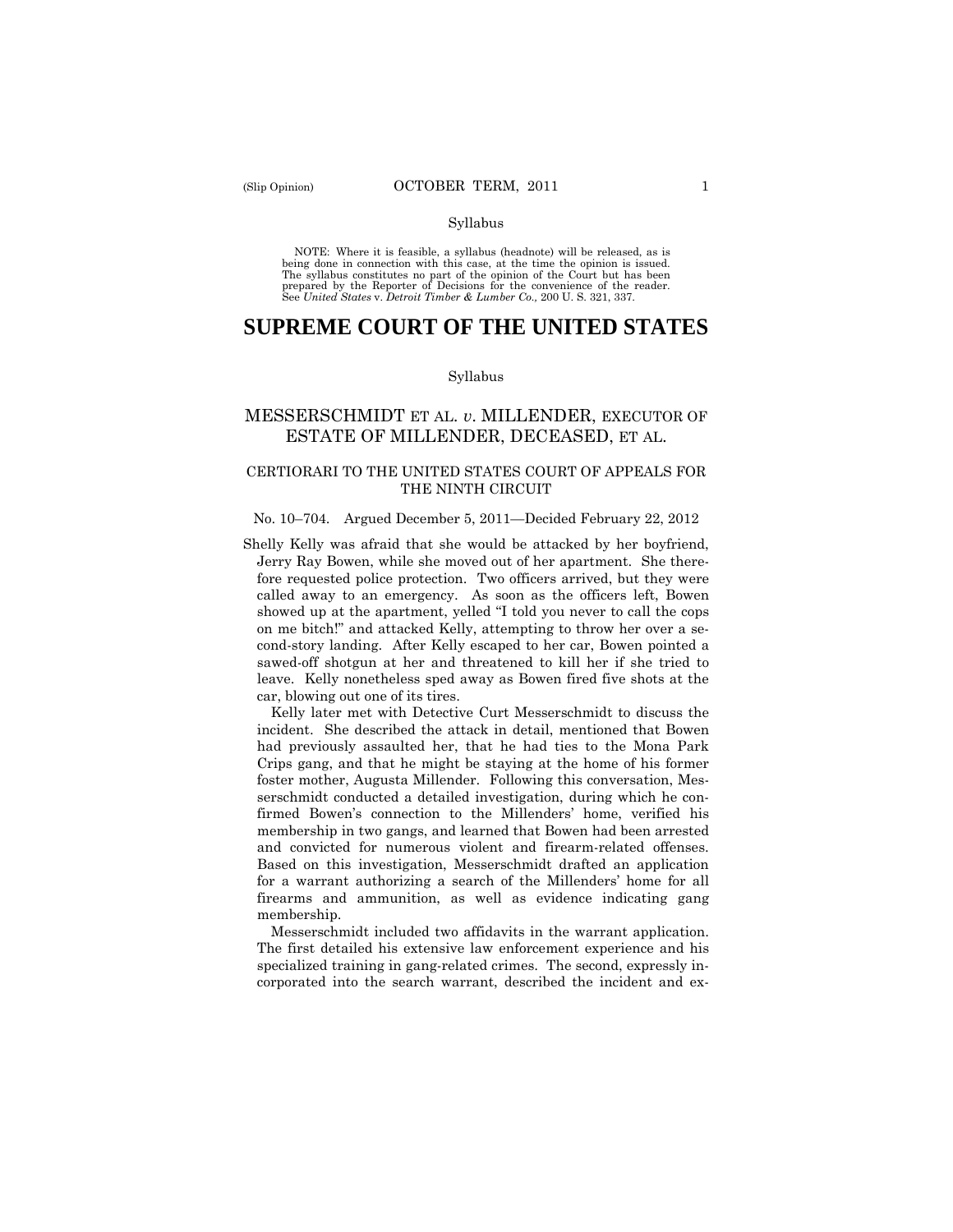application to a magistrate, who issued the warrant. The ensuing plained why Messerschmidt believed there was probable cause for the search. It also requested that the warrant be endorsed for night service because of Bowen's gang ties. Before submitting the application to a magistrate for approval, Messerschmidt had it reviewed by his supervisor, Sergeant Robert Lawrence, as well as a police lieutenant and a deputy district attorney. Messerschmidt then submitted the search uncovered only Millender's shotgun, a California Social Services letter addressed to Bowen, and a box of .45-caliber ammunition.

The Millenders filed an action under 42 U. S. C. §1983 against petitioners Messerschmidt and Lawrence, alleging that the officers had subjected them to an unreasonable search in violation of the Fourth Amendment. The District Court granted summary judgment to the Millenders, concluding that the firearm and gang-material aspects of the search warrant were overbroad and that the officers were not entitled to qualified immunity from damages. The Ninth Circuit, sitting en banc, affirmed the denial of qualified immunity. The court held that the warrant's authorization was unconstitutionally overbroad because the affidavits and warrant failed to establish probable cause that the broad categories of firearms, firearm-related material, and gang-related material were contraband or evidence of a crime, and that a reasonable officer would have been aware of the warrant's deficiency.

*Held:* The officers are entitled to qualified immunity. Pp. 8–19.

(a) Qualified immunity "protects government officials 'from liability for civil damages insofar as their conduct does not violate clearly established statutory or constitutional rights of which a reasonable person would have known.'" *Pearson* v. *Callahan*, 555 U. S. 223, 231. Where the alleged Fourth Amendment violation involves a search or seizure pursuant to a warrant, the fact that a neutral magistrate has issued a warrant is the clearest indication that the officers acted in an objectively reasonable manner, or in "objective good faith." *United States* v. *Leon*, 468 U. S. 897, 922–923. Nonetheless, that fact does not end the inquiry into objective reasonableness. The Court has recognized an exception allowing suit when "it is obvious that no reasonably competent officer would have concluded that a warrant should issue." *Malley* v. *Briggs*, 475 U. S. 335, 341. The "shield of immunity" otherwise conferred by the warrant, *id.*, at 345, will be lost, for example, where the warrant was "based on an affidavit so lacking in indicia of probable cause as to render official belief in its existence entirely unreasonable." *Leon*, 468 U. S., at 923. The threshold for establishing this exception is high. "[I]n the ordinary case, an officer cannot be expected to question the magistrate's probable-cause determination" because "[i]t is the magistrate's responsi-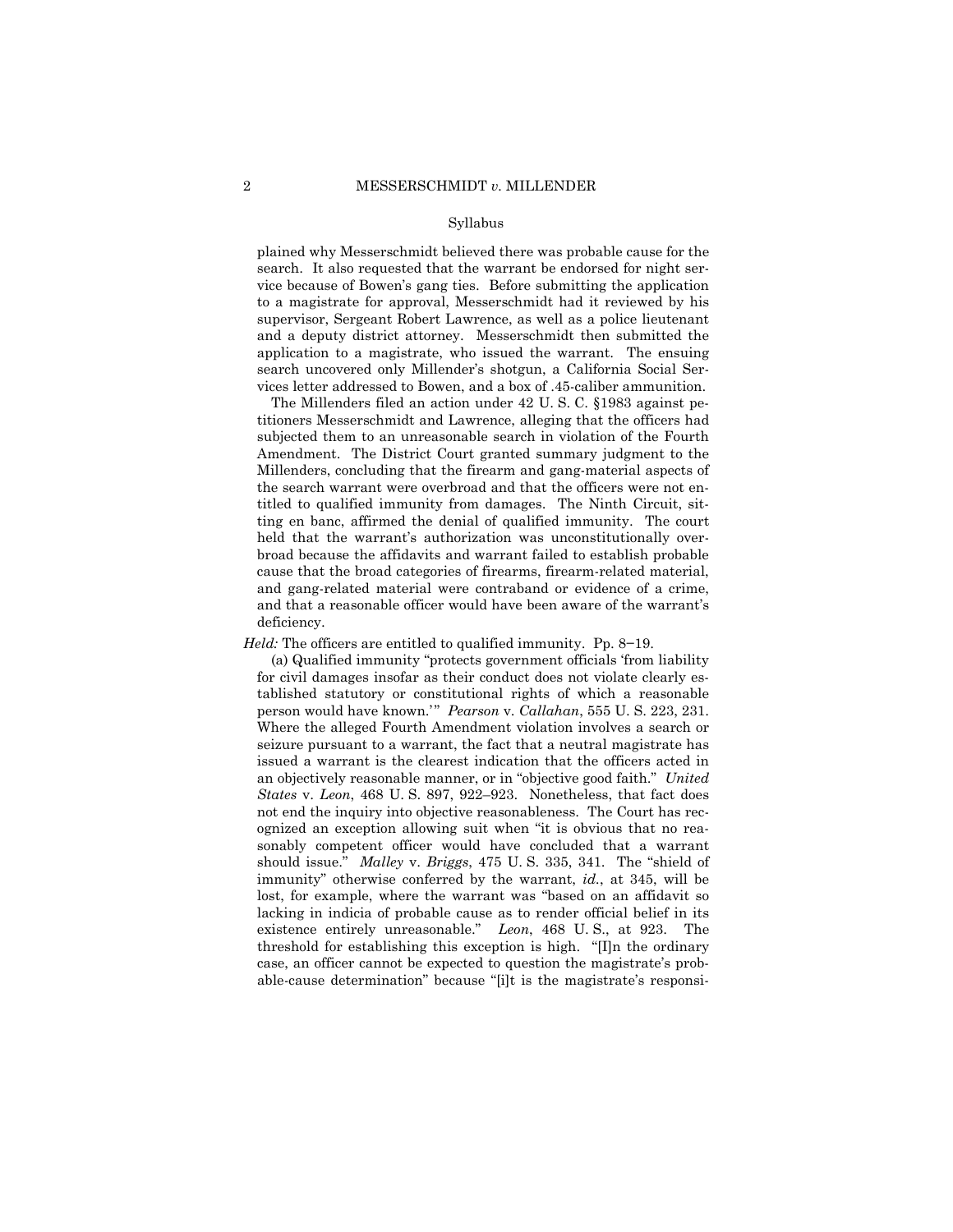bility to determine whether the officer's allegations establish probable cause and, if so, to issue a warrant comporting in form with the requirements of the Fourth Amendment." *Leon, supra*, at 921. Pp. 8−10.

 a magistrate to issue a search warrant for items "in the possession of (b) This case does not fall within that narrow exception. It would not be entirely unreasonable for an officer to believe that there was probable cause to search for all firearms and firearm-related materials. Under the circumstances set forth in the warrant, an officer could reasonably conclude that there was a "fair probability" that the sawed-off shotgun was not the only firearm Bowen owned, *Illinois* v. *Gates*, 462 U. S. 213, 238, and that Bowen's sawed-off shotgun was illegal. Cf. 26 U. S. C. §§ 5845(a), 5861(d). Given Bowen's possession of one illegal gun, his gang membership, willingness to use the gun to kill someone, and concern about the police, it would not be unreasonable for an officer to conclude that Bowen owned other illegal guns. An officer also could reasonably believe that seizure of firearms was necessary to prevent further assaults on Kelly. California law allows any person with the intent to use them as a means of committing a public offense," Cal. Penal Code Ann. §1524(a)(3), and the warrant application submitted by the officers specifically referenced this provision as a basis for the search. Pp. 10–12.

(c) Regarding the warrant's authorization to search for gangrelated materials, a reasonable officer could view Bowen's attack as motivated not by the souring of his romantic relationship with Kelly but by a desire to prevent her from disclosing details of his gang activity to the police. It would therefore not be unreasonable—based on the facts set out in the affidavit—for an officer to believe that evidence of Bowen's gang affiliation would prove helpful in prosecuting him for the attack on Kelly, in supporting additional, related charges against Bowen for the assault, or in impeaching Bowen or rebutting his defenses. Moreover, even if this were merely a domestic dispute, a reasonable officer could still conclude that gang paraphernalia found at the Millenders' residence could demonstrate Bowen's control over the premises or his connection to other evidence found there. Pp. 12−16.

(d) The fact that the officers sought and obtained approval of the warrant application from a superior and a deputy district attorney before submitting it to the magistrate provides further support for the conclusion that an officer could reasonably have believed that the scope of the warrant was supported by probable cause. A contrary conclusion would mean not only that Messerschmidt and Lawrence were "plainly incompetent" in concluding that the warrant was supported by probable cause, *Malley*, *supra*, at 341, but that their super-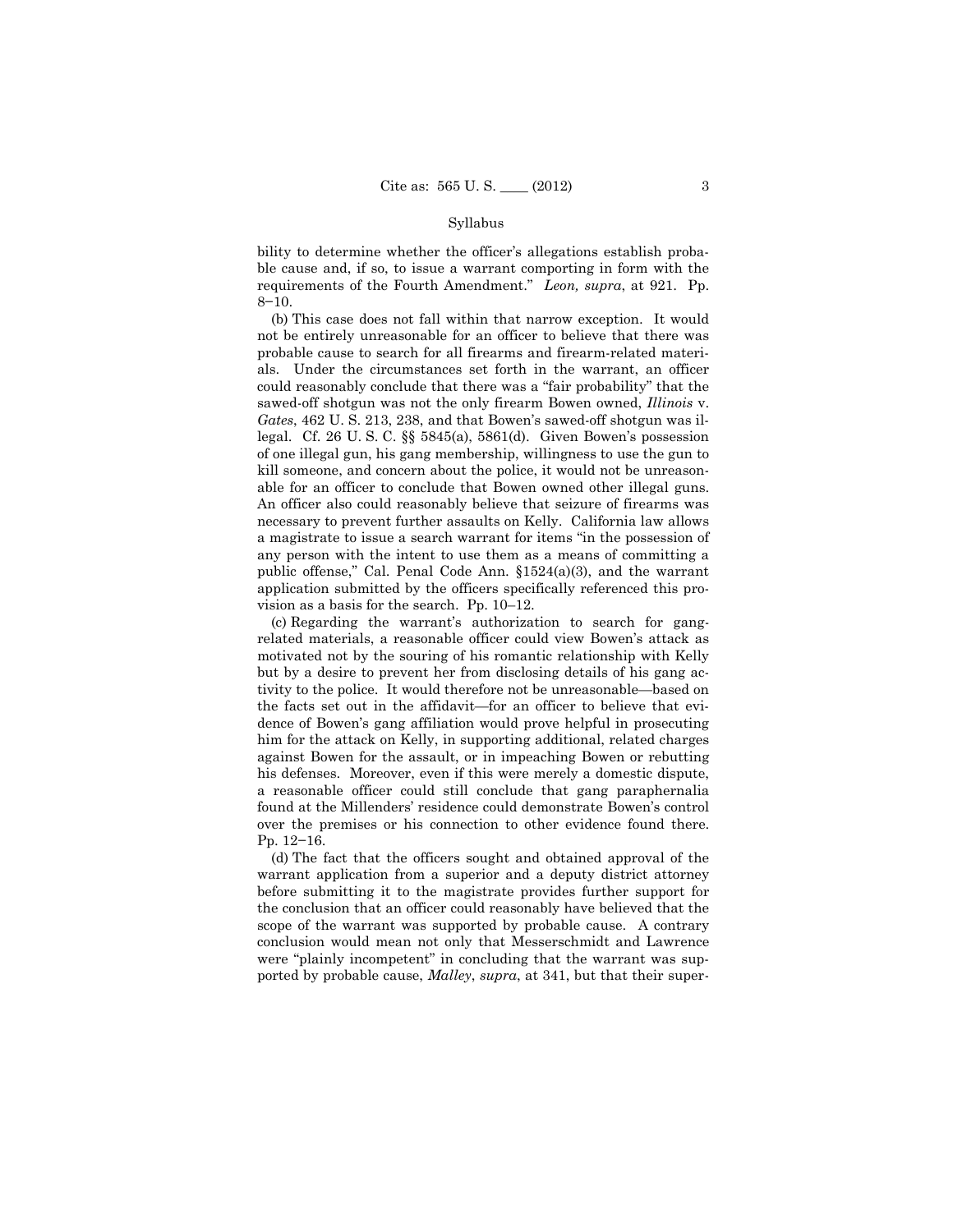visor, the deputy district attorney, and the magistrate were as well. Pp. 16−18.

(e) In holding that the warrant in this case was so obviously defective that no reasonable officer could have believed it to be valid, the court below erred in relying on *Groh* v. *Ramirez*, 540 U. S. 551. There, officers who carried out a warrant-approved search were not entitled to qualified immunity because the warrant failed to describe any of the items to be seized and "even a cursory reading of the warrant" would have revealed this defect. *Id.,* at 557. Here, in contrast, any arguable defect would have become apparent only upon a close parsing of the warrant application, and a comparison of the supporting affidavit to the terms of the warrant to determine whether the affidavit established probable cause to search for all the items listed in the warrant. Unlike in *Groh*, any error here would not be one that "just a simple glance" would have revealed. *Id.* at 564. Pp. 18−19.

620 F. 3d 1016, reversed.

 KENNEDY, THOMAS, BREYER, and ALITO, JJ., joined. BREYER, J., filed a ROBERTS, C. J., delivered the opinion of the Court, in which SCALIA, concurring opinion. KAGAN, J., filed an opinion concurring in part and dissenting in part. SOTOMAYOR, J., filed a dissenting opinion, in which GINSBURG, J., joined.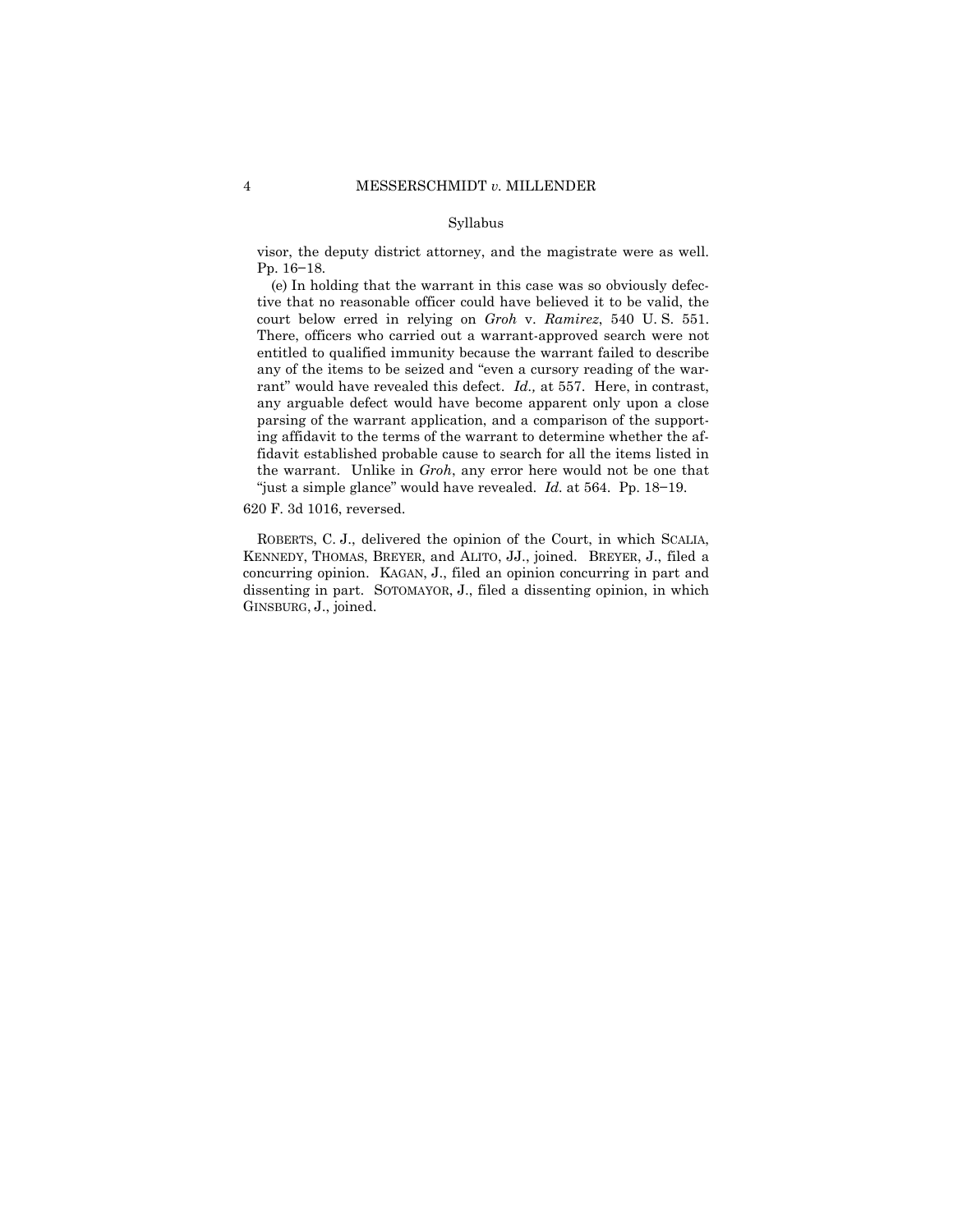preliminary print of the United States Reports. Readers are requested to notify the Reporter of Decisions, Supreme Court of the United States, Wash- ington, D. C. 20543, of any typographical or other formal errors, in order that corrections may be made before the preliminary print goes to press. NOTICE: This opinion is subject to formal revision before publication in the

## $\frac{1}{2}$  ,  $\frac{1}{2}$  ,  $\frac{1}{2}$  ,  $\frac{1}{2}$  ,  $\frac{1}{2}$  ,  $\frac{1}{2}$  ,  $\frac{1}{2}$ **SUPREME COURT OF THE UNITED STATES**

### $\frac{1}{2}$  ,  $\frac{1}{2}$  ,  $\frac{1}{2}$  ,  $\frac{1}{2}$  ,  $\frac{1}{2}$  ,  $\frac{1}{2}$ No. 10–704

# ESTATE OF AUGUSTA MILLENDER, CURT MESSERSCHMIDT, ET AL., PETITIONERS *v.* BRENDA MILLENDER, AS EXECUTOR OF THE DECEASED, ET AL.

# ON WRIT OF CERTIORARI TO THE UNITED STATES COURT OF APPEALS FOR THE NINTH CIRCUIT

### [February 22, 2012]

 CHIEF JUSTICE ROBERTS delivered the opinion of the Court.

Petitioner police officers conducted a search of respondents' home pursuant to a warrant issued by a neutral magistrate. The warrant authorized a search for all guns and gang-related material, in connection with the investigation of a known gang member for shooting at his exgirlfriend with a pistol-gripped sawed-off shotgun, because she had "call[ed] the cops" on him. App. 56. Respondents brought an action seeking to hold the officers personally liable under 42 U. S. C. §1983, alleging that the search violated their Fourth Amendment rights because there was not sufficient probable cause to believe the items sought were evidence of a crime. In particular, respondents argued that there was no basis to search for all guns simply because the suspect owned and had used a sawed-off shotgun, and no reason to search for gang material because the shooting at the ex-girlfriend for "call[ing] the cops" was solely a domestic dispute. The Court of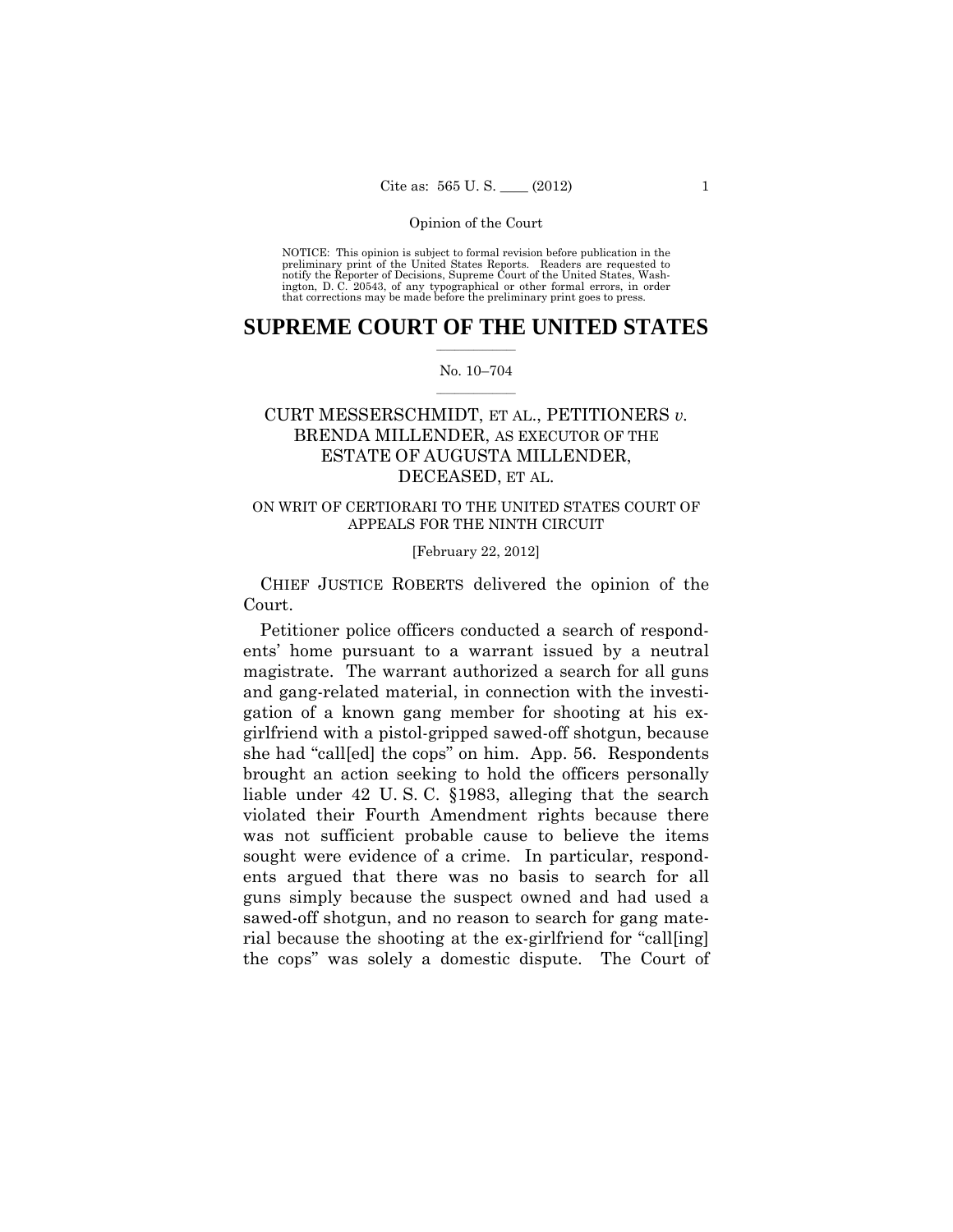Appeals for the Ninth Circuit held that the warrant was invalid, and that the officers were not entitled to immunity from personal liability because this invalidity was so obvious that any reasonable officer would have recognized it, despite the magistrate's approval. We disagree and reverse.

> I A

Shelly Kelly decided to break off her romantic relationship with Jerry Ray Bowen and move out of her apartment, to which Bowen had a key. Kelly feared an attack from Bowen, who had previously assaulted her and had been convicted of multiple violent felonies. She therefore asked officers from the Los Angeles County Sheriff's Department to accompany her while she gathered her things. Deputies from the Sheriff 's Department came to assist Kelly but were called away to respond to an emergency before the move was complete.

As soon as the officers left, an enraged Bowen appeared at the bottom of the stairs to the apartment, yelling "I told you never to call the cops on me bitch!" App. 39, 56. Bowen then ran up the stairs to Kelly, grabbed her by her shirt, and tried to throw her over the railing of the secondstory landing. When Kelly successfully resisted, Bowen bit her on the shoulder and attempted to drag her inside the apartment by her hair. Kelly again managed to escape Bowen's grasp, and ran to her car. By that time, Bowen had retrieved a black sawed-off shotgun with a pistol grip. He ran in front of Kelly's car, pointed the shotgun at her, and told Kelly that if she tried to leave he would kill her. Kelly leaned over, fully depressed the gas pedal, and sped away. Bowen fired at the car a total of five times, blowing out the car's left front tire in the process, but Kelly managed to escape.

Kelly quickly located police officers and reported the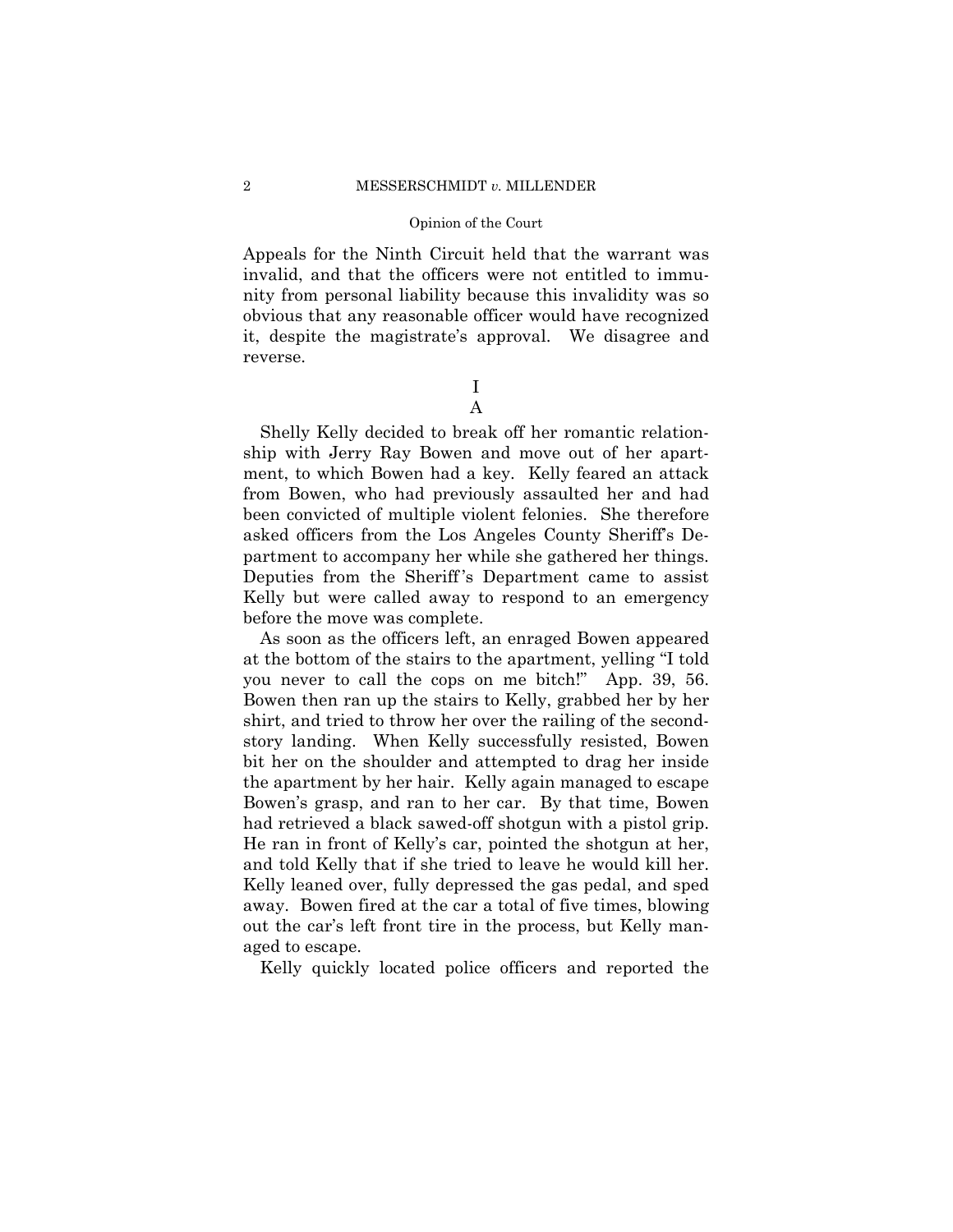Park Crips,'" a local street gang. *Id.*, at 39. Kelly also assault. She told the police what had happened—that Bowen had attacked her after becoming "angry because she had called the Sheriff's Department"—and she mentioned that Bowen was "an active member of the 'Mona provided the officers with photographs of Bowen.

Detective Curt Messerschmidt was assigned to investigate the incident. Messerschmidt met with Kelly to obtain details of the assault and information about Bowen. Kelly described the attack and informed Messerschmidt that she thought Bowen was staying at his foster mother's home at 2234 East 120th Street. Kelly also informed Messerschmidt of Bowen's previous assaults on her and of his gang ties.

 arm). *Id.*, at 72–81*.* Messerschmidt then conducted a background check on Bowen by consulting police records, California Department of Motor Vehicles records, and the "cal-gang" database. Based on this research, Messerschmidt confirmed Bowen's connection to the 2234 East 120th Street address. He also confirmed that Bowen was an "active" member of the Mona Park Crips and a "secondary" member of the Dodge City Crips. *Id.*, at 64. Finally, Messerschmidt learned that Bowen had been arrested and convicted for numerous violent and firearm-related offenses. Indeed, at the time of the investigation, Bowen's "rapsheet" spanned over 17 printed pages, and indicated that he had been arrested at least 31 times. Nine of these arrests were for firearms offenses and six were for violent crimes, including three arrests for assault with a deadly weapon (fire-

Messerschmidt prepared two warrants: one to authorize Bowen's arrest and one to authorize the search of 2234 East 120th Street. An attachment to the search warrant described the property that would be the object of the search: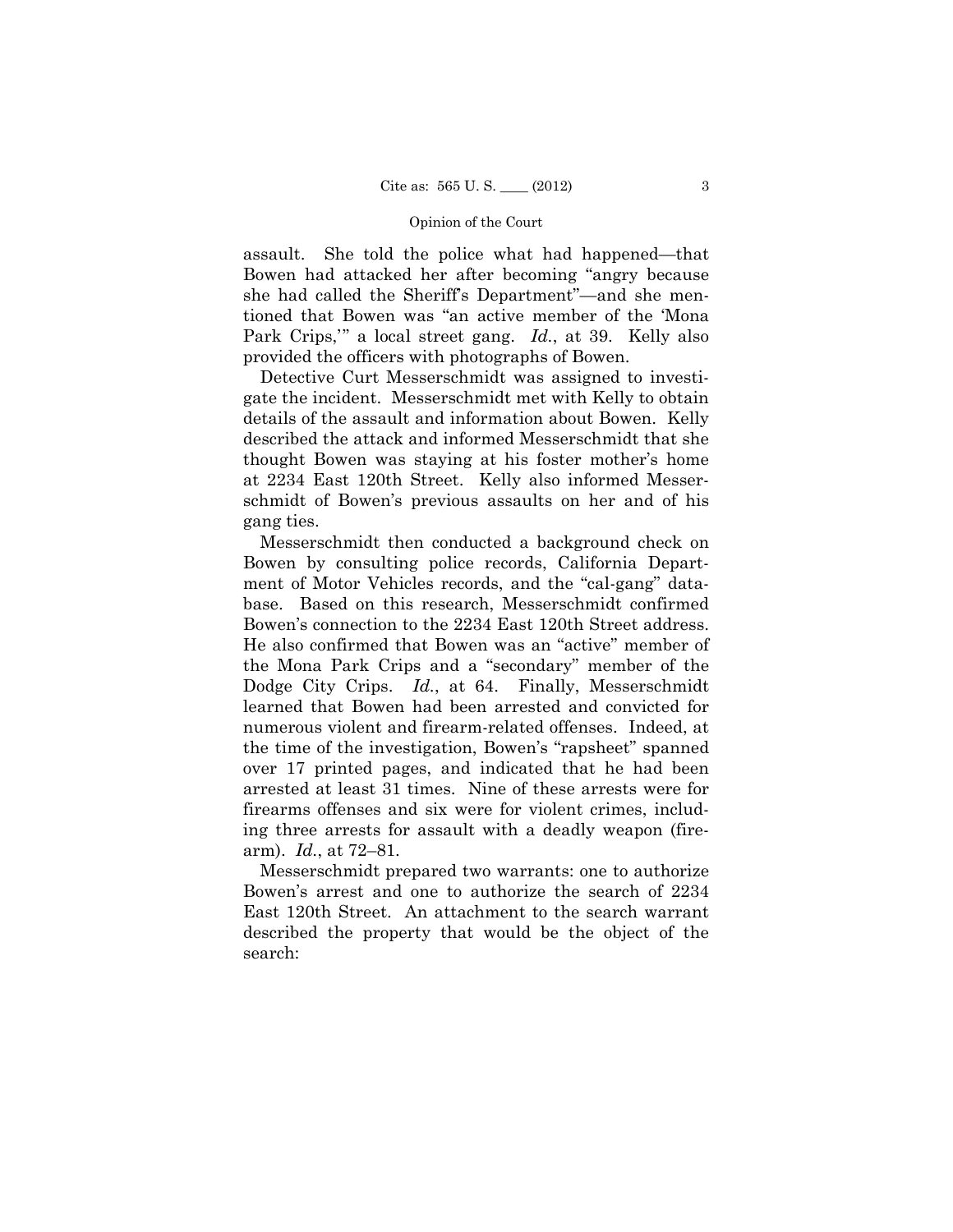"All handguns, rifles, or shotguns of any caliber, or any firearms capable of firing ammunition, or firearms or devices modified or designed to allow it [*sic*] to fire ammunition. All caliber of ammunition, miscellaneous gun parts, gun cleaning kits, holsters which could hold or have held any caliber handgun being sought. Any receipts or paperwork, showing the purchase, ownership, or possession of the handguns being sought. Any firearm for which there is no proof of ownership. Any firearm capable of firing or chambered to fire any caliber ammunition.

"Articles of evidence showing street gang membership or affiliation with any Street Gang to include but not limited to any reference to 'Mona Park Crips', including writings or graffiti depicting gang membership, activity or identity. Articles of personal property tending to establish the identity of person [*sic*] in control of the premise or premises. Any photographs or photograph albums depicting persons, vehicles, weapons or locations, which may appear relevant to gang membership, or which may depict the item being sought and or believed to be evidence in the case being investigated on this warrant, or which may depict evidence of criminal activity. Additionally to include any gang indicia that would establish the persons being sought in this warrant, affiliation or membership with the 'Mona Park Crips' street gang." *Id.,* at 52.

Two affidavits accompanied Messerschmidt's warrant applications. The first affidavit described Messerschmidt's extensive law enforcement experience, including that he had served as a peace officer for 14 years, that he was then assigned to a "specialized unit" "investigating gang related crimes and arresting gang members for various violations of the law," that he had been involved in "hun-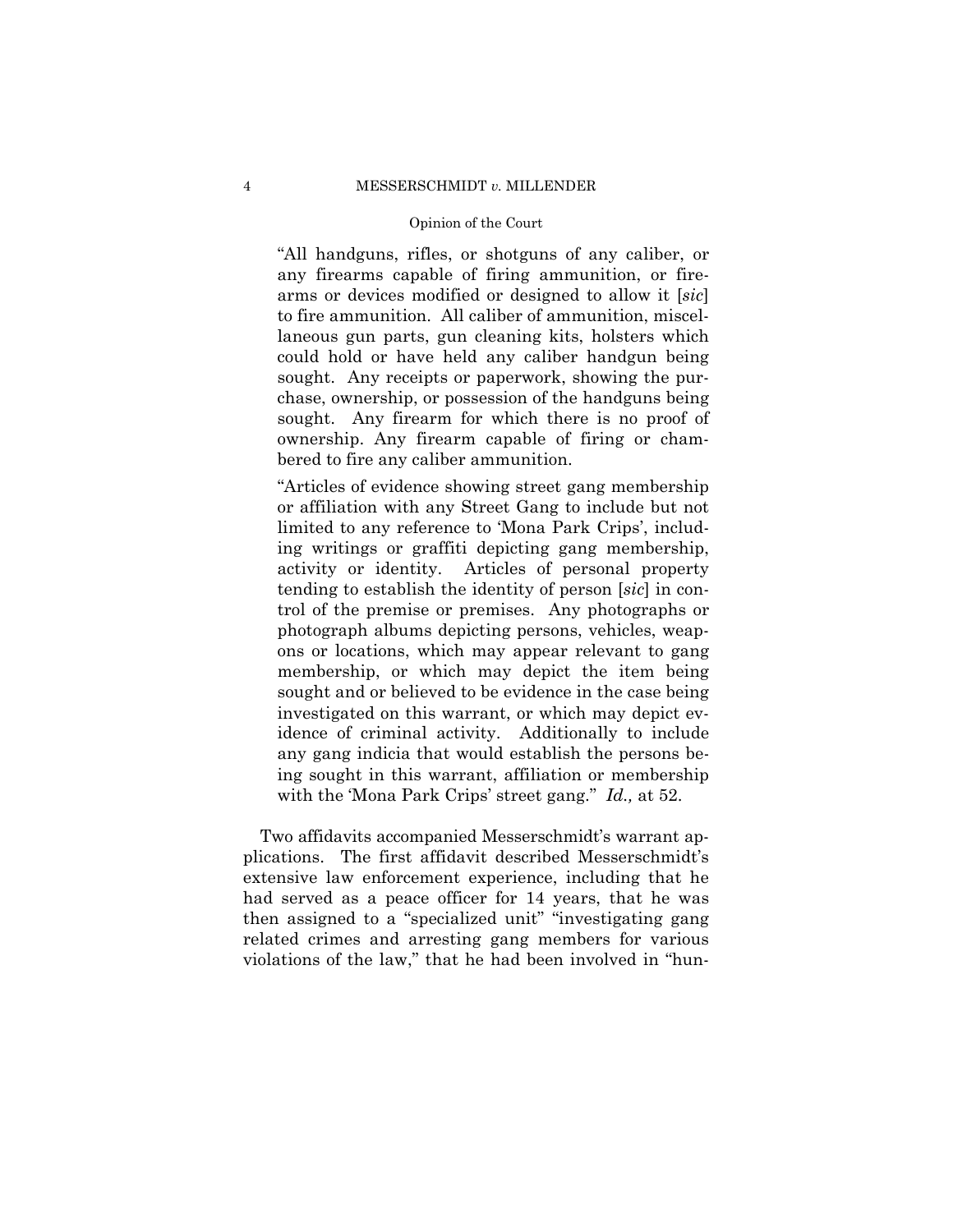dreds of gang related incidents, contacts, and or arrests" during his time on the force, and that he had "received specialized training in the field of gang related crimes" and training in "gang related shootings." *Id.,* at 53–54.

The second affidavit—expressly incorporated into the search warrant—explained why Messerschmidt believed there was sufficient probable cause to support the warrant. That affidavit described the facts of the incident involving Kelly and Bowen in great detail, including the weapon used in the assault. The affidavit recounted that Kelly had identified Bowen as the assailant and that she thought Bowen might be found at 2234 East 120th Street. It also reported that Messerschmidt had "conducted an extensive background search on the suspect by utilizing departmental records, state computer records, and other police agency records," and that from that information he had concluded that Bowen resided at 2234 East 120th Street. *Id.,* at 58.

The affidavit requested that the search warrant be endorsed for night service because "information provided by the victim and the cal-gang data base" indicated that Bowen had "gang ties to the Mona Park Crip gang" and that "night service would provide an added element of safety to the community as well as for the deputy personnel serving the warrant." *Id.,* at 59. The affidavit concluded by noting that Messerschmidt "believe[d] that the items sought" would be in Bowen's possession and that "recovery of the weapon could be invaluable in the successful prosecution of the suspect involved in this case, and the curtailment of further crimes being committed." *Ibid*.

Messerschmidt submitted the warrants to his supervisors—Sergeant Lawrence and Lieutenant Ornales—for review. Deputy District Attorney Janet Wilson also reviewed the materials and initialed the search warrant, indicating that she agreed with Messerschmidt's assessment of probable cause. *Id*., at 27, 47. Finally, Messer-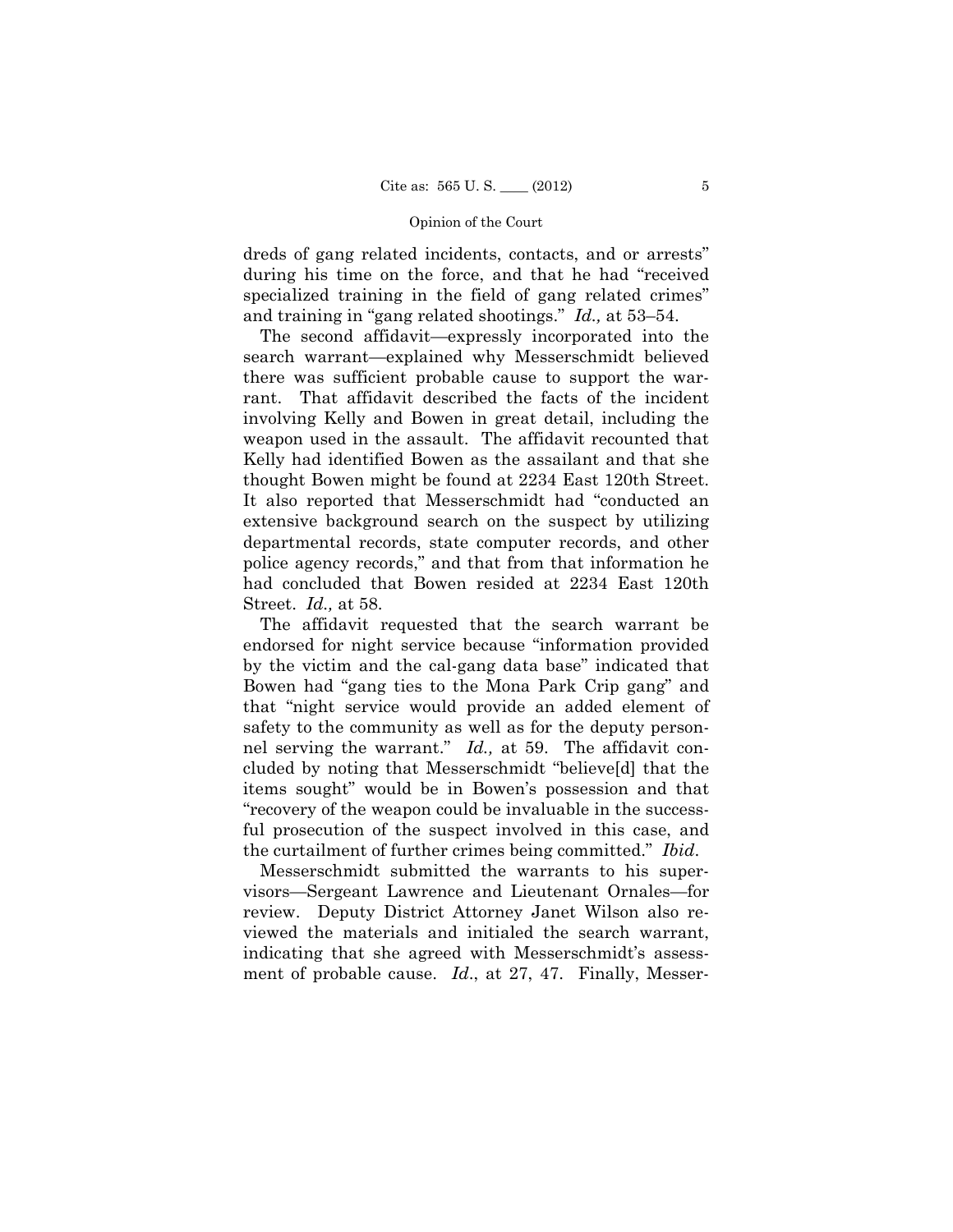schmidt submitted the warrants to a magistrate. The magistrate approved the warrants and authorized night service.

The search warrant was served two days later by a team of officers that included Messerschmidt and Lawrence. Sheriff's deputies forced open the front door of 2234 East 120th Street and encountered Augusta Millender—a woman in her seventies—and Millender's daughter and grandson. As instructed by the police, the Millenders went outside while the residence was secured but remained in the living room while the search was conducted. Bowen was not found in the residence. The search did, however, result in the seizure of Augusta Millender's shotgun, a California Social Services letter addressed to Bowen, and a box of .45-caliber ammunition.

Bowen was arrested two weeks later after Messerschmidt found him hiding under a bed in a motel room.

B

The Millenders filed suit in Federal District Court against the County of Los Angeles, the sheriff 's department, the sheriff, and a number of individual officers, including Messerschmidt and Lawrence. The complaint alleged, as relevant here, that the search warrant was invalid under the Fourth Amendment. It sought damages from Messerschmidt and Lawrence, among others.

The parties filed cross motions for summary judgment on the validity of the search warrant. The District Court found the warrant defective in two respects. The District Court concluded that the warrant's authorization to search for firearms was unconstitutionally overbroad because the "crime specified here was a physical assault with a very specific weapon"—a black sawed-off shotgun with a pistol grip—negating any need to "search for all firearms." *Millender* v. *County of Los Angeles*, Civ. No. 05–2298 (CD Cal., Mar. 15, 2007), App. to Pet. for Cert.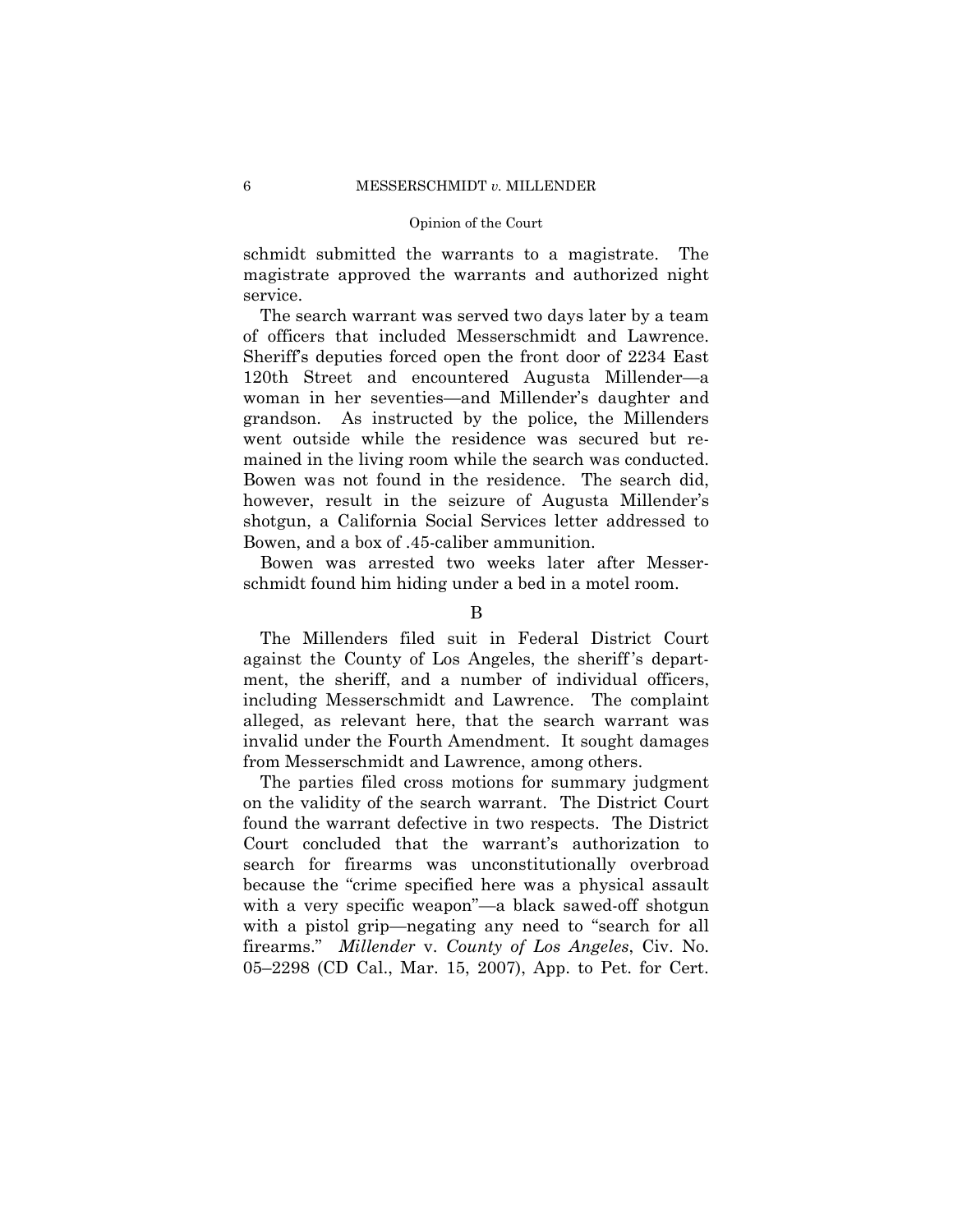106, 157, 2007 WL 7589200, \*21. The court also found the warrant overbroad with respect to the search for gangrelated materials, because there "was no evidence that the crime at issue was gang-related." App. to Pet. for Cert. 157. As a result, the District Court granted summary judgment to the Millenders on their constitutional challenges to the firearm and gang material aspects of the search warrant. *Id.,* at 160. The District Court also rejected the officers' claim that they were entitled to qualified immunity from damages. *Id.,* at 171.

Messerschmidt and Lawrence appealed, and a divided panel of the Court of Appeals for the Ninth Circuit reversed the District Court's denial of qualified immunity. 564 F. 3d 1143 (2009). The court held that the officers were entitled to qualified immunity because "they reasonably relied on the approval of the warrant by a deputy district attorney and a judge." *Id.*, at 1145.

The Court of Appeals granted rehearing en banc and affirmed the District Court's denial of qualified immunity. 620 F. 3d 1016 (CA9 2010). The en banc court concluded that the warrant's authorization was unconstitutionally overbroad because the affidavit and the warrant failed to "establish[ ] probable cause that the broad categories of firearms, firearm-related material, and gang-related material described in the warrant were contraband or evidence of a crime." *Id.,* at 1033. In the en banc court's view, "the deputies had probable cause to search for a single, identified weapon . . . . They had no probable cause to search for the broad class of firearms and firearmrelated materials described in the warrant." *Id.,* at 1027. In addition, "[b]ecause the deputies failed to establish any link between gang-related materials and a crime, the warrant authorizing the search and seizure of all gangrelated evidence [was] likewise invalid." *Id.,* at 1031. Concluding that "a reasonable officer in the deputies' position would have been well aware of this deficiency,"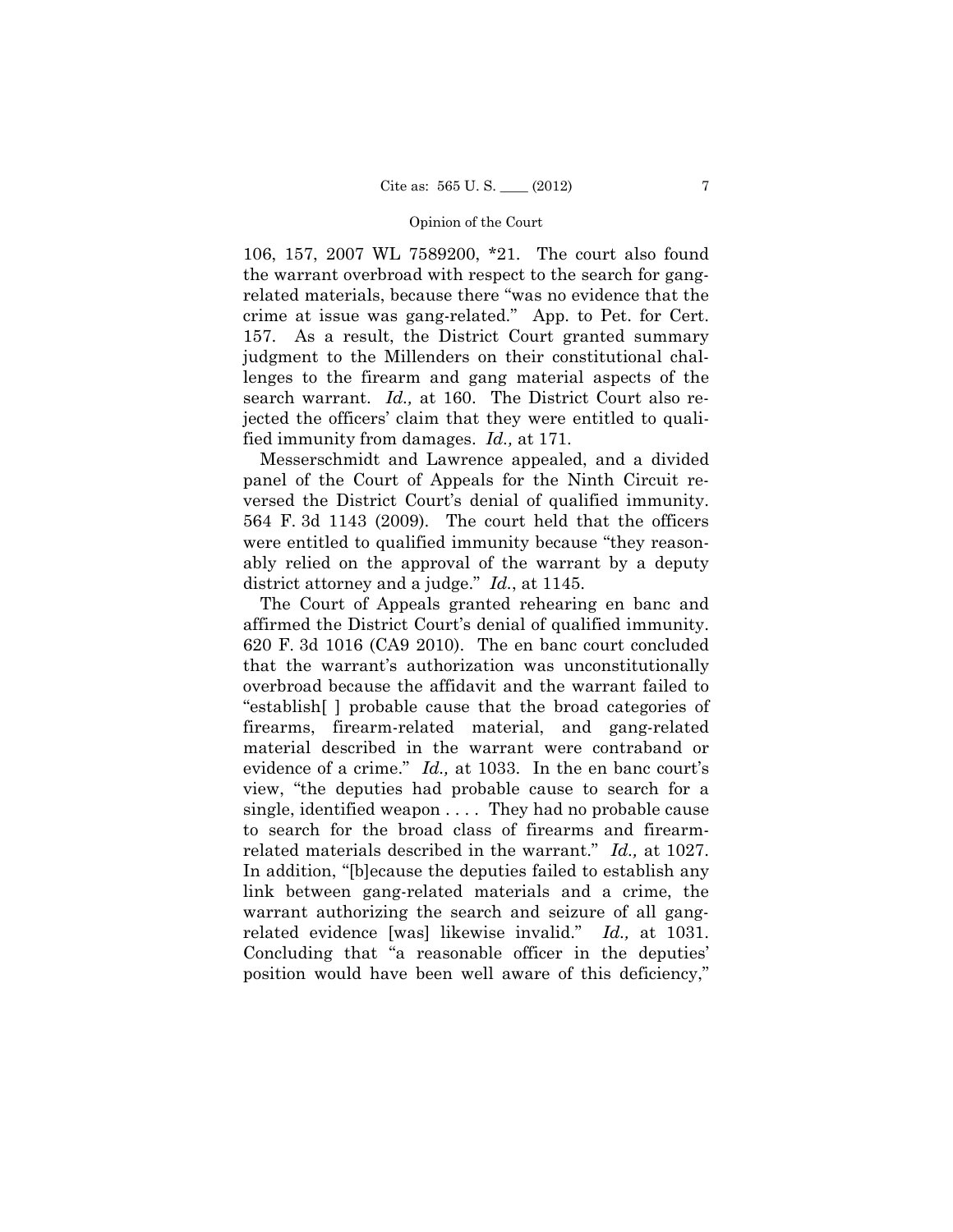the en banc court held that the officers were not entitled to qualified immunity. *Id.,* at 1033–1035.

Id., at 1044, 1049. Judge Silverman also dissented, con-There were two separate dissenting opinions. Judge Callahan determined that "the officers had probable cause to search for and seize any firearms in the home in which Bowen, a gang member and felon, was thought to reside." Id., at 1036. She also concluded that "the officers reasonably relied on their superiors, the district attorney, and the magistrate to correct" any overbreadth in the warrant, and that the officers were entitled to qualified immunity because their actions were not objectively unreasonable. cluding that the "deputies' belief in the validity of . . . the warrant was entirely reasonable" and that the "record [wa]s totally devoid of any evidence that the deputies acted other than in good faith." *Id.,* at 1050. Judge Tallman joined both dissents.

We granted certiorari.  $564$  U.S.  $\qquad$  (2011).

# II

The Millenders allege that they were subjected to an unreasonable search in violation of the Fourth Amendment because the warrant authorizing the search of their home was not supported by probable cause. They seek damages from Messerschmidt and Lawrence for their roles in obtaining and executing this warrant. The validity of the warrant is not before us. The question instead is whether Messerschmidt and Lawrence are entitled to immunity from damages, even assuming that the warrant should not have been issued.

"The doctrine of qualified immunity protects government officials 'from liability for civil damages insofar as their conduct does not violate clearly established statutory or constitutional rights of which a reasonable person would have known.'" *Pearson* v. *Callahan*, 555 U. S. 223, 231 (2009) (quoting *Harlow* v. *Fitzgerald*, 457 U. S. 800,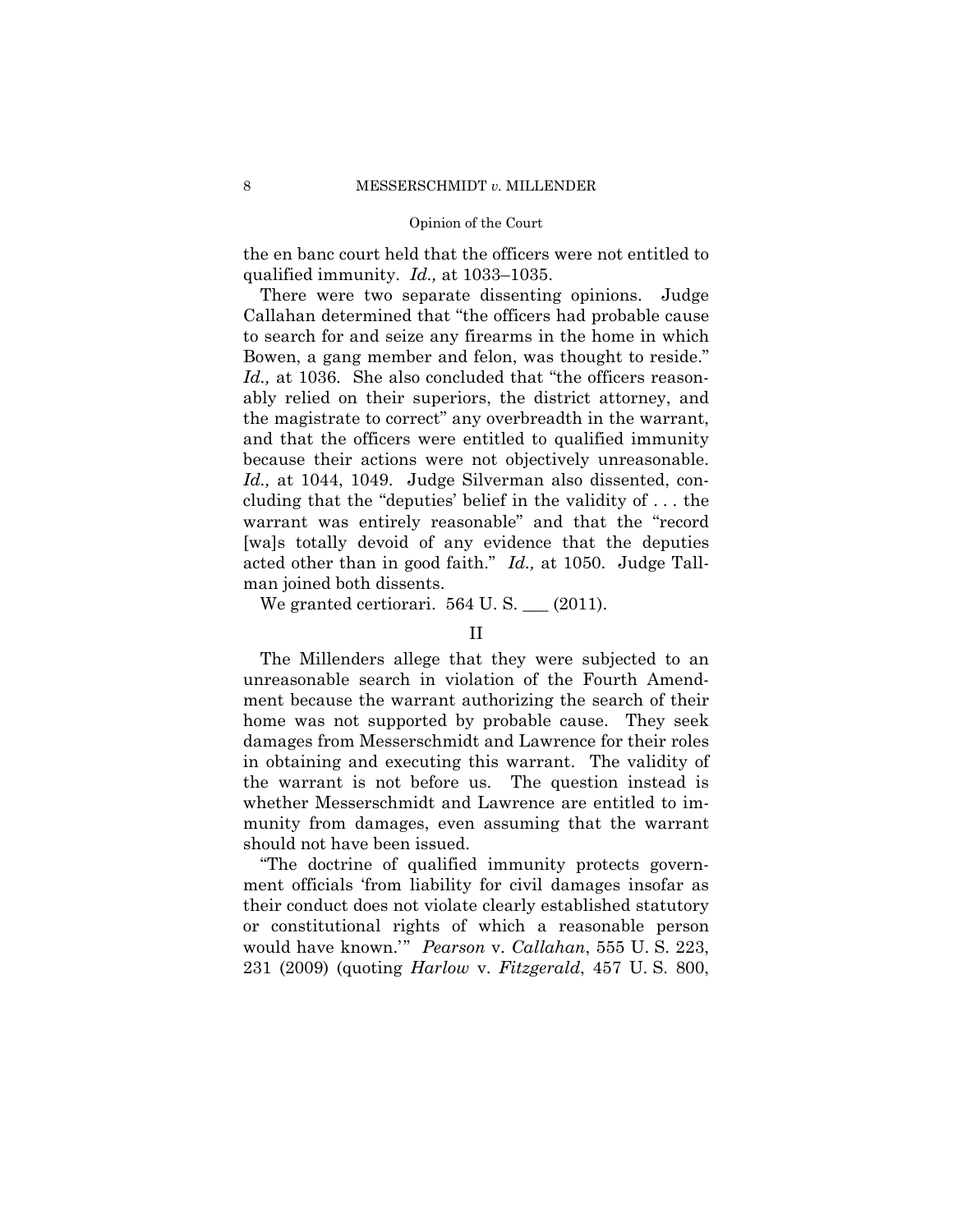818 (1982)). Qualified immunity "gives government officials breathing room to make reasonable but mistaken judgments," and "protects 'all but the plainly incompetent or those who knowingly violate the law.'" *Ashcroft* v. *al-Kidd*, 563 U.S. \_\_, \_\_ (2011) (slip op., at 12) (quoting *Malley* v. *Briggs*, 475 U. S. 335, 341 (1986)). "[W]hether an official protected by qualified immunity may be held personally liable for an allegedly unlawful official action generally turns on the 'objective legal reasonableness' of the action, assessed in light of the legal rules that were 'clearly established' at the time it was taken." *Anderson* v. *Creighton*, 483 U. S. 635, 639 (1987) (citation omitted).

Where the alleged Fourth Amendment violation involves a search or seizure pursuant to a warrant, the fact that a neutral magistrate has issued a warrant is the clearest indication that the officers acted in an objectively reasonable manner or, as we have sometimes put it, in "objective good faith." *United States* v. *Leon*, 468 U. S. 897, 922–923  $(1984).<sup>1</sup>$  Nonetheless, under our precedents, the fact that a neutral magistrate has issued a warrant authorizing the allegedly unconstitutional search or seizure does not end the inquiry into objective reasonableness. Rather, we have recognized an exception allowing suit when "it is obvious that no reasonably competent officer would have concluded that a warrant should issue." *Malley*, 475 U. S., at 341. The "shield of immunity" otherwise conferred by the warrant, *id.*, at 345, will be lost, for example, where the warrant was "based on an affidavit so lacking in indicia of probable cause as to render official belief in its exist-

<sup>&</sup>lt;sup>1</sup>Although *Leon* involved the proper application of the exclusionary rule to remedy a Fourth Amendment violation, we have held that "the same standard of objective reasonableness that we applied in the context of a suppression hearing in *Leon* defines the qualified immunity accorded an officer" who obtained or relied on an allegedly invalid warrant. *Malley* v. *Briggs*, 475 U. S. 335, 344 (1986) (citation omitted); *Groh* v. *Ramirez*, 540 U. S. 551, 565, n. 8 (2004).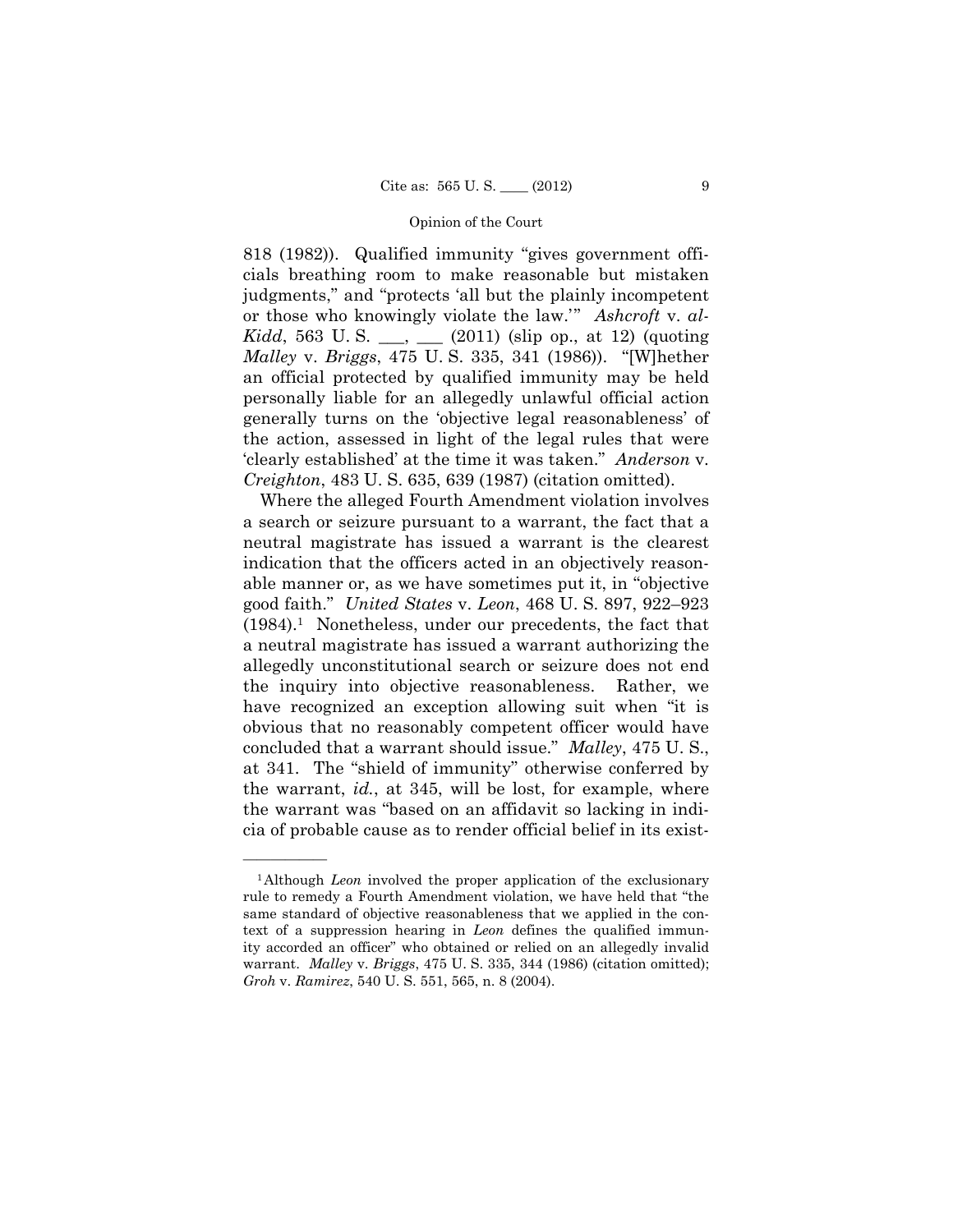ence entirely unreasonable." *Leon*, 468 U. S., at 923 (internal quotation marks omitted).2

Our precedents make clear, however, that the threshold for establishing this exception is a high one, and it should be. As we explained in *Leon*, "[i]n the ordinary case, an officer cannot be expected to question the magistrate's probable-cause determination" because "[i]t is the magistrate's responsibility to determine whether the officer's allegations establish probable cause and, if so, to issue a warrant comporting in form with the requirements of the Fourth Amendment." *Id.*, at 921; see also *Malley*, *supra*, at 346, n. 9 ("It is a sound presumption that the magistrate is more qualified than the police officer to make a probable cause determination, and it goes without saying that where a magistrate acts mistakenly in issuing a warrant but within the range of professional competence of a magistrate, the officer who requested the warrant cannot be held liable" (internal quotation marks and citation omitted)).

### III

The Millenders contend, and the Court of Appeals held, that their case falls into this narrow exception. According to the Millenders, the officers "failed to provide *any* facts or circumstances from which a magistrate could properly conclude that there was probable cause to seize the broad classes of items being sought," and "[n]o reasonable officer

<sup>2</sup>The dissent relies almost entirely on facts outside the affidavit, including Messerschmidt's deposition testimony, *post*, at 4, 11 (opinion of SOTOMAYOR, J.), crime analysis forms, *post*, at 5, Kelly's interview, *post*, at 5–6, and n. 5, Messerschmidt's notes regarding Kelly's interview, *post*, at 5–6, n. 5, and even several briefs filed in the District Court and the Court of Appeals, *post*, at 8–9, 12. In contrast, the dissent cites the probable cause affidavit itself *only twice*. See *post*, at 12. There is no contention before us that the affidavit was misleading in omitting any of the facts on which the dissent relies. Cf. *Leon*, 468 U. S., at 923.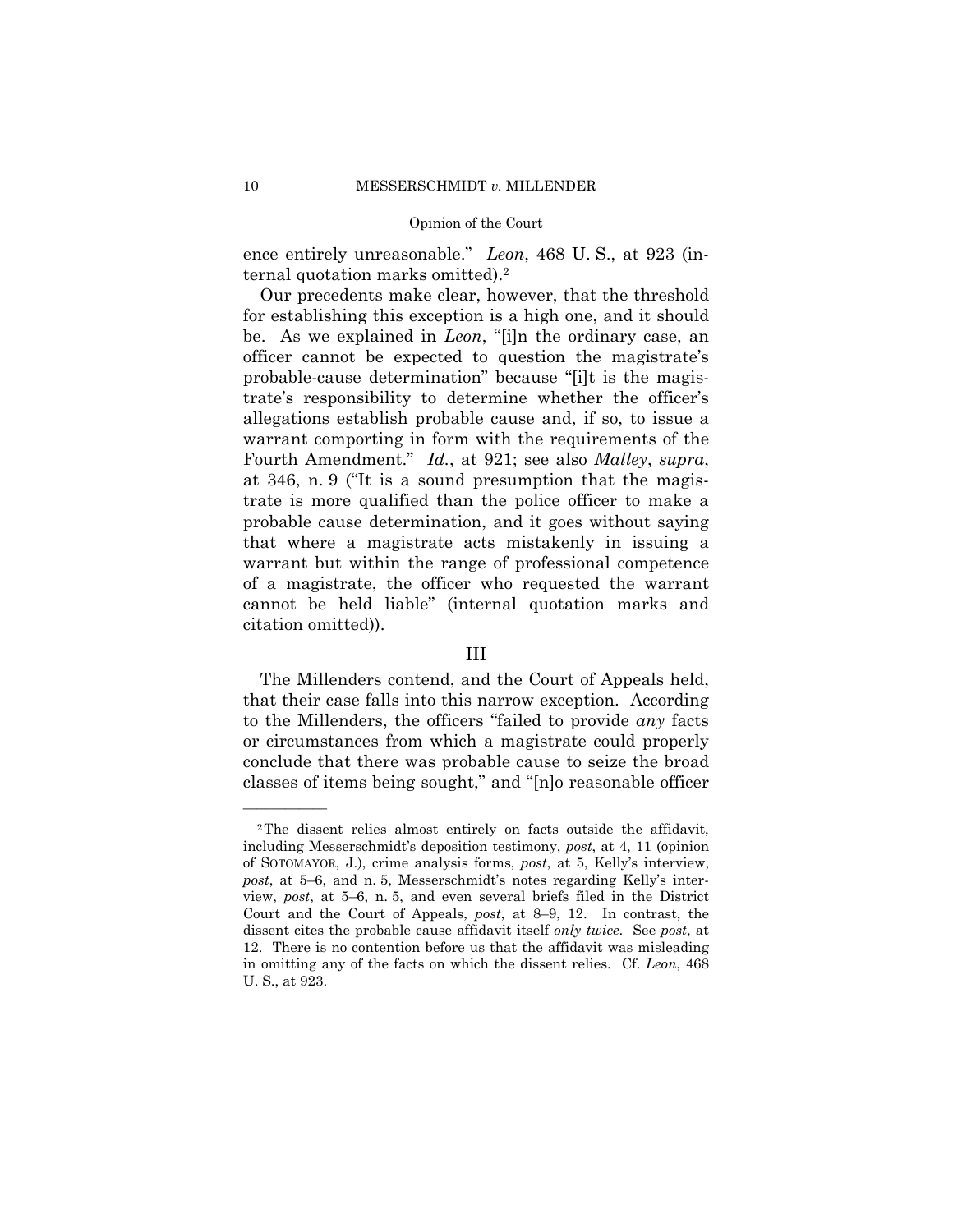would have presumed that such a warrant was valid." Brief for Respondents 27. We disagree.

### A

With respect to the warrant's authorization to search for and seize all firearms, the Millenders argue that "a reasonably well-trained officer would have readily perceived that there was no probable cause to search the house for *all* firearms and firearm-related items." *Id.*, at 32. Noting that "the affidavit indicated exactly what item was evidence of a crime—the 'black sawed off shotgun with a pistol grip,'" they argue that "[n]o facts established that Bowen possessed any other firearms, let alone that such firearms (if they existed) were 'contraband or evidence of a crime.'" *Ibid.* (quoting App. 56).

Even if the scope of the warrant were overbroad in authorizing a search for all guns when there was information only about a specific one, that specific one was a sawed-off shotgun with a pistol grip, owned by a known gang member, who had just fired the weapon five times in public in an attempt to murder another person, on the asserted ground that she had "call[ed] the cops" on him. *Id.*, at 56. Under these circumstances—set forth in the warrant—it would not have been unreasonable for an officer to conclude that there was a "fair probability" that the sawed-off shotgun was not the only firearm Bowen owned. *Illinois* v. *Gates*, 462 U. S. 213, 238 (1983). And it certainly would have been reasonable for an officer to assume that Bowen's sawed-off shotgun was illegal. Cf. 26 U. S. C. §§5845(a), 5861(d). Evidence of one crime is not always evidence of several, but given Bowen's possession of one illegal gun, his gang membership, his willingness to use the gun to kill someone, and his concern about the police, a reasonable officer could conclude that there would be additional illegal guns among others that Bowen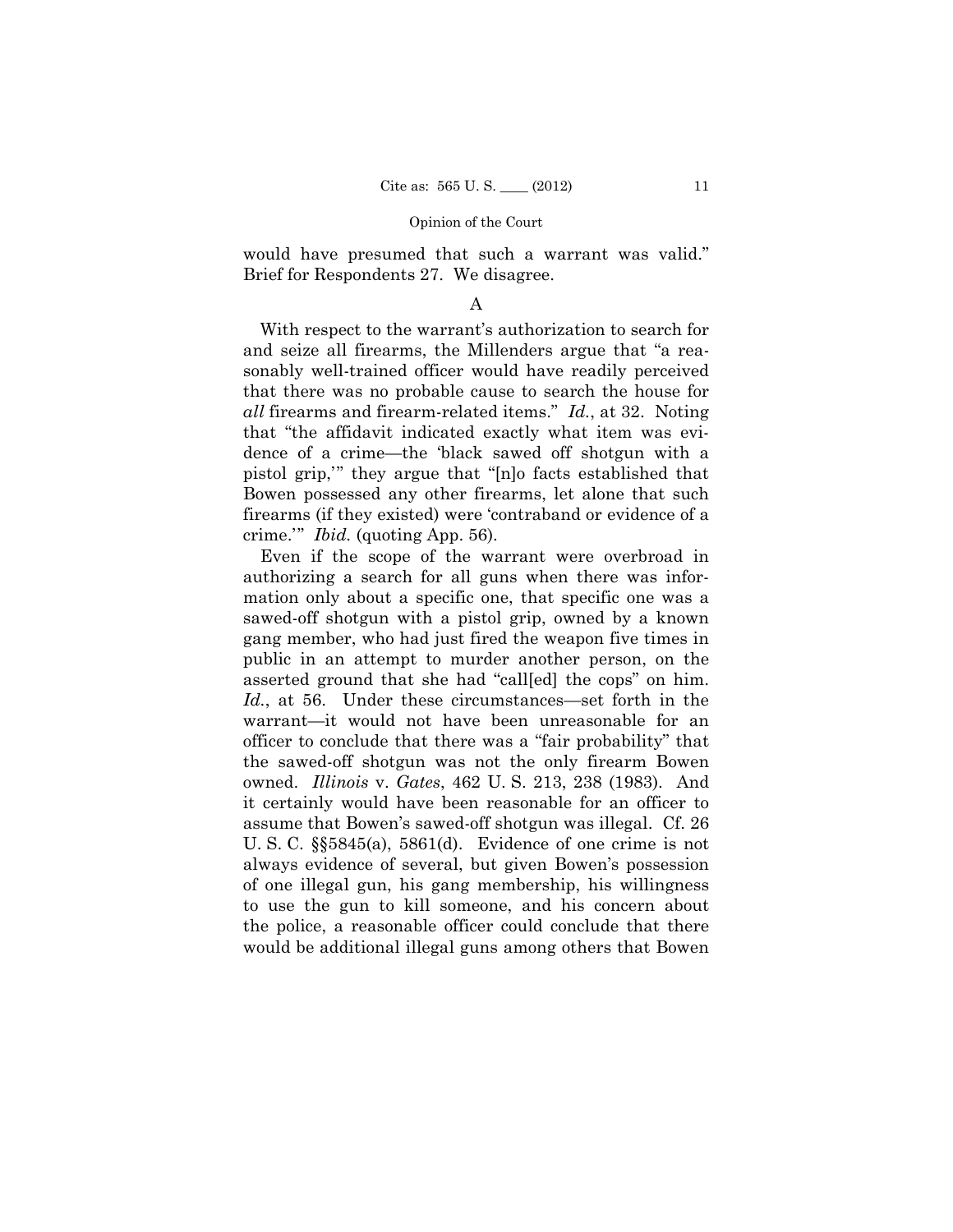owned.3

——————

A reasonable officer also could believe that seizure of the firearms was necessary to prevent further assaults on Kelly. California law allows a magistrate to issue a search warrant for items "in the possession of any person with the intent to use them as a means of committing a public offense," Cal. Penal Code Ann. §1524(a)(3) (West 2011), and the warrant application submitted by the officers specifically referenced this provision as a basis for the search. App. 48. Bowen had already attempted to murder Kelly once with a firearm, and had yelled "I'll kill you" as she tried to escape from him. *Id.,* at 56–57. A reasonable officer could conclude that Bowen would make another attempt on Kelly's life and that he possessed other firearms "with the intent to use them" to that end. Cal. Penal Code Ann. §1524(a)(3).

 to search for all firearms and firearm-related materials. Given the foregoing, it would not have been "entirely unreasonable" for an officer to believe, in the particular circumstances of this case, that there was probable cause *Leon*, *supra*, at 923 (internal quotation marks omitted).

With respect to the warrant's authorization to search for evidence of gang membership, the Millenders contend that "no reasonable officer could have believed that the affidavit presented to the magistrate contained a sufficient basis to conclude that the gang paraphernalia sought was contraband or evidence of a crime." Brief for Respondents 28. They argue that "the magistrate [could not] have reasonably concluded, based on the affidavit, that Bowen's gang membership had anything to do with the crime under investigation" because "[t]he affidavit described a 'spousal

<sup>3</sup>The dissent caricatures our analysis as being that "because Bowen fired one firearm, it was reasonable for the police to conclude . . . that [he] must have possessed others," *post*, at 10 (opinion of SOTOMAYOR, J.). This simply avoids coming to grips with the facts of the crime at issue.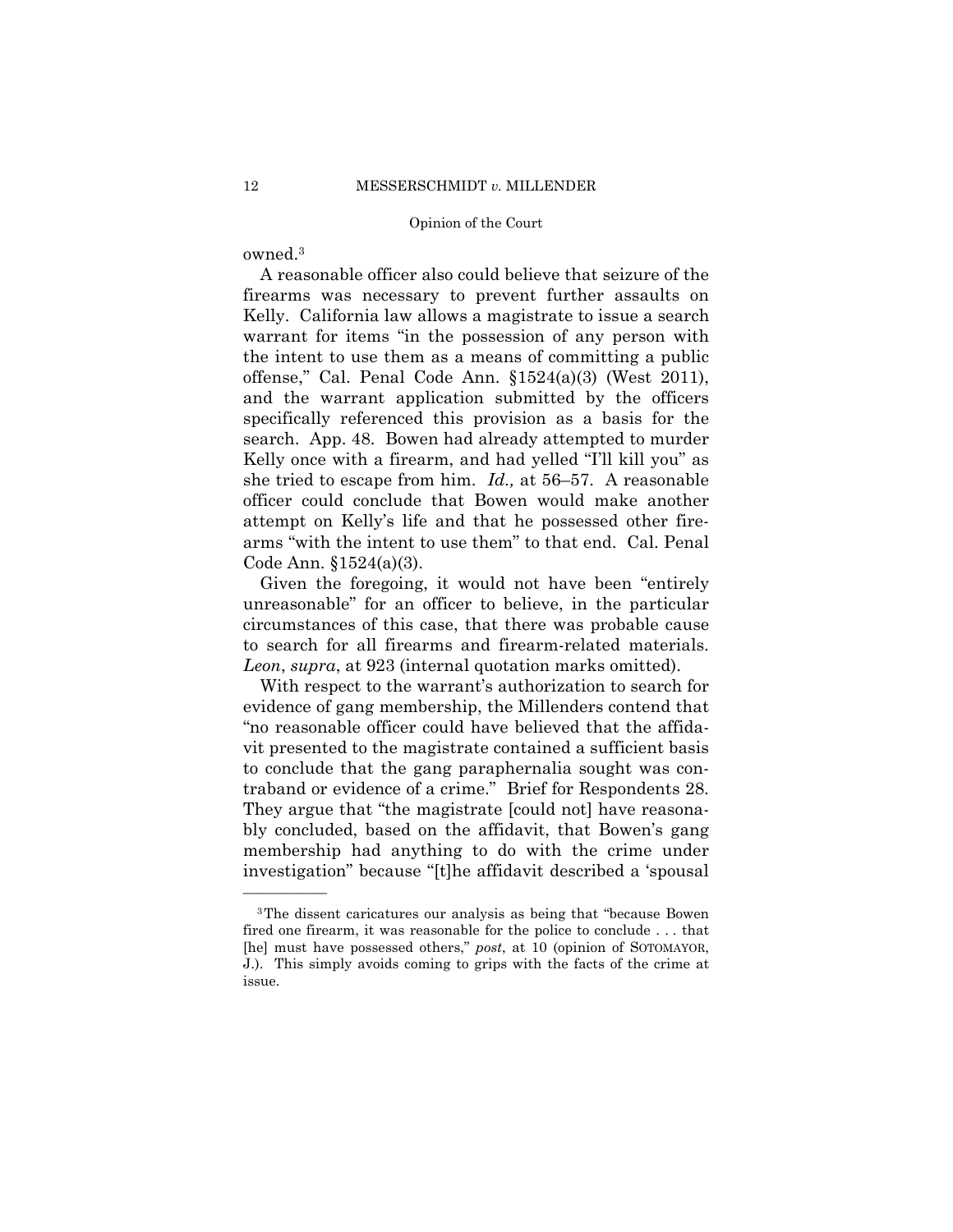assault' that ensued after Kelly decided to end her 'on going dating relationship' with Bowen" and "[n]othing in that description suggests that the crime was gangrelated." *Ibid.* (quoting App. 55).

This effort to characterize the case solely as a domestic dispute, however, is misleading. Cf. *post*, at 5 (SOTOMAYOR, J., dissenting); *post*, at 2 (KAGAN, J., concurring in part and dissenting in part). Messerschmidt began his affidavit in support of the warrant by explaining that he "has been investigating an assault with a deadly weapon incident" and elaborated that the crime was a "spousal assault *and* an assault with a deadly weapon." App. 55 (emphasis added). The affidavit also stated that Bowen was "a known Mona Park Crip gang member" "based on information provided by the victim and the cal-gang database,"4 and that he had attempted to murder Kelly after becoming enraged that she had "call[ed] the cops on [him]." *Id.*, at 56, 58–59. A reasonable officer could certainly view Bowen's attack as motivated not by the souring of his romantic relationship with Kelly but instead by a desire to prevent her from disclosing details of his gang activity to the police. She was, after all, no longer linked with him as a girlfriend; he had assaulted her in the past; and she had indeed called the cops on him. And, as the affidavit supporting the warrant made clear, Kelly had in fact given the police information about Bowen's gang ties. *Id.*, at 59.5

<sup>4</sup>Although the cal-gang database states that information contained therein cannot be used to establish probable cause, see App. 64, the affidavit makes clear that Kelly also provided this information to Messerschmidt, *id*., at 59, as she did to the deputies who initially responded to the attack, *id.,* at 39 (describing Kelly's statement that Bowen was "an active member of the 'Mona Park Crips'"). We therefore need not decide whether the cal-gang database's disclaimer is

relevant to Fourth Amendment analysis.<br><sup>5</sup>Contrary to the dissent's suggestion, see *post*, at 5–6, n. 5 (opinion of SOTOMAYOR, J.), the affidavit's account of Bowen's statements is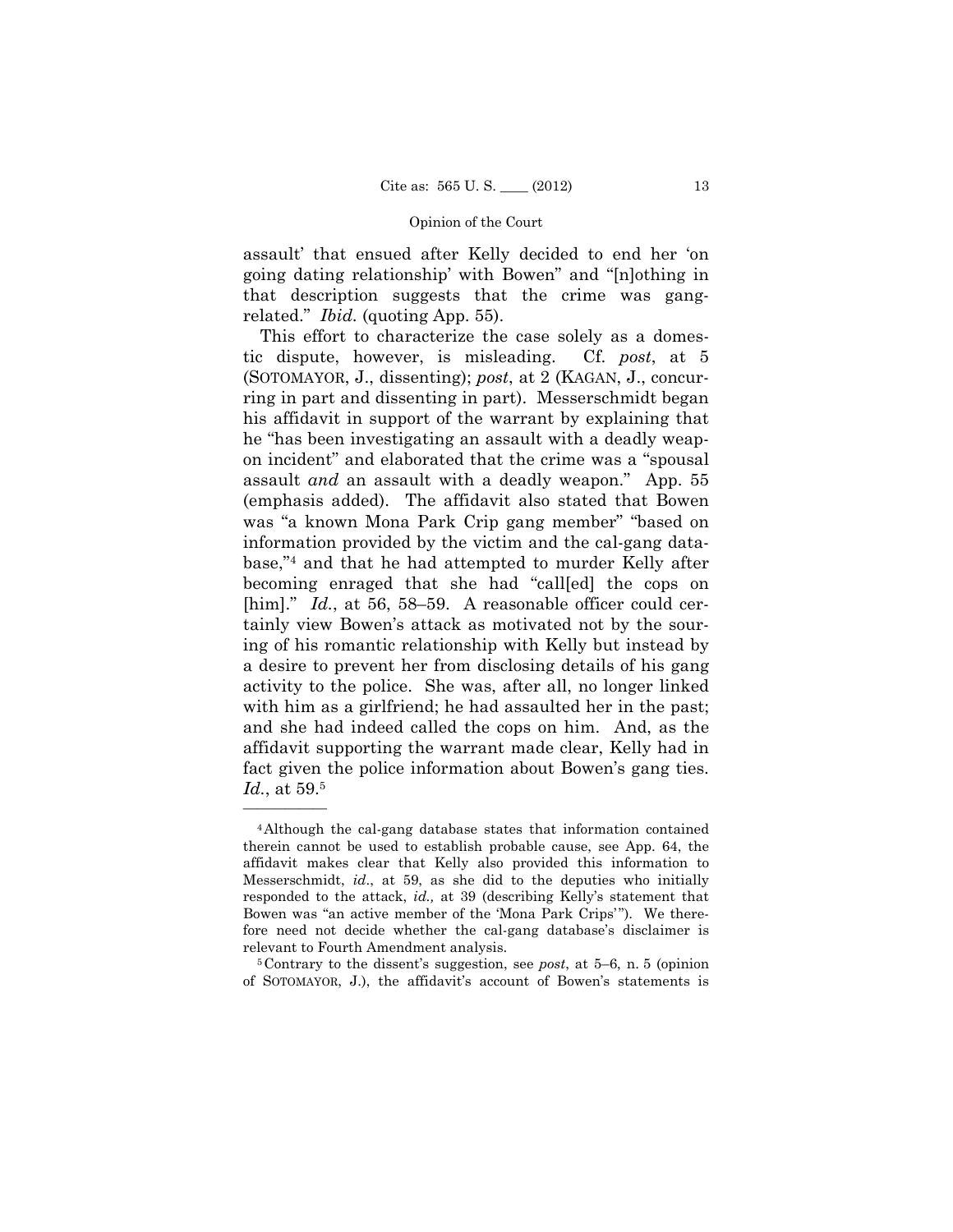officer").6 It would therefore not have been unreasonable—based on the facts set out in the affidavit—for an officer to believe that evidence regarding Bowen's gang affiliation would prove helpful in prosecuting him for the attack on Kelly. See *Warden, Md. Penitentiary* v. *Hayden*, 387 U. S. 294, 307 (1967) (holding that the Fourth Amendment allows a search for evidence when there is "probable cause . . . to believe that the evidence sought will aid in a particular apprehension or conviction"). Not only would such evidence help to establish motive, either apart from or in addition to any domestic dispute, it would also support the bringing of additional, related charges against Bowen for the assault. See, *e.g.,* Cal. Penal Code Ann. §136.1(b)(1) (West 1999) (It is a crime to "attempt[ ] to prevent or dissuade another person who has been the victim of a crime or who is witness to a crime from . . . [m]aking any report of that victimization to any . . . law enforcement

consistent with other accounts of the confrontation, in particular the report prepared by the officers who spoke with Kelly immediately after the attack. See App. 39 (stating that when Bowen "appeared at the base of the stairs and began yelling at [Kelly,] [h]e was angry because she had called the Sheriff 's Department"). And at no point during this litigation has the accuracy of the affidavit's account of the attack been

called into question.<br><sup>6</sup>The dissent relies heavily on Messerschmidt's deposition, in which he stated that Bowen's crime was not a "gang crime." See *post*, at 4–7. Messerschmidt's belief about the nature of the crime, however, is not *information* he possessed but a *conclusion* he reached based on information known to him. See *Anderson* v. *Creighton*, 483 U. S. 635, 641 (1987). We have "eschew[ed] inquiries into the subjective beliefs of law enforcement officers who seize evidence pursuant to a subsequently invalidated warrant." *United States* v. *Leon*, 468 U. S. 897, 922, n. 23 (1984); see also *Harlow* v. *Fitzgerald*, 457 U. S. 800, 815–819 (1982). In any event, as the dissent recognizes, the inquiry under our precedents is whether "a reasonably well-trained officer in petitioner's position would have known that *his affidavit* failed to establish probable cause." *Malley*, 475 U. S., at 345 (emphasis added). Messerschmidt's own evaluation does not answer the question whether it would have been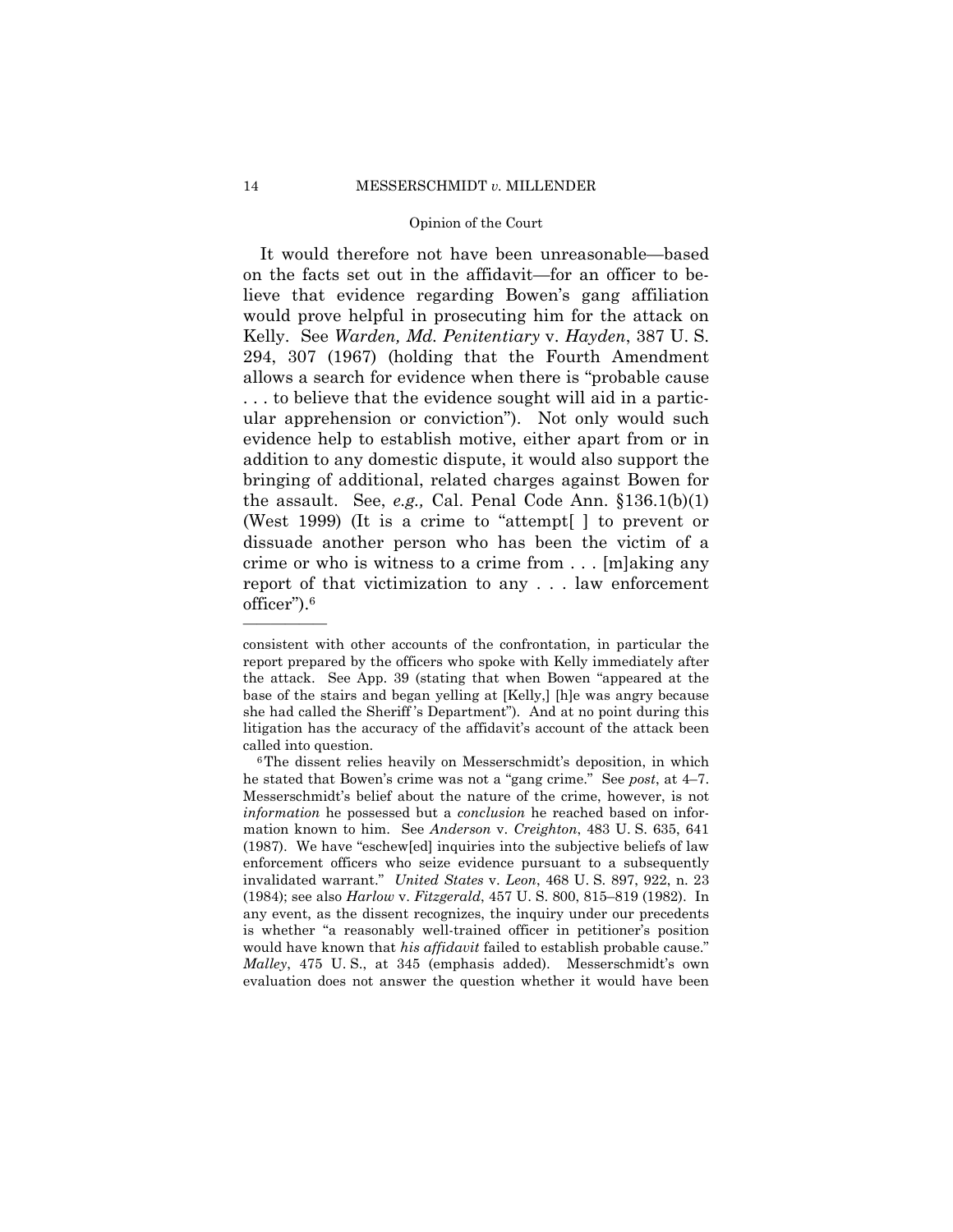In addition, a reasonable officer could believe that evidence demonstrating Bowen's membership in a gang might prove helpful in impeaching Bowen or rebutting various defenses he could raise at trial. For example, evidence that Bowen had ties to a gang that uses guns such as the one he used to assault Kelly would certainly be relevant to establish that he had familiarity with or access to this type of weapon.

 (internal quotation marks omitted). Given Bowen's known Moreover, even if this were merely a domestic dispute, a reasonable officer could still conclude that gang paraphernalia found at the Millenders' residence would aid in the prosecution of Bowen by, for example, demonstrating Bowen's connection to other evidence found there. The warrant authorized a search for "any gang indicia that would establish the persons being sought in this warrant," and "[a]rticles of personal property tending to establish the identity of [the] person in control of the premise or premises." App. 52. Before the District Court, the Millenders "acknowledge[d] that evidence of who controlled the premises would be relevant if incriminating evidence were found and it became necessary to tie that evidence to a person," and the District Court approved that aspect of the warrant on this basis. App. to Pet. for Cert. 158–159 gang affiliation, a reasonable officer could conclude that gang paraphernalia found at the residence would be an effective means of demonstrating Bowen's control over the premises or his connection to evidence found there.7

unreasonable for an officer to have reached a different conclusion from the facts in the affidavit. See n. 2, *supra*.<br><sup>7</sup>The Fourth Amendment does not require probable cause to believe

 but only "probable cause . . . to believe the evidence sought *will aid* in a evidence will *conclusively* establish a fact before permitting a search, particular apprehension or conviction." *Warden, Md. Penitentiary* v. *Hayden*, 387 U. S. 294, 307 (1967) (emphasis added). Even if gang evidence might have turned out not to be conclusive because other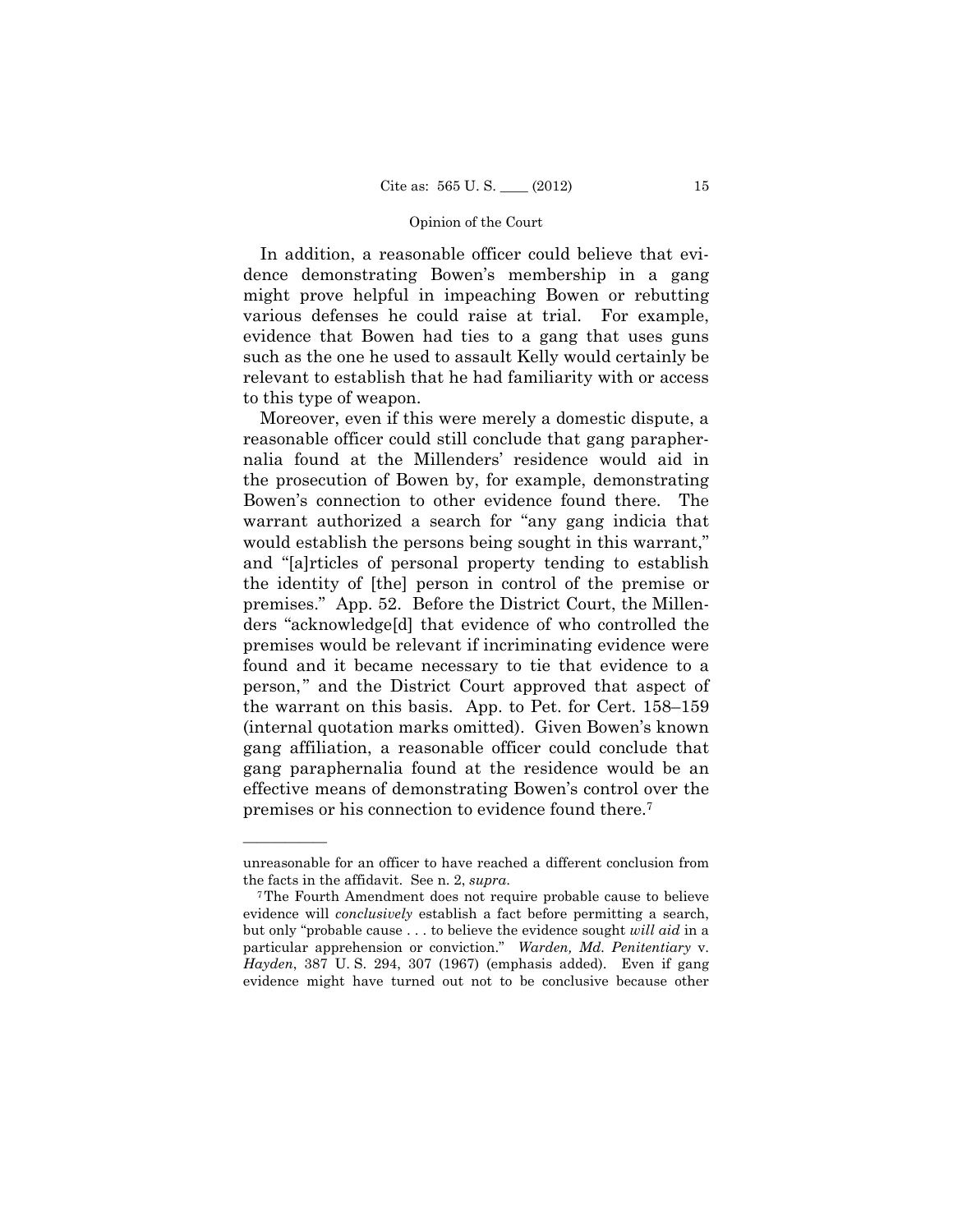Whatever the use to which evidence of Bowen's gang involvement might ultimately have been put, it would not have been "entirely unreasonable" for an officer to believe that the facts set out in the affidavit established a fair probability that such evidence would aid the prosecution of Bowen for the criminal acts at issue. *Leon*, 468 U. S.*,* at 923 (internal quotation marks omitted).

## B

Whether any of these facts, standing alone or taken together, actually establish probable cause is a question we need not decide. Qualified immunity "gives government officials breathing room to make reasonable but mistaken judgments." *al-Kidd*, 563 U. S., at \_\_\_ (slip op., at 12). The officers' judgment that the scope of the warrant was supported by probable cause may have been mistaken, but it was not "plainly incompetent." *Malley*, 475 U. S., at 341.

On top of all this, the fact that the officers sought and obtained approval of the warrant application from a superior and a deputy district attorney before submitting it to the magistrate provides further support for the conclusion that an officer could reasonably have believed that the scope of the warrant was supported by probable cause. *Ibid.* Before seeking to have the warrant issued by a magistrate, Messerschmidt conducted an extensive investigation into Bowen's background and the facts of the crime. Based on this investigation, Messerschmidt prepared a detailed warrant application that truthfully laid

members of the Millender household also had gang ties, see *post*, at 8 (opinion of SOTOMAYOR, J.); *post*, at 2–3 (opinion of KAGAN, J.), a reasonable officer could still conclude that evidence of gang membership would help show Bowen's connection to the residence. Such evidence could, for example, have displayed Bowen's gang moniker ("C Jay") or could have been identified by Kelly as belonging to Bowen. See App. 64.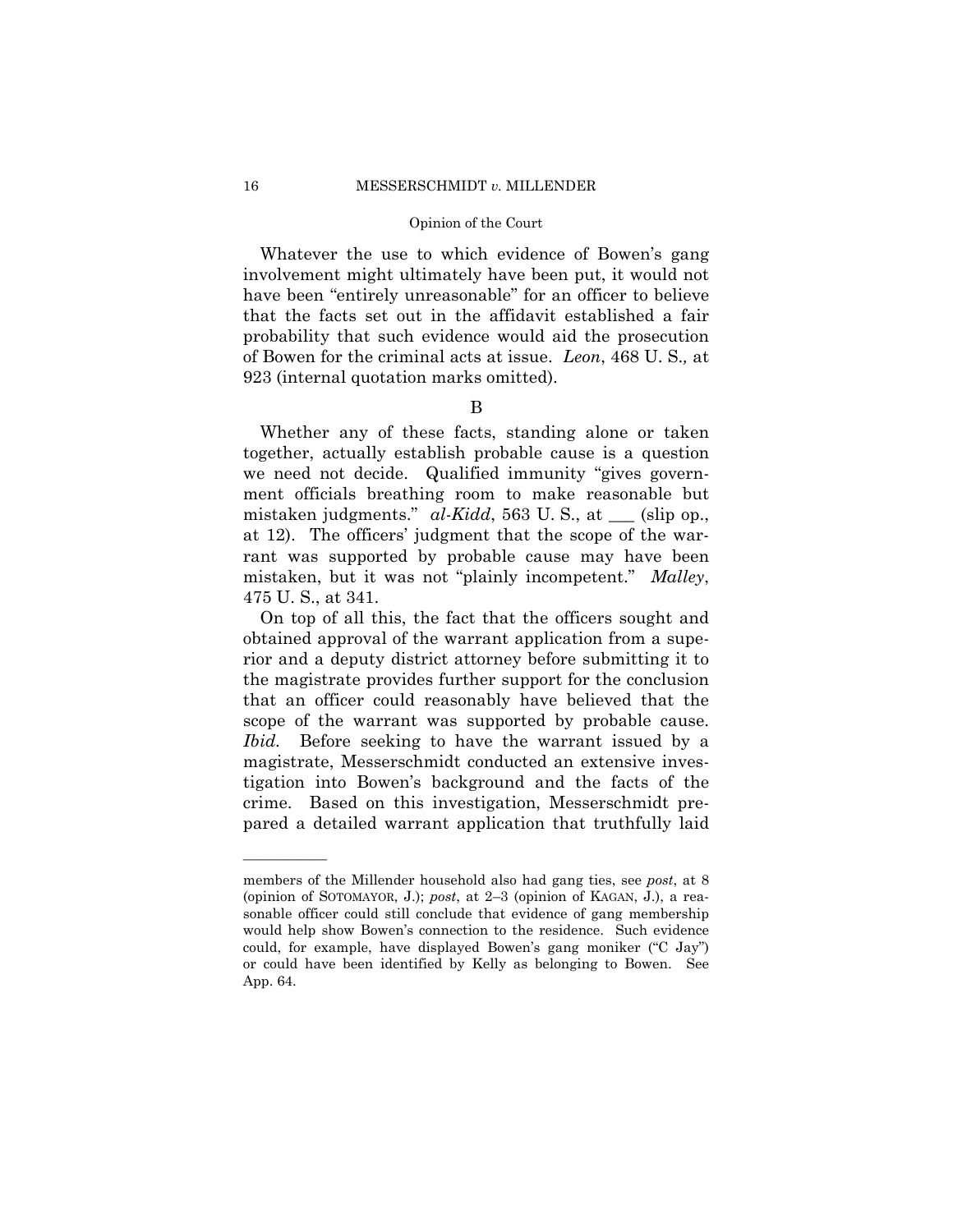out the pertinent facts. The only facts omitted—the officers' knowledge of Bowen's arrest and conviction records, see *supra,* at 3—would only have strengthened the warrant. Messerschmidt then submitted the warrant application for review by Lawrence, another superior officer, and a deputy district attorney, all of whom approved the application without any apparent misgivings. Only after this did Messerschmidt seek the approval of a neutral magistrate, who issued the requested warrant. The officers thus "took every step that could reasonably be expected of them." *Massachusetts* v. *Sheppard*, 468 U. S. 981, 989 (1984). In light of the foregoing, it cannot be said that "no officer of reasonable competence would have requested the warrant." *Malley*, 475 U. S., at 346, n. 9. Indeed, a contrary conclusion would mean not only that Messerschmidt and Lawrence were "plainly incompetent," *id.*, at 341, but that their supervisor, the deputy district attorney, and the magistrate were as well.

The Court of Appeals, however, gave no weight to the fact that the warrant had been reviewed and approved by the officers' superiors, a deputy district attorney, and a neutral magistrate. Relying on *Malley*, the court held that the officers had an "independent responsibility to ensure there [was] at least a colorable argument for probable cause." 620 F. 3d, at 1034. It explained that "[t]he deputies here had a responsibility to exercise their reasonable professional judgment," and that "in circumstances such as these a neutral magistrate's approval (and, a fortiori, a non-neutral prosecutor's) cannot absolve an officer of liability." *Ibid.* (citation omitted).

We rejected in *Malley* the contention that an officer is automatically entitled to qualified immunity for seeking a warrant unsupported by probable cause, simply because a magistrate had approved the application. 475 U. S., at 345. And because the officers' superior and the deputy district attorney are part of the prosecution team, their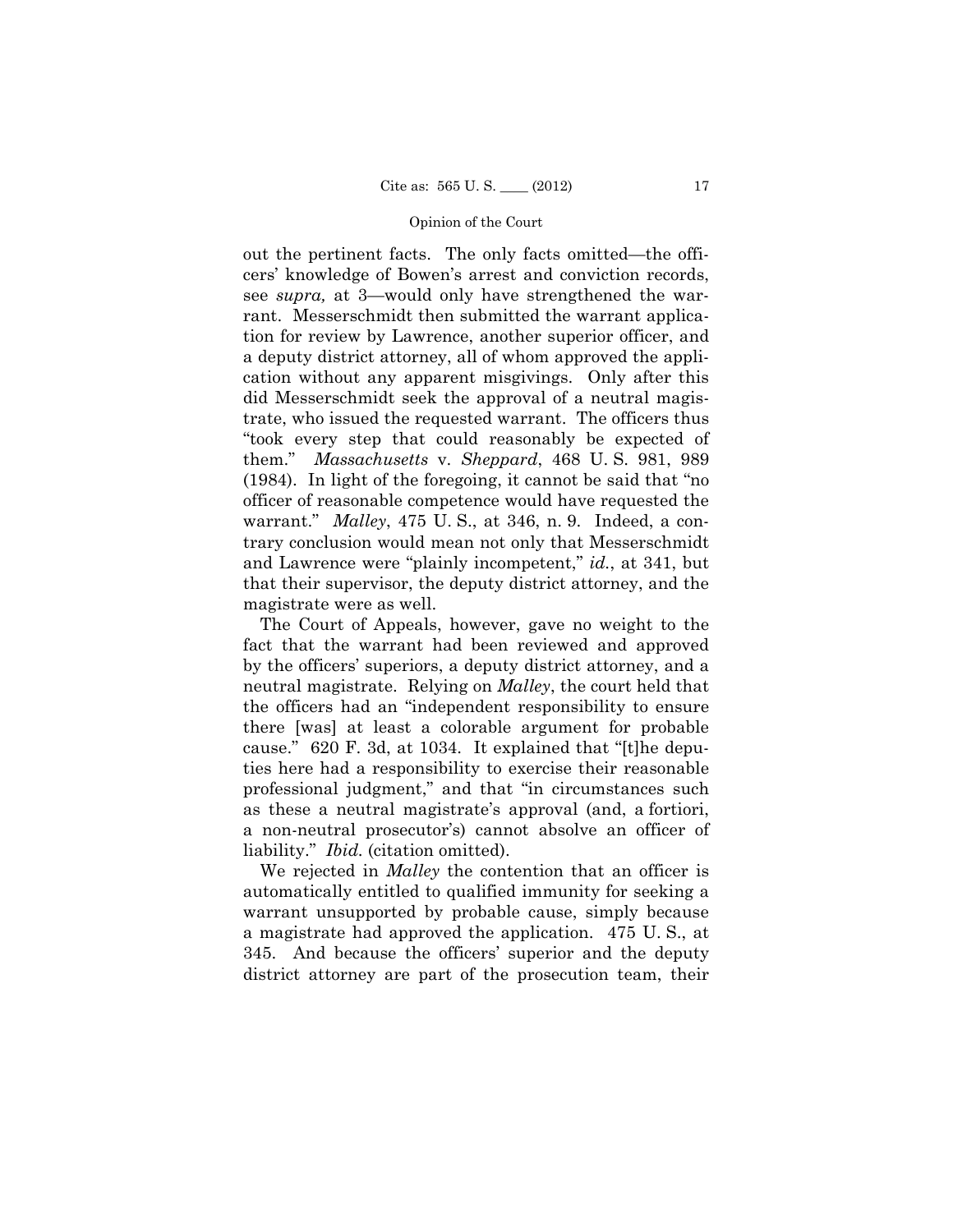review also cannot be regarded as dispositive. But by holding in *Malley* that a magistrate's approval does not automatically render an officer's conduct reasonable, we did not suggest that approval by a magistrate or review by others is irrelevant to the objective reasonableness of the officers' determination that the warrant was valid. Indeed, we expressly noted that we were not deciding "whether [the officer's] conduct in [that] case was in fact objectively reasonable." *Id.*, at 345, n. 8. The fact that the officers secured these approvals is certainly pertinent in assessing whether they could have held a reasonable belief that the warrant was supported by probable cause.

 $\mathcal{C}$ 

In holding that the warrant in this case was so obviously defective that no reasonable officer could have believed it was valid, the court below relied heavily on our decision in *Groh* v. *Ramirez*, 540 U. S. 551 (2004), but that precedent is far afield. There, we held that officers who carried out a warrant-approved search were not entitled to qualified immunity because the warrant in question failed to describe the items to be seized *at all*. *Id.,* at 557. We explained that "[i]n the portion of the form that called for a description of the 'person or property' to be seized, [the applicant] typed a description of [the target's] two-story blue house rather than the alleged stockpile of firearms." *Id.,* at 554. Thus, the warrant stated nonsensically that "'there is now concealed [on the specified premises] a certain person or property, namely [a] single dwelling residence two story in height which is blue in color and has two additions attached to the east.'" *Id.,* at 554–555, n. 2 (bracketed material in original). Because "even a cursory reading of the warrant in [that] case—perhaps just a simple glance—would have revealed a glaring deficiency that any reasonable police officer would have known was constitutionally fatal," *id.,* at 564, we held that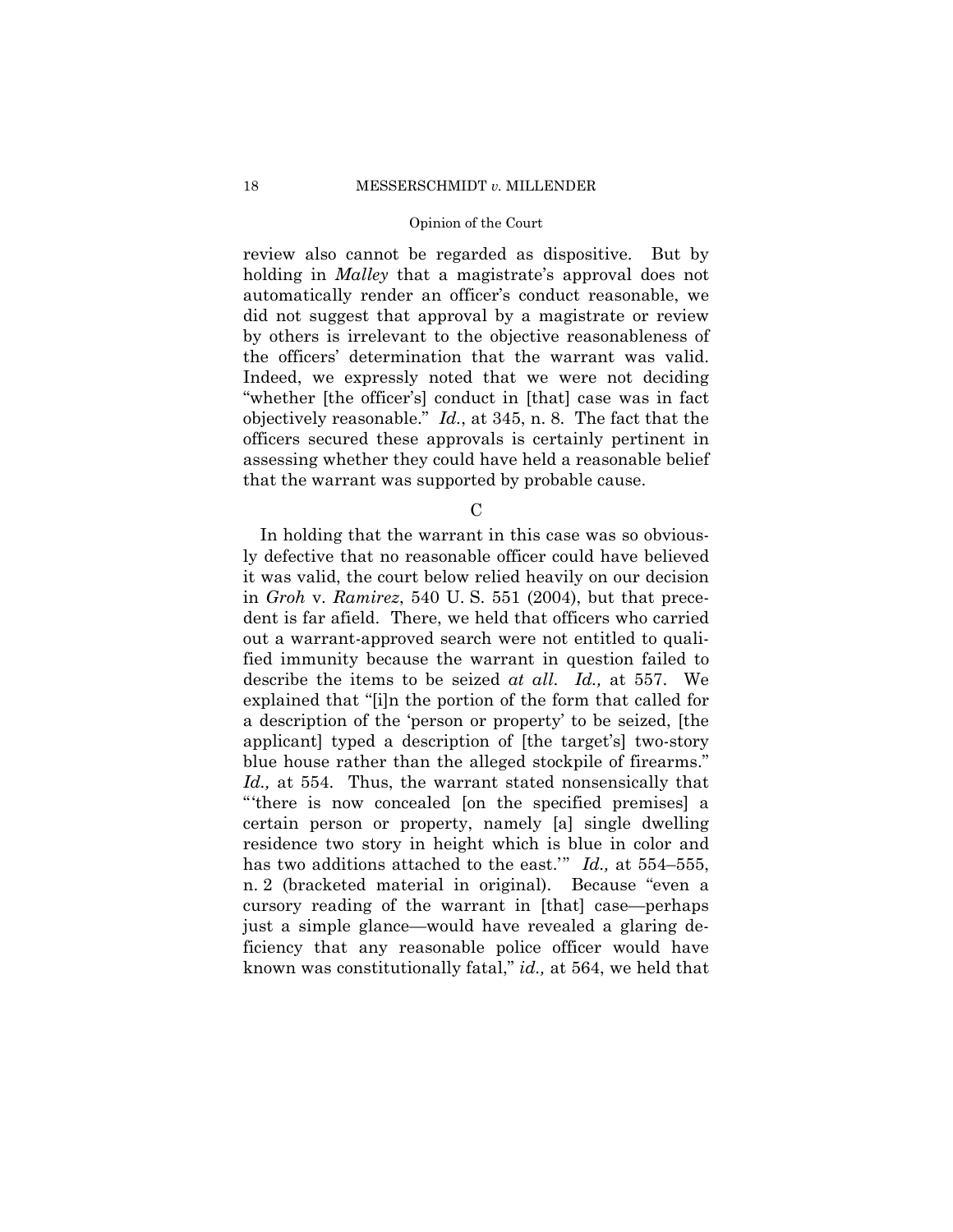the officer was not entitled to qualified immunity.

The instant case is not remotely similar. In contrast to *Groh*, any defect here would not have been obvious from the face of the warrant. Rather, any arguable defect would have become apparent only upon a close parsing of the warrant application, and a comparison of the affidavit to the terms of the warrant to determine whether the affidavit established probable cause to search for all the items listed in the warrant. This is not an error that "just a simple glance" would have revealed. *Ibid.* Indeed, unlike in *Groh*, the officers here did not merely submit their application to a magistrate. They also presented it for review by a superior officer, and a deputy district attorney, before submitting it to the magistrate. The fact that none of the officials who reviewed the application expressed concern about its validity demonstrates that any error was not obvious. *Groh* plainly does not control the result here.

# \* \* \*

The question in this case is not whether the magistrate erred in believing there was sufficient probable cause to support the scope of the warrant he issued. It is instead whether the magistrate so obviously erred that any reasonable officer would have recognized the error. The occasions on which this standard will be met may be rare, but so too are the circumstances in which it will be appropriate to impose personal liability on a lay officer in the face of judicial approval of his actions. Even if the warrant in this case were invalid, it was not so obviously lacking in probable cause that the officers can be considered "plainly incompetent" for concluding otherwise. *Malley*, *supra*, at 341. The judgment of the Court of Appeals denying the officers qualified immunity must therefore be reversed.

*It is so ordered.*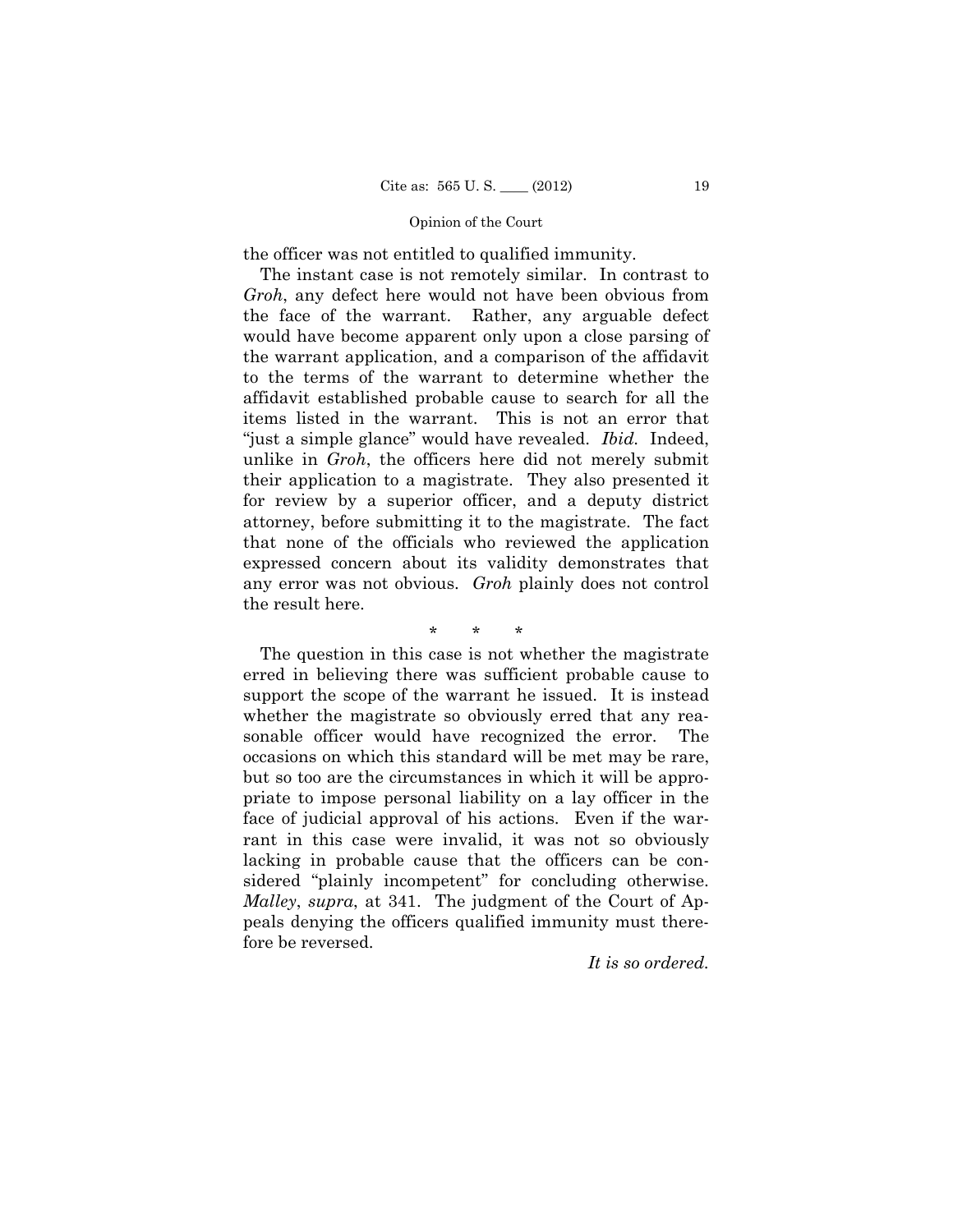BREYER, J., concurring

# $\frac{1}{2}$  ,  $\frac{1}{2}$  ,  $\frac{1}{2}$  ,  $\frac{1}{2}$  ,  $\frac{1}{2}$  ,  $\frac{1}{2}$  ,  $\frac{1}{2}$ **SUPREME COURT OF THE UNITED STATES**

### $\frac{1}{2}$  ,  $\frac{1}{2}$  ,  $\frac{1}{2}$  ,  $\frac{1}{2}$  ,  $\frac{1}{2}$  ,  $\frac{1}{2}$ No. 10–704

# ESTATE OF AUGUSTA MILLENDER, CURT MESSERSCHMIDT, ET AL., PETITIONERS *v.* BRENDA MILLENDER, AS EXECUTOR OF THE DECEASED, ET AL.

# ON WRIT OF CERTIORARI TO THE UNITED STATES COURT OF APPEALS FOR THE NINTH CIRCUIT

### [February 22, 2012]

## JUSTICE BREYER, concurring.

 police . . . ." *Ante*, at 11. Second, the majority notes that The Court concludes that the officers acted reasonably in searching the house for "'all firearms and firearmrelated items.'" *Ante,* at 11–12 (emphasis deleted). In support of this conclusion, it cites two sets of circumstances. First, the majority points to "Bowen's possession of one illegal gun, his gang membership, his willingness to use the gun to kill someone, and his concern about the "[a] reasonable officer also could believe that seizure of the firearms was necessary to prevent further assaults on Kelly," because "Bowen had already attempted to murder Kelly once with a firearm, and had yelled 'I'll kill you' as she tried to escape from him." *Ante,* at 12. In my view, given all these circumstances together, the officers could reasonably have believed that the scope of their search was supported by probable cause. On that basis, I concur.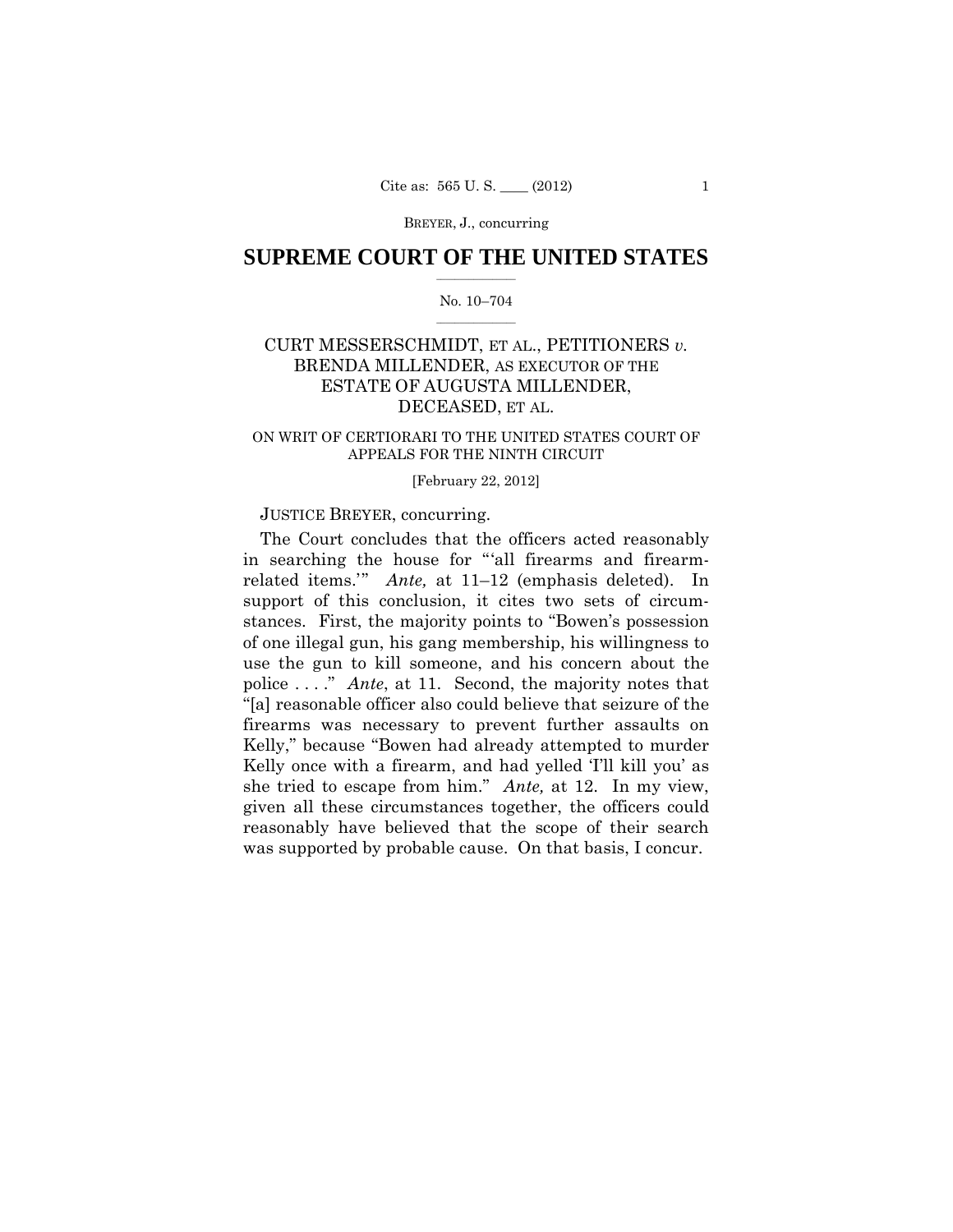## $\frac{1}{2}$  ,  $\frac{1}{2}$  ,  $\frac{1}{2}$  ,  $\frac{1}{2}$  ,  $\frac{1}{2}$  ,  $\frac{1}{2}$  ,  $\frac{1}{2}$ **SUPREME COURT OF THE UNITED STATES**

### $\frac{1}{2}$  ,  $\frac{1}{2}$  ,  $\frac{1}{2}$  ,  $\frac{1}{2}$  ,  $\frac{1}{2}$  ,  $\frac{1}{2}$ No. 10–704

# ESTATE OF AUGUSTA MILLENDER, CURT MESSERSCHMIDT, ET AL., PETITIONERS *v.* BRENDA MILLENDER, AS EXECUTOR OF THE DECEASED, ET AL.

# ON WRIT OF CERTIORARI TO THE UNITED STATES COURT OF APPEALS FOR THE NINTH CIRCUIT

### [February 22, 2012]

 JUSTICE KAGAN, concurring in part and dissenting in part.

Both the Court and the dissent view this case as an all-or-nothing affair: The Court awards immunity across the board to Messerschmidt and his colleagues, while the dissent would grant them none at all. I think the right answer lies in between, although the Court makes the more far-reaching error.

I agree with the Court that a reasonably competent police officer could have thought this warrant valid in authorizing a search for all firearms and related items. See *ante*, at 11–12. The warrant application recounted that a known gang member had used a sawed-off shotgun—an illegal weapon under California law, see Cal. Penal Code Ann. §33215 (West 2012 Cum. Supp.)—to try to kill another person. See App. 56–57, 59. Perhaps gang ties plus possession of an unlawful gun plus use of that gun to commit a violent assault do not add up to what was needed for this search: probable cause to believe that Bowen had additional illegal firearms (or legal firearms that he intended to use to violate the law) at the place he was staying. But because our and the Ninth Circuit's decisions leave that conclusion debatable, a reasonable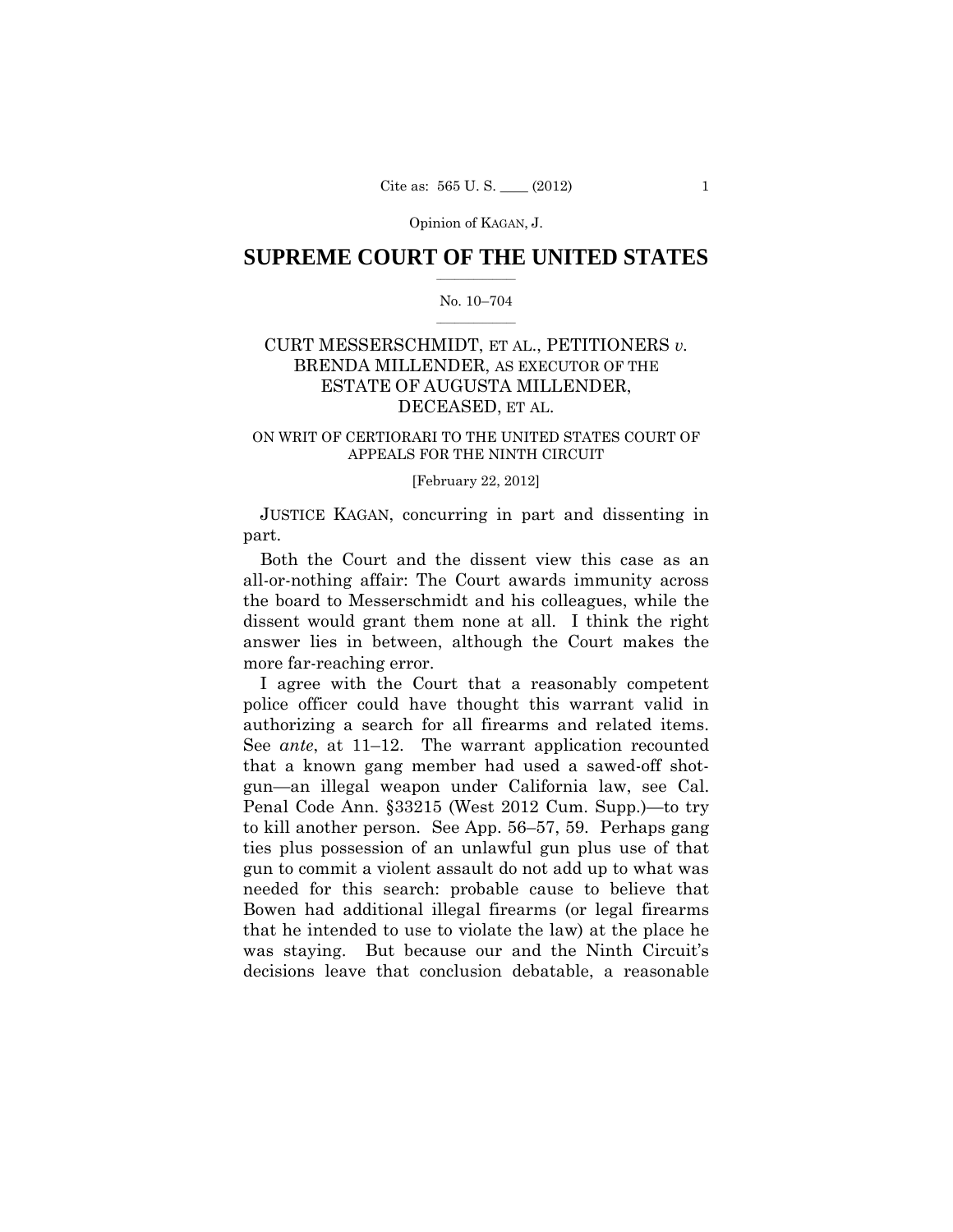police officer could have found the warrant adequately supported by "indicia of probable cause." *Malley* v. *Briggs*, 475 U. S. 335, 345 (1986). So Messerschmidt and his fellow officers should receive qualified immunity for their search for firearms.

The Court, however, goes astray when it holds that a reasonable officer could have thought the warrant valid in approving a search for evidence of "street gang membership," App. 52. Membership in even the worst gang does not violate California law, so the officers could not search for gang paraphernalia just to establish Bowen's ties to the Crips. Instead, the police needed probable cause to believe that such items would provide evidence of an actual crime—and as the Court acknowledges, see *ante*, at 12–14, the only crime mentioned in the warrant application was the assault on Kelly. The problem for the Court is that nothing in the application supports a link between Bowen's gang membership and that shooting. Contra the Court's elaborate theory-spinning, see *ante*, at 12–16, Messerschmidt's affidavit in fact characterized the violent assault only as a domestic dispute, not as a gang-related one, see App. 55 (describing the crime as a "spousal assault and an assault with a deadly weapon"). And that description is consistent with the most natural understanding of the events. The warrant application thus had a hole at its very center: It lacked any explanation of how gang items would (or even might) provide evidence of the domestic assault the police were investigating.

To fill this vacuum, the Court proposes an alternative, but similarly inadequate justification—that gang paraphernalia could have demonstrated Bowen's connection to the Millender residence and to any evidence of the assault found there. The dissent rightly notes one difficulty with this argument: The discovery of gang items would not have established that Bowen was staying at the house, given that several other gang members regularly did so.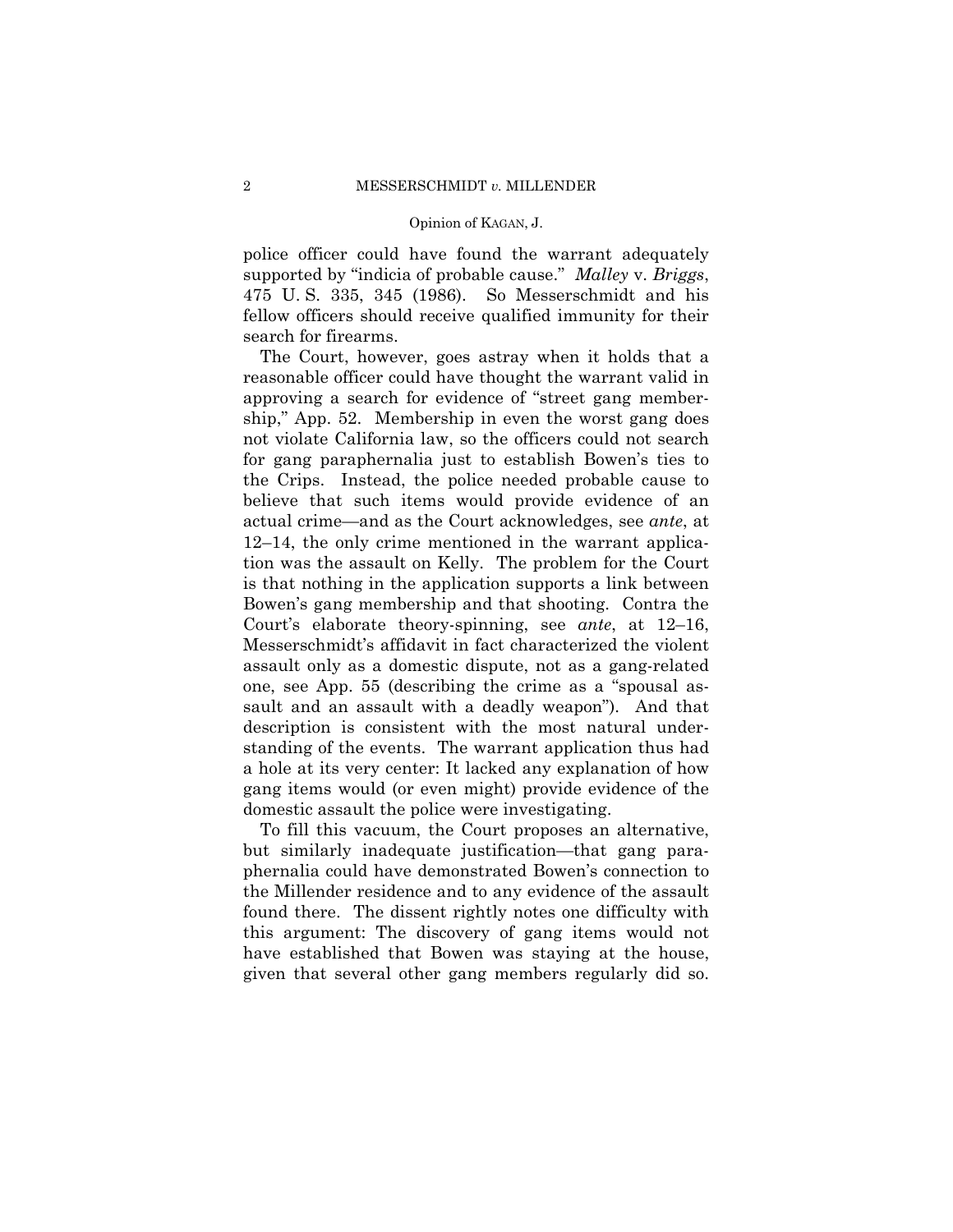See *post*, at 8–9 (opinion of SOTOMAYOR, J.). And even setting that issue aside, the Court's reasoning proves far too much: It would sanction equally well a search for *any*  of Bowen's possessions on the premises—a result impossible to square with the Fourth Amendment. See, *e.g., Andresen* v. *Maryland*, 427 U. S. 463, 480 (1976) (disapproving "'a general, exploratory rummaging in a person's belongings'" (quoting *Coolidge* v. *New Hampshire*, 403 U. S. 443, 467 (1971))). In authorizing a search for all gang-related items, the warrant far outstripped the officers' probable cause. Because a reasonable officer would have recognized that defect, I would not award qualified immunity to Messerschmidt and his colleagues for this aspect of their search.

magistrate." separately from the mistake of the magistrate. *Id.,* at 346; Still more fundamentally, the Court errs in scolding the Court of Appeals for failing to give "weight to the fact that the warrant had been reviewed and approved by the officers' superiors, a deputy district attorney, and a neutral Ante, at 17. As the dissent points out, see *post*, at 13–15, this Court's holding in *Malley* is to the opposite effect: An officer is *not* "entitled to rely on the judgment of a judicial officer in finding that probable cause exists and hence issuing the warrant." 475 U. S., at 345. *Malley* made clear that qualified immunity turned on the officer's own "professional judgment," considered see *ibid.*, n. 9 ("The officer ... cannot excuse his own default by pointing to the greater incompetence of the magistrate"); *id.,* at 350 (Powell, J., concurring in part and dissenting in part) (objecting to the Court's decision to "give little evidentiary weight to the finding of probable cause by a magistrate"). And what we said in *Malley* about a magistrate's authorization applies still more strongly to the approval of other police officers or state attorneys. All those individuals, as the Court puts it, are "part of the prosecution team." *Ante*, at 18. To make their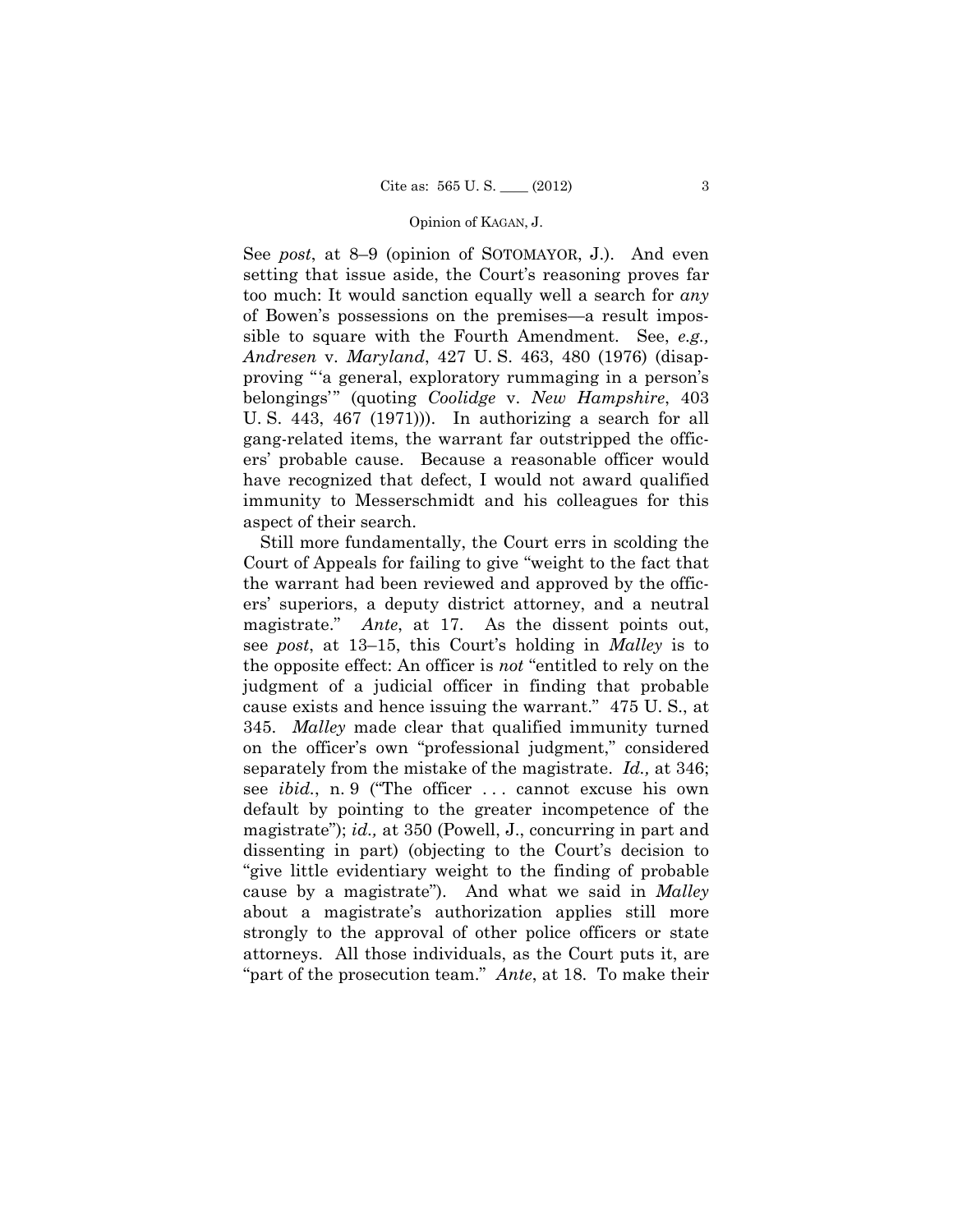views relevant is to enable those teammates (whether acting in good or bad faith) to confer immunity on each other for unreasonable conduct—like applying for a warrant without anything resembling probable cause.

For these reasons, I would reverse in part and affirm in part the judgment of the Court of Appeals, and I would remand this case for further proceedings.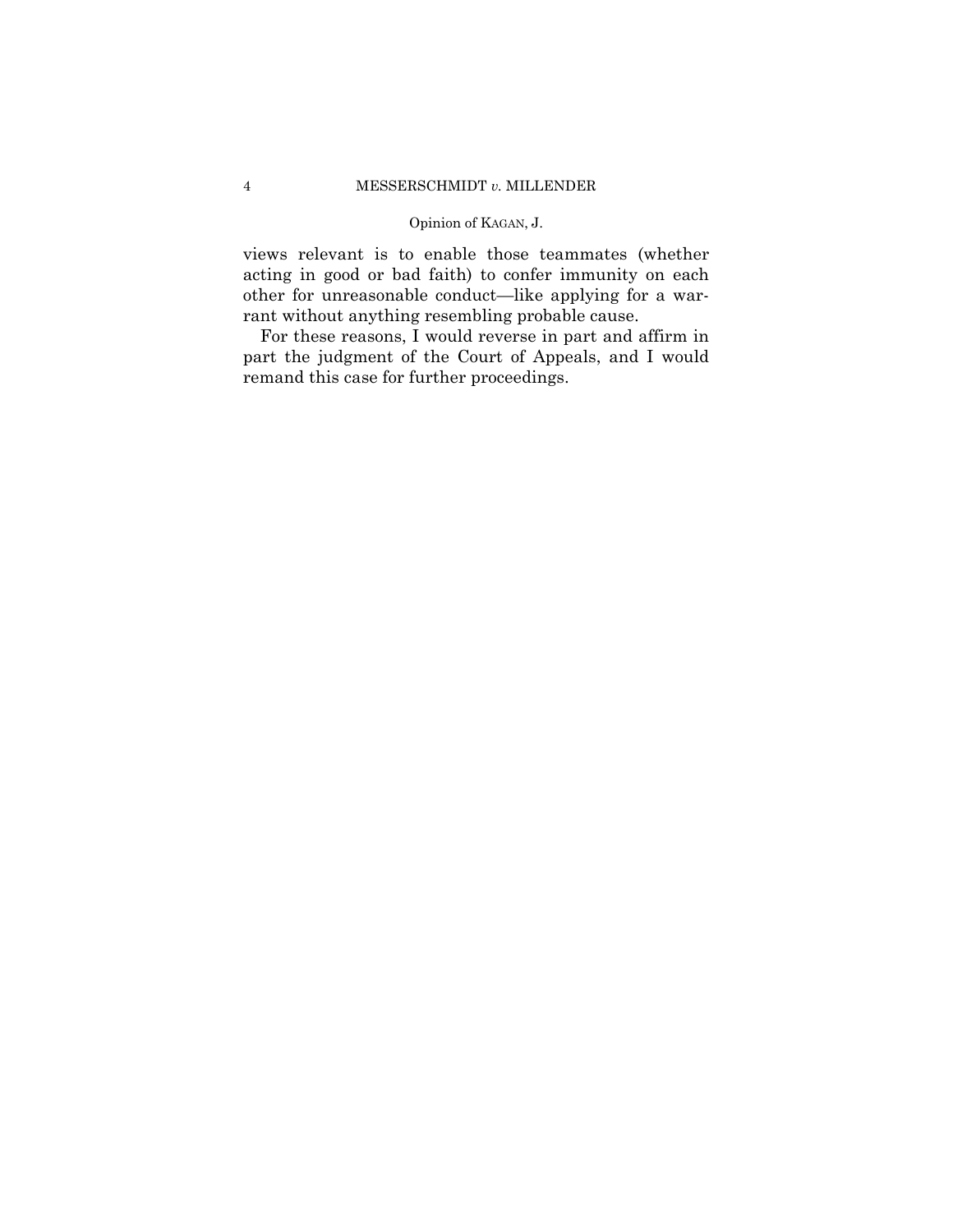## $\frac{1}{2}$  ,  $\frac{1}{2}$  ,  $\frac{1}{2}$  ,  $\frac{1}{2}$  ,  $\frac{1}{2}$  ,  $\frac{1}{2}$  ,  $\frac{1}{2}$ **SUPREME COURT OF THE UNITED STATES**

### $\frac{1}{2}$  ,  $\frac{1}{2}$  ,  $\frac{1}{2}$  ,  $\frac{1}{2}$  ,  $\frac{1}{2}$  ,  $\frac{1}{2}$ No. 10–704

# ESTATE OF AUGUSTA MILLENDER, CURT MESSERSCHMIDT, ET AL., PETITIONERS *v.* BRENDA MILLENDER, AS EXECUTOR OF THE DECEASED, ET AL.

# ON WRIT OF CERTIORARI TO THE UNITED STATES COURT OF APPEALS FOR THE NINTH CIRCUIT

### [February 22, 2012]

 JUSTICE SOTOMAYOR, with whom JUSTICE GINSBURG joins, dissenting.

The fundamental purpose of the Fourth Amendment's warrant clause is "to protect against all general searches." *Go-Bart Importing Co.* v. *United States*, 282 U. S. 344, 357 (1931). The Fourth Amendment was adopted specifically in response to the Crown's practice of using general warrants and writs of assistance to search "suspected places" for evidence of smuggling, libel, or other crimes. *Boyd* v. *United States*, 116 U. S. 616, 625–626 (1886). Early patriots railed against these practices as "the worst instrument of arbitrary power" and John Adams later claimed that "the child Independence was born" from colonists' opposition to their use. *Id.,* at 625 (internal quotation marks omitted).

scribing the . . . things to be seized." U. S. Const., Amdt. 4. That is, the police must articulate an adequate reason to To prevent the issue of general warrants on "loose, vague or doubtful bases of fact," *Go-Bart Importing Co.*, 282 U. S., at 357, the Framers established the inviolable principle that should resolve this case: "no Warrants shall issue, but upon probable cause . . . and particularly desearch for specific items related to specific crimes.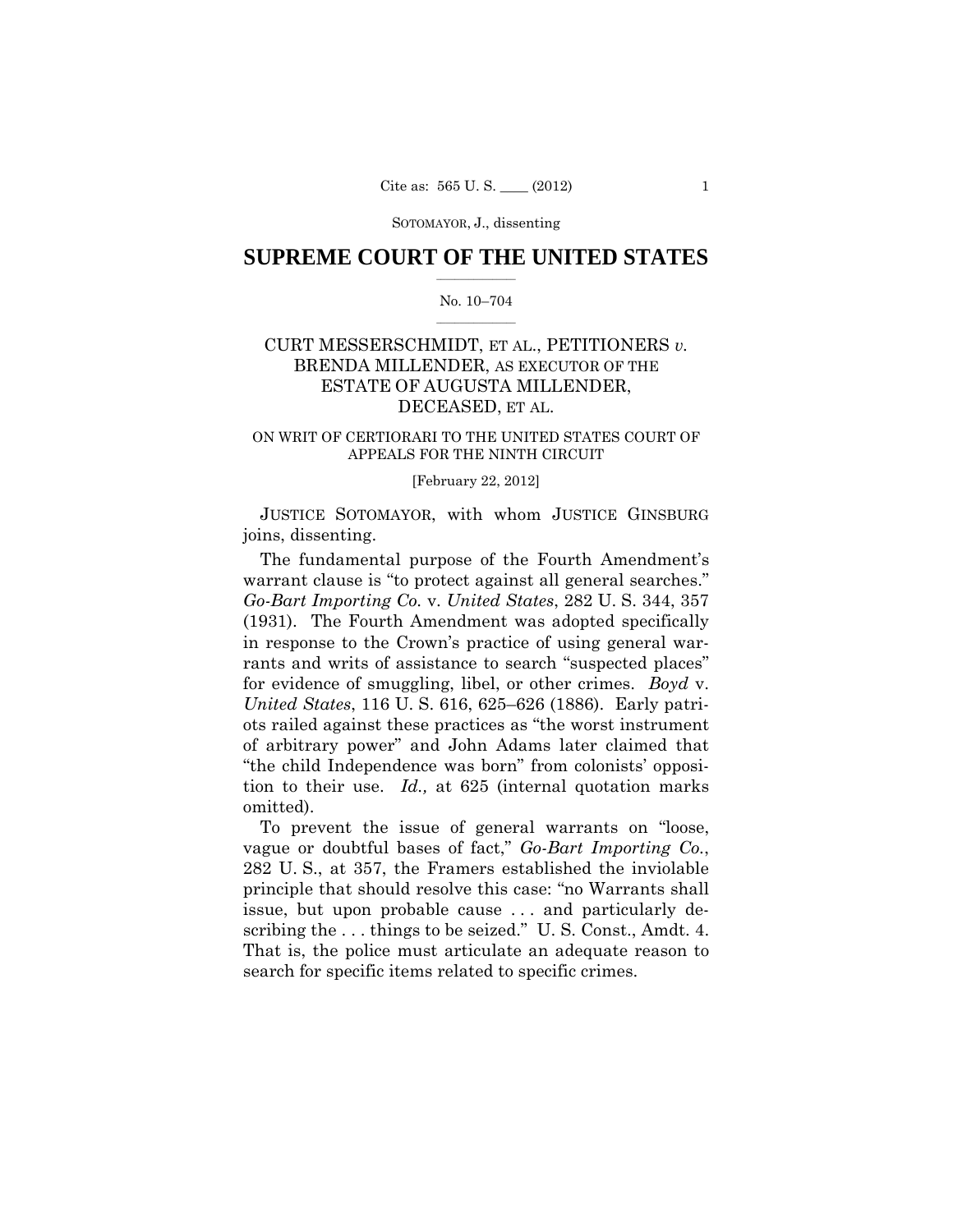In this case, police officers investigating a specific, nongang-related assault committed with a specific firearm (a sawed-off shotgun) obtained a warrant to search for all evidence related to "any Street Gang," "[a]ny photographs . . . which may depict evidence of criminal activity," and "any firearms." App. 52. They did so for the asserted reason that the search might lead to evidence related to other gang members and other criminal activity, and that other "[v]alid warrants commonly allow police to search for 'firearms and ammunition.'" See *infra*, at 8–9. That kind of general warrant is antithetical to the Fourth Amendment.

The Court nonetheless concludes that the officers are entitled to qualified immunity because their conduct was "objectively reasonable." I could not disagree more. All 13 federal judges who previously considered this case had little difficulty concluding that the police officers' search for any gang-related material violated the Fourth Amendment. See App. to Pet. for Cert. 28–29, 45, n. 7, 73, 94, 157–158. And a substantial majority agreed that the police's search for both gang-related material and all firearms not only violated the Fourth Amendment, but was objectively unreasonable. Like them, I believe that any "reasonably well-trained officer in petitioner's position would have known that his affidavit failed to establish probable cause." *Malley* v. *Briggs*, 475 U. S. 335, 345 (1986).

The Court also hints that a police officer's otherwise unreasonable conduct may be excused by the approval of a magistrate, or more disturbingly, another police officer. *Ante,* at 16–18. That is inconsistent with our focus on the objective reasonableness of an officer's decision to submit a warrant application to a magistrate, and we long ago rejected it. See *Malley*, 475 U. S., at 345–346.

The Court's analysis bears little relationship to the record in this case, our precedents, or the purposes under-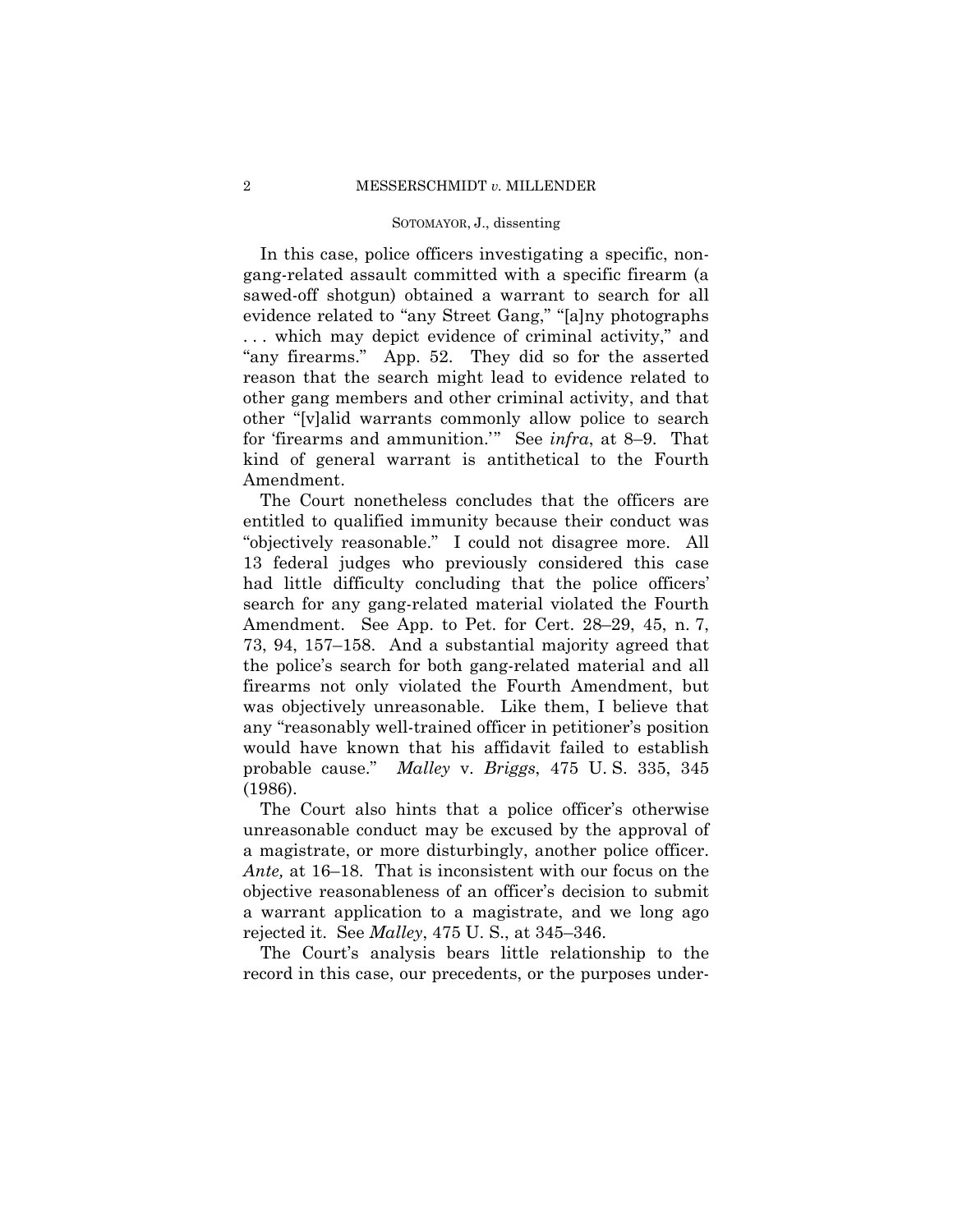lying qualified immunity analysis. For all these reasons, I respectfully dissent.

## I

The Court holds that a well-trained officer could have reasonably concluded that there was probable cause to search the Millenders' residence for any evidence of affiliation with "any Street Gang," and "all handguns, rifles, or shotguns of any caliber, or any firearms capable of firing ammunition." App.  $52.1$  I cannot agree.

A

Most troubling is the Court's determination that petitioners reasonably could have concluded that they had probable cause to search for all evidence of any gang affiliation in the Millenders' home. The Court reaches this result only by way of an unprecedented, *post hoc* reconstruction of the crime that wholly ignores the police's own conclusions, as well as the undisputed facts presented to the District Court.

The Court primarily theorizes that "[a] reasonable officer could certainly view Bowen's attack as motivated not by the souring of his romantic relationship with Kelly but instead by a desire to prevent her from disclosing details of his gang activity to the police." *Ante,* at 13. The majority therefore dismisses as "misleading" the Millenders' characterization of the case as a "domestic dispute," insisting that Detective Messerschmidt could have reasonably thought that the crime was gang related. See *ante,* at 13–14.2

<sup>&</sup>lt;sup>1</sup>Not even the Court defends the warrant's authorization to search for "[a]ny photographs . . . which may depict evidence of criminal activity." 2The Court implies Detective Messerschmidt did not consider the

crime "solely . . . a domestic dispute" because he labeled it a "spousal assault *and* an assault with a deadly weapon." *Ante,* at 13 (internal quotation marks omitted). Solely domestic disputes often involve gun violence, however. See Sorenson & Weibe, Weapons in the Lives of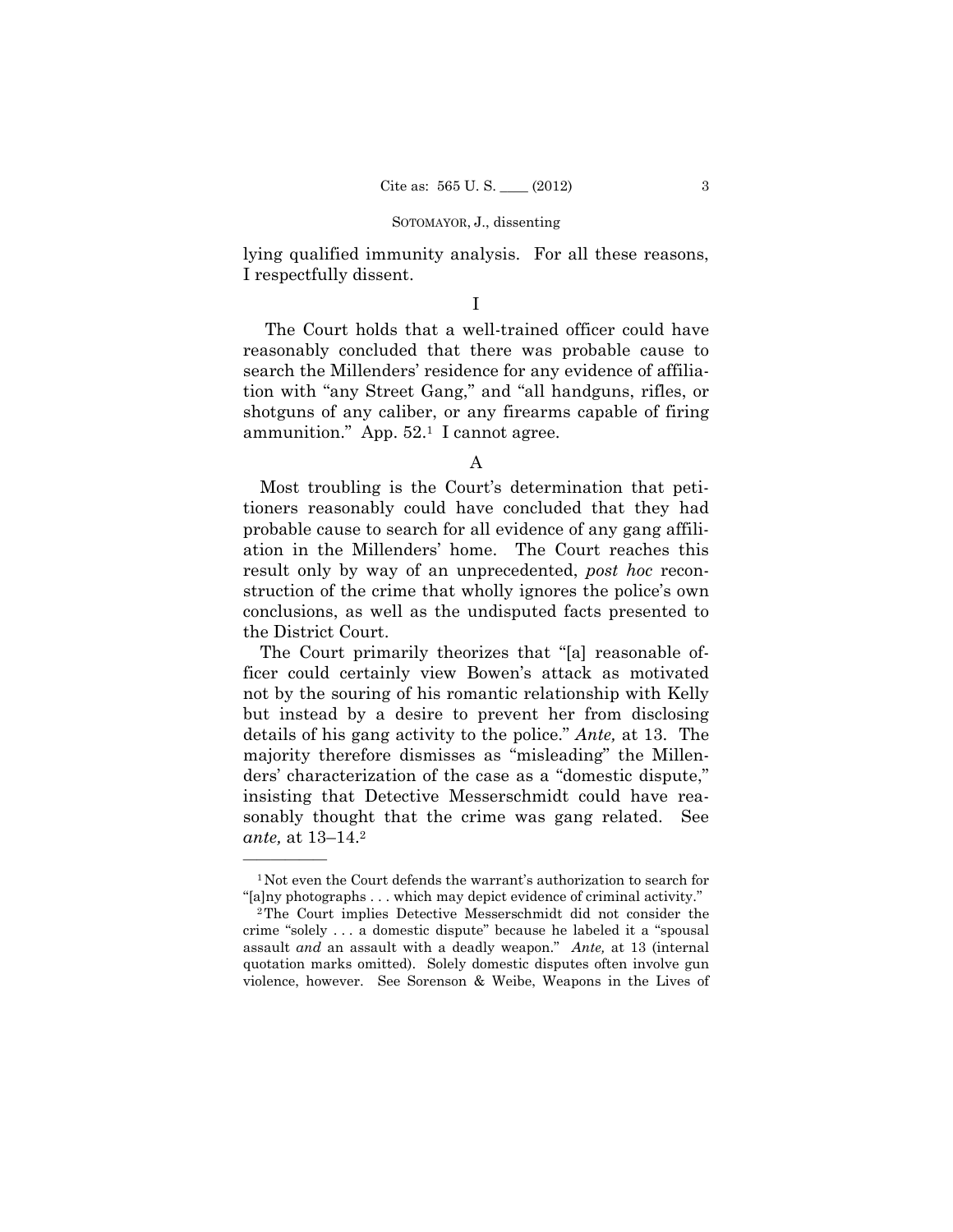The police flatly rejected that hypothesis, however, concluding that the crime was a domestic dispute that was not in any way gang related. Detective Messerschmidt's deposition is illustrative.

"Q: So as far as you knew, it was just sort of a spousalabuse-type case where the perpetrator happened to be in a gang, right?

"A: Correct.

"Q: So you didn't have any reason to believe that the assault on Kelly was any sort of gang crime, did you?

"A: No." Record in No. CV 05–2298 DDP (RZx) (CD Cal.) (hereinafter Record), Doc. 51, (Exh. X), p. 120 (hereinafter Deposition).3

The "Crime Analysis" forms prepared by the police like- ——————

 to minimize." *Anderson*, 483 U. S., at 641. It is therefore highly forms, ballistic reports, or victim interviews by labeling such infornore police officers' testimony about the information they possessed at the time of the search, *ante,* at 14–15, n. 6, the Court misreads *Harlow*  v. *Fitzgerald*, 457 U. S. 800, 815–819 (1982), and *Anderson* v. *Creighton*, 483 U. S. 635, 645 (1987). In *Harlow*, we adopted a qualified immunity test focusing on an officer's objective good faith, rather than whether the officer searched "*with the malicious intention* to cause a deprivation of constitutional rights or other injury." 457 U. S., at 815. As we have explained, "examination of the information possessed by the searching officials . . . does not reintroduce into qualified immunity analysis the inquiry into officials' subjective intent that *Harlow* sought relevant that Detective Messerschmidt testified that he lacked "any reason" to consider the crime gang related, *supra* this page, and possessed no "information" that there were handguns in the Millenders' home, *infra,* at 11. Courts cannot ignore information in crime analysis mation "conclusions."

Battered Women, 94 Am. J. Pub. Health 1412, 1413 (2004) (noting more than one-third of female domestic violence shelter residents in California reported having been threatened or harmed with a firearm). That was the case here. In any event, the Court's reading of Detective Messerschmidt's affidavit is incompatible with his testimony that the crime was "just sort of a spousal-abuse-type case," not a "gang crime." See *supra* this page.<br><sup>3</sup>By suggesting that courts assessing qualified immunity should ig-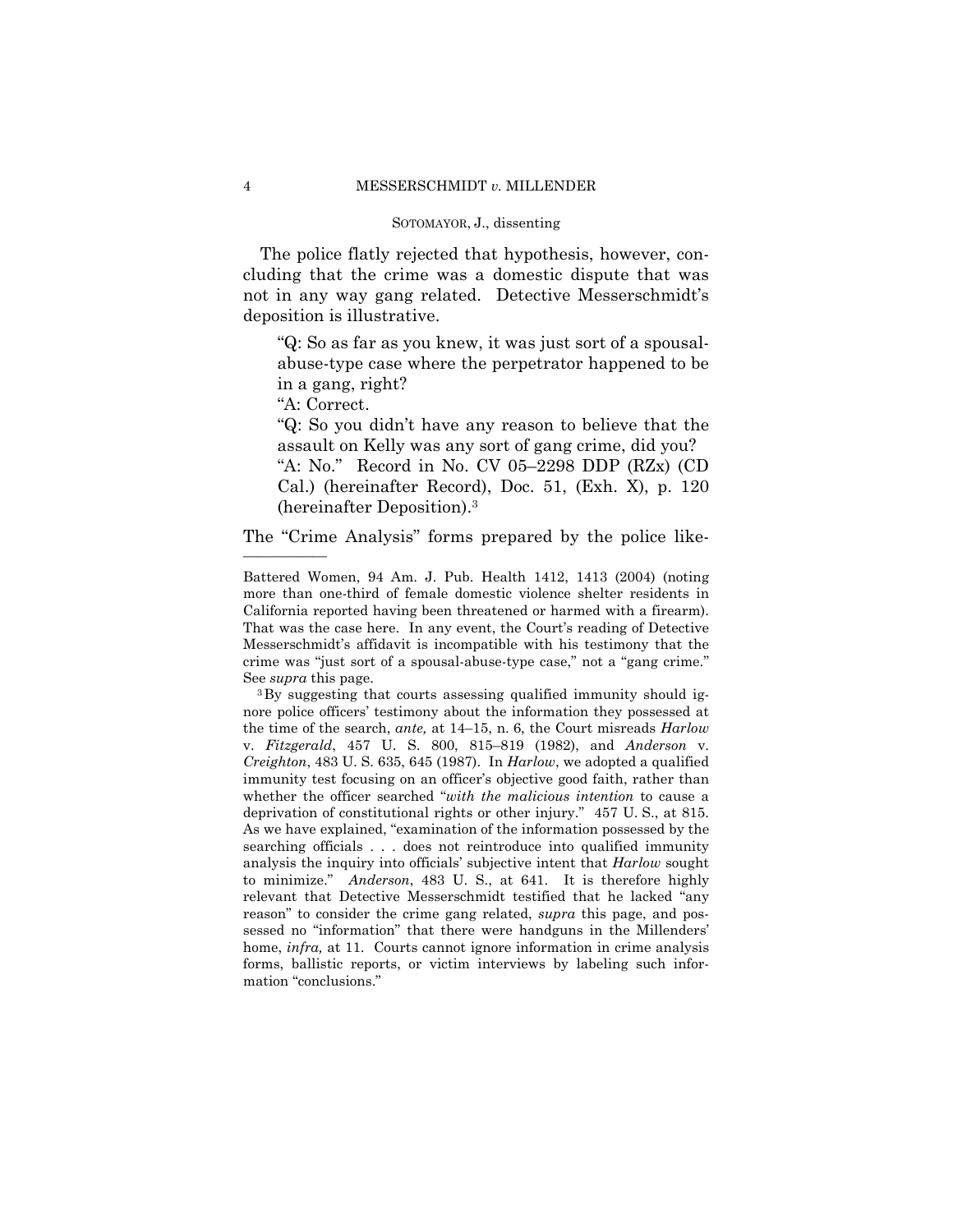Form–M. O. Factors). And the District Court noted it was wise identified Bowen as a "Mona Park Crip" gang member, but did not check off "gang-related" as a motive for the attack. See App. 41, 44 (Crime Analysis Supplemental undisputed that Detective Messerschmidt "had no reason to believe Bowen's crime was a 'gang' crime." App. to Pet. for Cert. 115.4

The police's conclusions matched the victim's own account of the attack. Kelly asked police officers to help her move out because Bowen "ha[d] a domestic violence on his record," had "hit [her] once or twice" already, had repeatedly threatened her "You'll never leave me. I'll kill you if you leave me," and she was "planning on breaking up" with him. Record, Doc. 51 (Exh. C), pp. 5–6 (hereinafter Kelly Interview). As Kelly described the confrontation, it was only after she fled to her car in order to leave that Bowen reemerged from their shared apartment with the shotgun and told her "I'm gonna kill your ass right here if you take off," consistent with his prior threats. *Id.*, at 7–8. Every piece of information, therefore, accorded with Detective Messerschmidt's conclusion: The crime was domestic violence that was not gang related.5

 possessed." *Wilson* v. *Layne*, 526 U. S. 603, 615 (1999). If an officer 4The Court is wrong to imply that courts should not consider "facts outside the affidavit," but within the officers' possession, when assessing qualified immunity. *Ante,* at 10, n. 2. Our precedents make clear that the objective reasonableness of an officer's conduct is judged "in light of clearly established law and the information the officers possesses information indicating that he lacks probable cause to search, and that information was not presented to the neutral magistrate when he approved the search, it is particularly likely that "a reasonably well trained officer would have known that the search was illegal despite the magistrate's authorization." *United States* v. *Leon*, 468 U. S. 897, 922, n. 23 (1984).<br> $5T_0$  support its theory that Bowen attacked Kelly to keep her silent

about his gang activity, the majority relies principally on its claim that Bowen yelled, "I told you never to call the cops on me bitch!" *ante*, at 2, citing it no less than five times. See, *ante,* at 11 (Bowen "attempt[ed]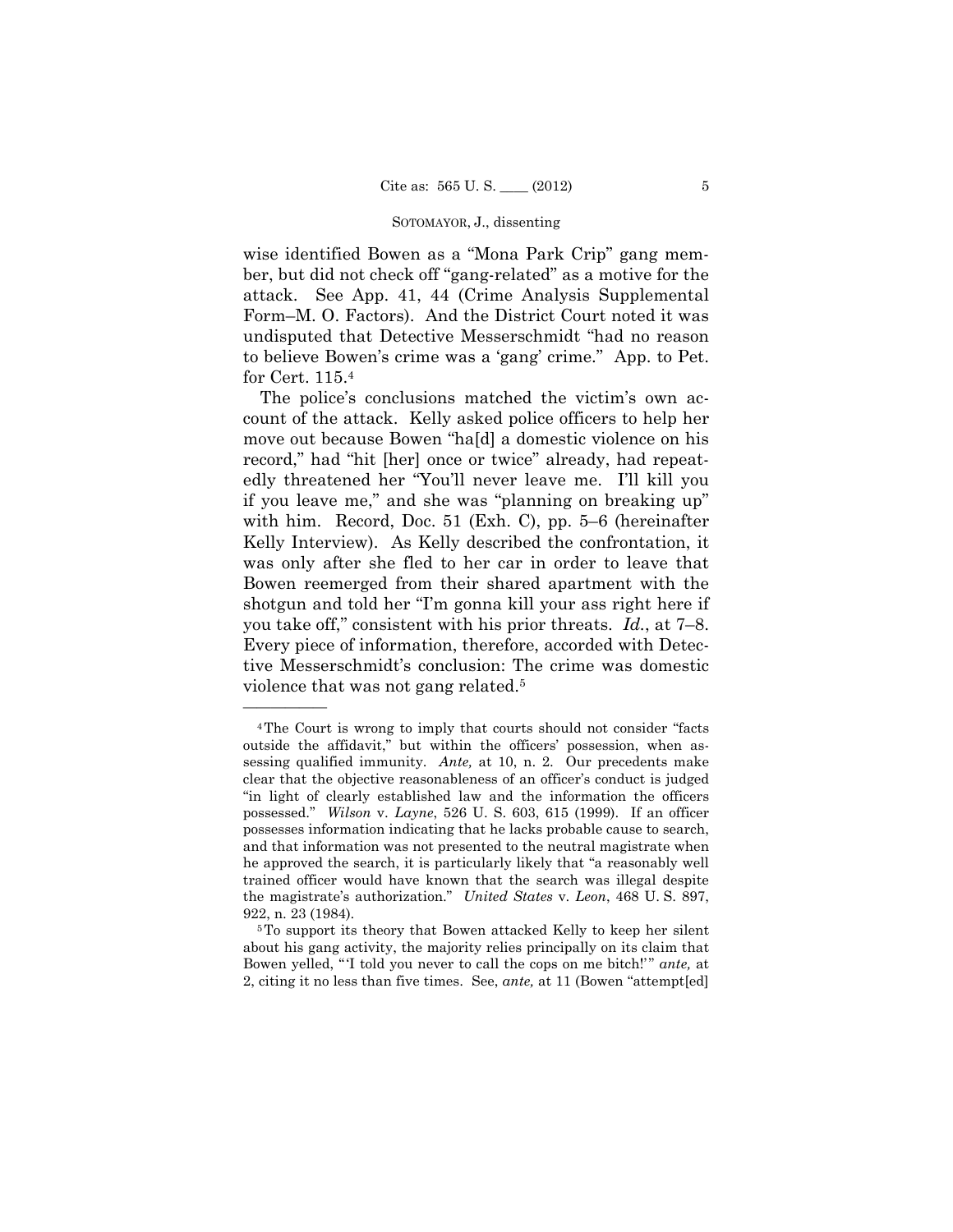Unlike the Members of this Court, Detective Messerschmidt alone had 14 years of experience as a peace officer, "hundreds of hours of instruction on the dynamics of gangs and gang trends," received "specialized training in the field of gang related crimes," and had been "involved in hundreds of gang related incidents, contacts, and or arrests." App. 53–54. The Court provides no justification for sweeping aside the conclusions he reached on the basis of his far greater expertise, let alone the facts found by the District Court. We have repeatedly and recently warned appellate courts, "far removed from the scene," against second-guessing the judgments made by the police or reweighing the facts as they stood before the district court. *Ryburn* v. *Huff*, 565 U. S. —, — (2012) *(per curiam)* (slip op., at 6–8). The majority's decision today is totally inconsistent with those principles.

Qualified immunity analysis does not direct courts to play the role of crime scene investigators, second-guessing police officers' determinations as to whether a crime was committed with a handgun or a shotgun, or whether vio-

to murder" Kelly "on the asserted ground that she had 'call[ed] the cops' on him"); see also *ante,* at 1, 13. Bowen, however, never made that statement. Though it appears in the warrant application, the words are Messerschmidt's—taken from his own inaccurate notes of Kelly's account of the crime. What Kelly actually said during her interview was that as soon as the police deputies left, Bowen "came out of nowhere talking about, 'Did you call the police on me? You called the police on me," to which Kelly responded "no one called the police on you . . . . [I]nstead of arguing and fighting with you I just want to get my shit done." Kelly Interview 7; compare *ibid*. with Record, Doc. 51 (Exh. B), p. 3 (Messerschmidt's narrative of interview with Kelly). Only after Kelly started to leave did Bowen exclaim "oh it's like that. It's like that," retrieve a gun, and threaten to shoot her if she left*.* Kelly Interview 7–8. That Bowen was " 'angry,' " *ante,* at 14, n. 5, because she had called the sheriff's department for assistance reflected exactly what Kelly and the police expected at the outset—that Bowen "would give her a hard time about moving out." App. 38 (sheriff's department incident report).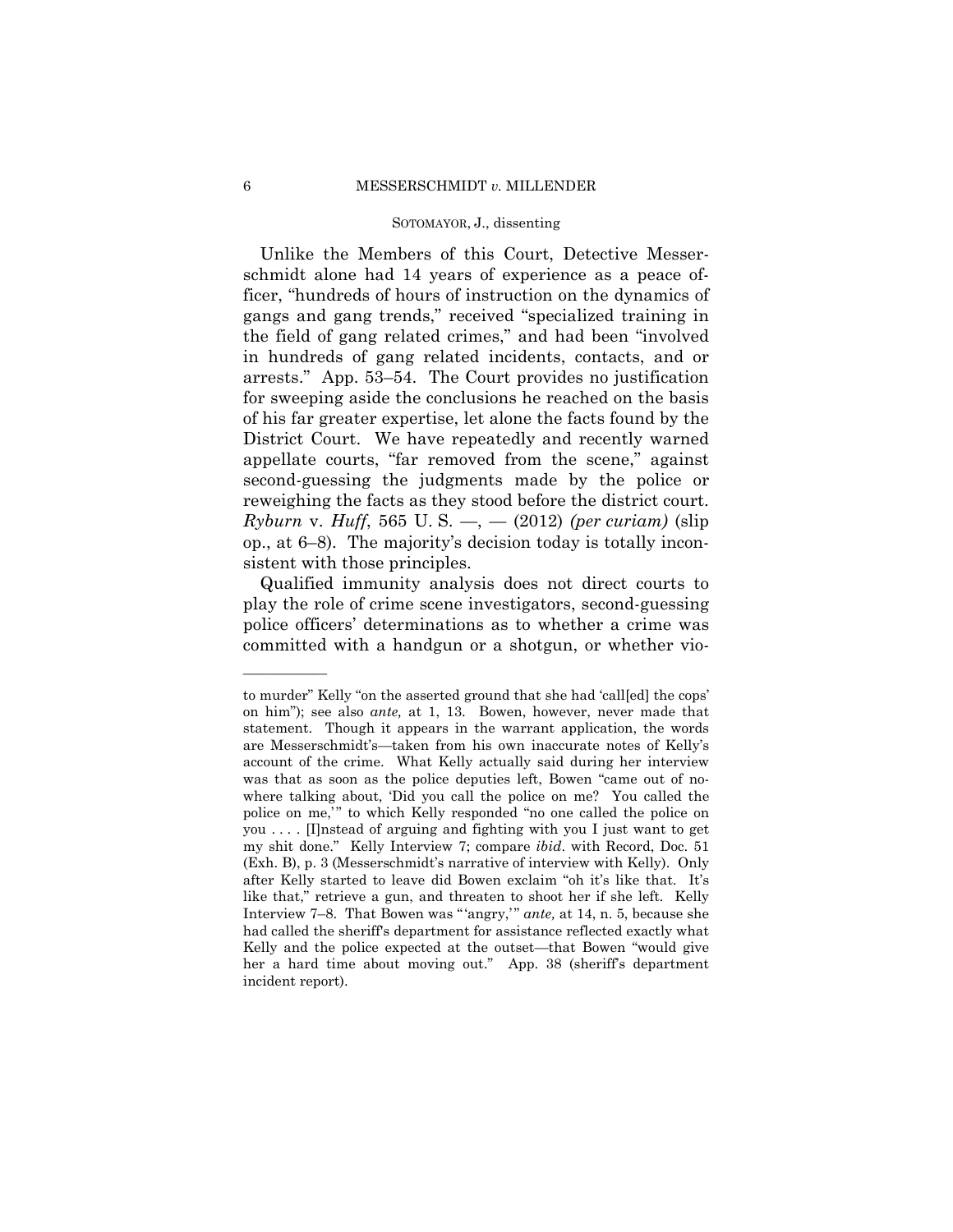suspect's street gang, but "any Street Gang." He could lence was gang related or a domestic dispute. Indeed, we have warned courts against asking "whether another reasonable, or more reasonable, interpretation of the events can be constructed five years after the fact." *Hunter* v. *Bryant*, 502 U. S. 224, 228 (1991) *(per curiam)*. The inquiry our precedents demand is not whether different conclusions might conceivably be drawn from the crime scene. Rather, it is whether "a reasonably welltrained officer in petitioner's position would have known that his affidavit failed to establish probable cause." *Malley*, 475 U. S., at 345. The operative question in this case, therefore, is whether—given that, as petitioners comprehended, the crime itself was not gang related—a reasonable officer nonetheless could have believed he had probable cause to seek a warrant to search the suspect's residence for all evidence of affiliation not only with the not.

 for impeachment or rebuttal purposes. If it did, the police The Court offers two secondary explanations for why a search for gang-related items might have been justified, but they are equally unpersuasive. First, the majority suggests that such evidence hypothetically "might prove helpful in impeaching Bowen or rebutting various defenses he could raise at trial." *Ante,* at 15. That is a nonstarter. The Fourth Amendment does not permit the police to search for evidence solely because it could be admissible would be equally entitled to obtain warrants to rifle through the papers of anyone reasonably suspected of a crime for all evidence of his bad character, Fed. Rule Evid.  $404(a)(2)(B)(i)$ , or any evidence of any "crime, wrong, or other act" that might prove the defendant's "motive, opportunity, intent, preparation, plan, knowledge, identity, absence of mistake, or lack of accident," Fed. Rule Evid. 404(b)(2). Indeed, the majority's rationale presumably would authorize the police to search the residence of every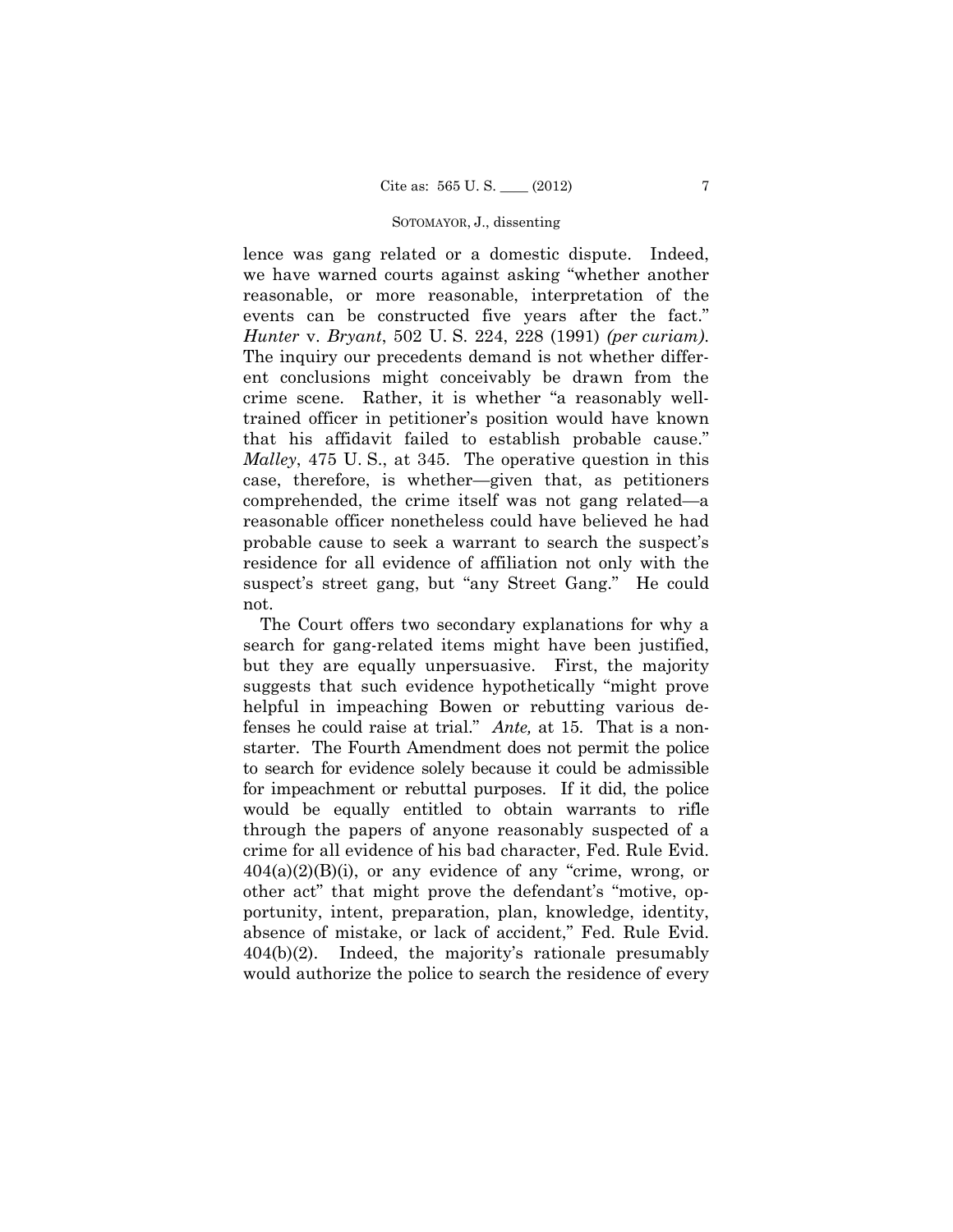member of Bowen's street gang for similar weapons which likewise "might [have] prove[d] helpful in impeaching Bowen or rebutting various defenses he could raise at trial." *Ante*, at 15. It has long been the case, however, that such general searches, detached from probable cause, are impermissible. See, *e.g., Go-Bart Importing Co.*, 282 U. S., at 357. By their own admission, however, the officers were not searching for gang-related indicia to bolster some hypothetical impeachment theory, but for other reasons: because "photos sought re gang membership could be linked with other gang members, evidencing criminal activity as gang affiliation is an enhancement to criminal charges." App. 181; see also *id.,* at 145. That kind of fishing expedition for evidence of unidentified criminal activity committed by unspecified persons was the very evil the Fourth Amendment was intended to prevent.

full time at the Millender home.<sup>6</sup> Moreover, it would have Finally, the Court concludes that "even if this were merely a domestic dispute, a reasonable officer could still conclude that gang paraphernalia found at the Millenders' residence would aid in the prosecution of Bowen by, for example, demonstrating Bowen's connection to other [unspecified] evidence found there." *Ante,* at 15. That is difficult to understand. The police were well aware before obtaining a warrant that "other persons associated with the home, the Millender family members, were active Mona Park Crip gang members." App. 28. Simply finding gang-related paraphernalia, therefore, would have done little to establish probable cause that particular evidence found in the home was connected to Bowen, rather than any of the several other active gang members who resided

<sup>6</sup>The Court suggests that even if gang-related evidence would be inconclusive generally, evidence bearing Bowen's particular gang moniker could have demonstrated Bowen's connection to the residence.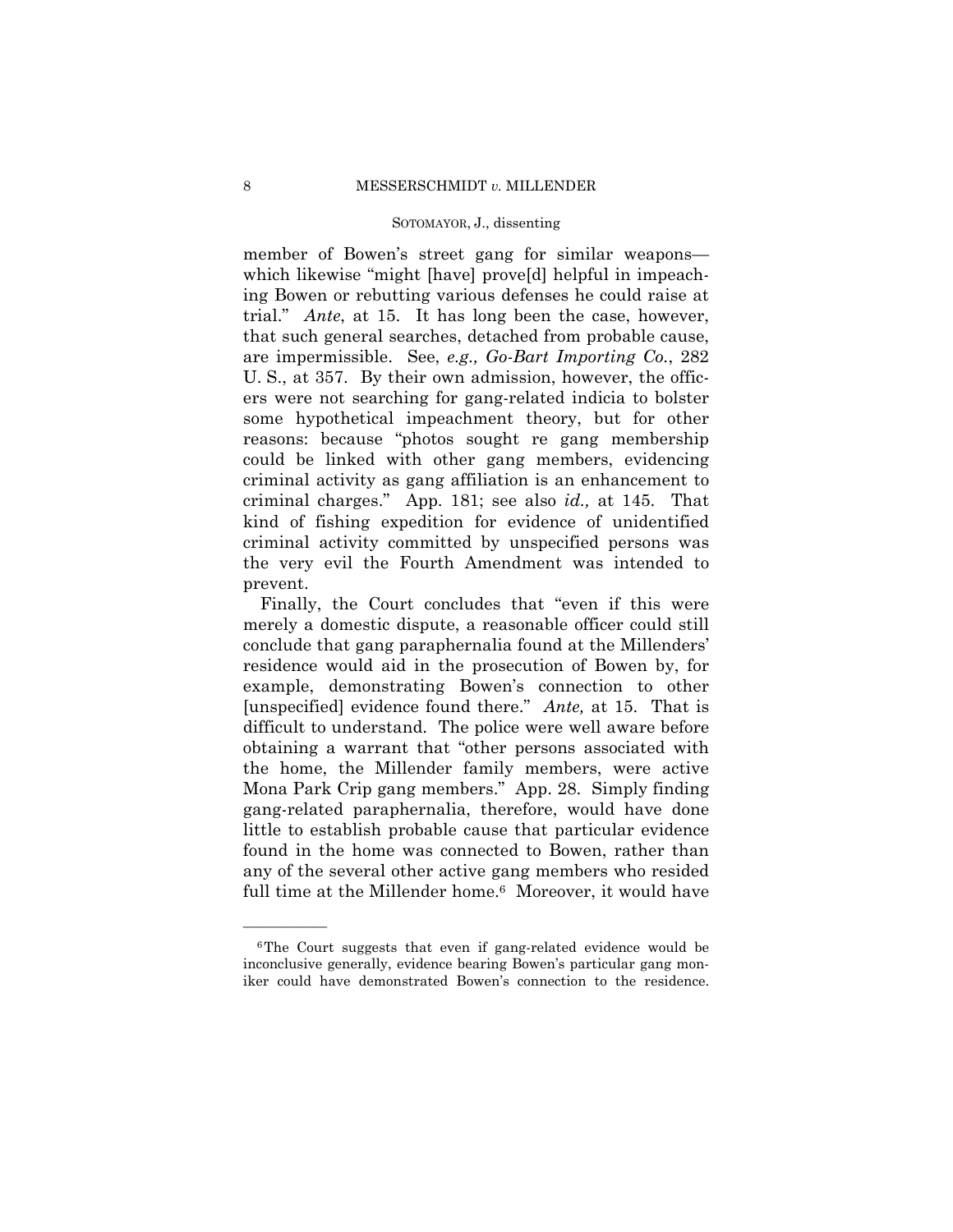done nothing to establish that Bowen had committed the non-gang-related crime specified in the warrant.7

### B

The Court also errs by concluding that petitioners could have reasonably concluded that they had probable cause to search for all firearms. Notably absent from the Court's discussion is any acknowledgment of the actual basis for petitioners' search. The police officers searched for all firearms not for the reasons hypothesized by the majority, but because they determined that "[v]alid warrants commonly allow police to search for 'firearms and ammunition,'" and that "[h]ere, any caliber of shotgun or receipts would show possession of and/or purchase of guns." *Id*., at 144, 180–181; see also Brief for Appellant in No. 07–55518 (CA9), p. 41 (hereinafter CA9 Brief). It is small wonder that the District Court found these arguments "nonsensical and unpersuasive." App. to Pet. for Cert. 157. It bears repeating that the Founders adopted the Fourth Amendment to protect against searches for evidence of unspecified crimes. And merely possessing other firearms is not a crime at all. See generally *District of Columbia* v. *Heller*, 554 U. S. 570 (2008).8

But the warrant did not authorize a search for items bearing Bowen's moniker, but rather for items related to "any Street Gang," including countless street gangs of which Bowen was not a member. App. 52. Even under the Court's interpretation, therefore, the warrant was hopelessly overbroad and invalid.<br><sup>7</sup>The police also could not search for gang-related evidence for its own

sake. Mere membership in a gang is not a crime under California law.

See *People* v. *Gardeley*, 14 Cal. 4th 605, 623, 927 P. 2d 713, 725 (1996).<br><sup>8</sup>Although the Court recites additional facts about Bowen's background and arrest record, *ante,* at 2–3, none of these facts were disclosed to the magistrate. The police cannot rationalize a search *post hoc* on the basis of information they failed to set forth in their warrant application to a neutral magistrate. Rather, "[i]t is elementary that in passing on the validity of a warrant, the reviewing court may consider *only* information brought to the magistrate's attention." *Aguilar* v.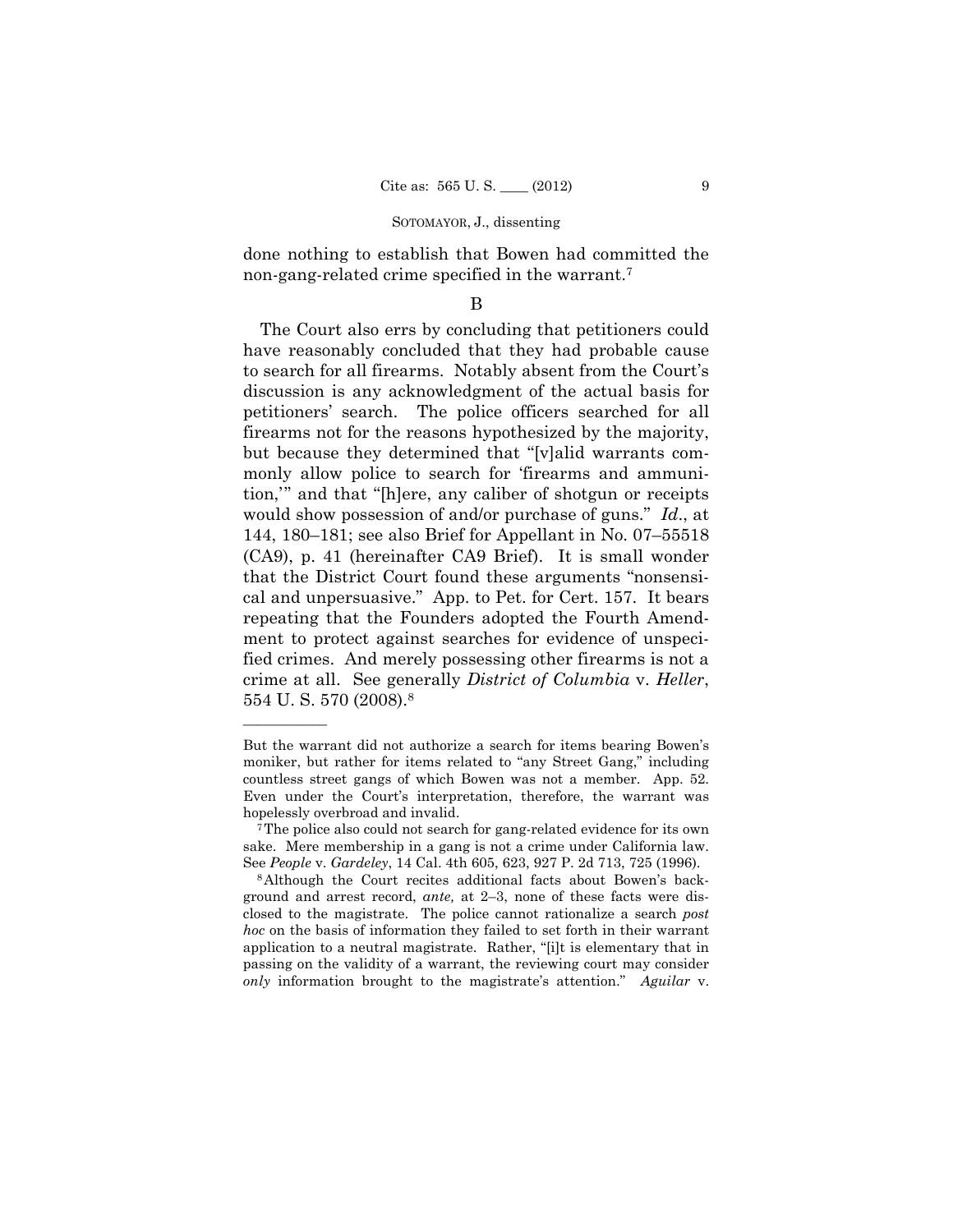By justifying the officers' actions on reasons of its own invention, the Court ignores the reasons the officers actually gave, as well as the facts upon which this case was decided below. The majority's analysis—akin to a rationalbasis test—is thus far removed from what qualified immunity analysis demands. Even if the police had searched for the reasons the Court proposes, however, I still would find it inappropriate to afford them qualified immunity.

The Court correctly recognizes that to satisfy the Fourth Amendment the police were required to demonstrate probable cause that (1) other firearms could be found at the Millenders' residence; and (2) such weapons were illegal or were "'possess[ed] . . . with the intent to use them as a means of committing a public offense.'" *Ante,* at 12 (quoting Cal. Penal Code Ann. §1524(a)(3) (West 2011)). The warrant failed to establish either.

The majority has little difficulty concluding that because Bowen fired one firearm, it was reasonable for the police to conclude not only that Bowen must have possessed others, but that he must be storing these other weapons at his 73-year-old former foster mother's home.9 Again, however, this is not what the police actually concluded, as Detective Messerschmidt's deposition makes clear.

"Q: Did you have any reason to believe there would be

*Texas*, 378 U. S. 108, 109, n. 1 (1964); see also *United States* v. *Jacobsen*, 466 U. S. 109, 112 (1984). Likewise, a police officer cannot obtain qualified immunity for searching pursuant to a warrant by relying upon facts outside that warrant, as evinced by *Malley*'s focus on "whether a reasonably well-trained officer in petitioner's position would have known that his *affidavit* failed to establish probable cause."

*Malley* v. *Briggs*, 475 U. S. 335, 345 (1986) (emphasis added).<br><sup>9</sup>The majority ignores that Bowen retrieved the shotgun that he fired from the apartment he shared with Kelly, not the Millenders' home. Kelly provided no indication that Bowen possessed other guns or that he stored them at his former foster mother's home.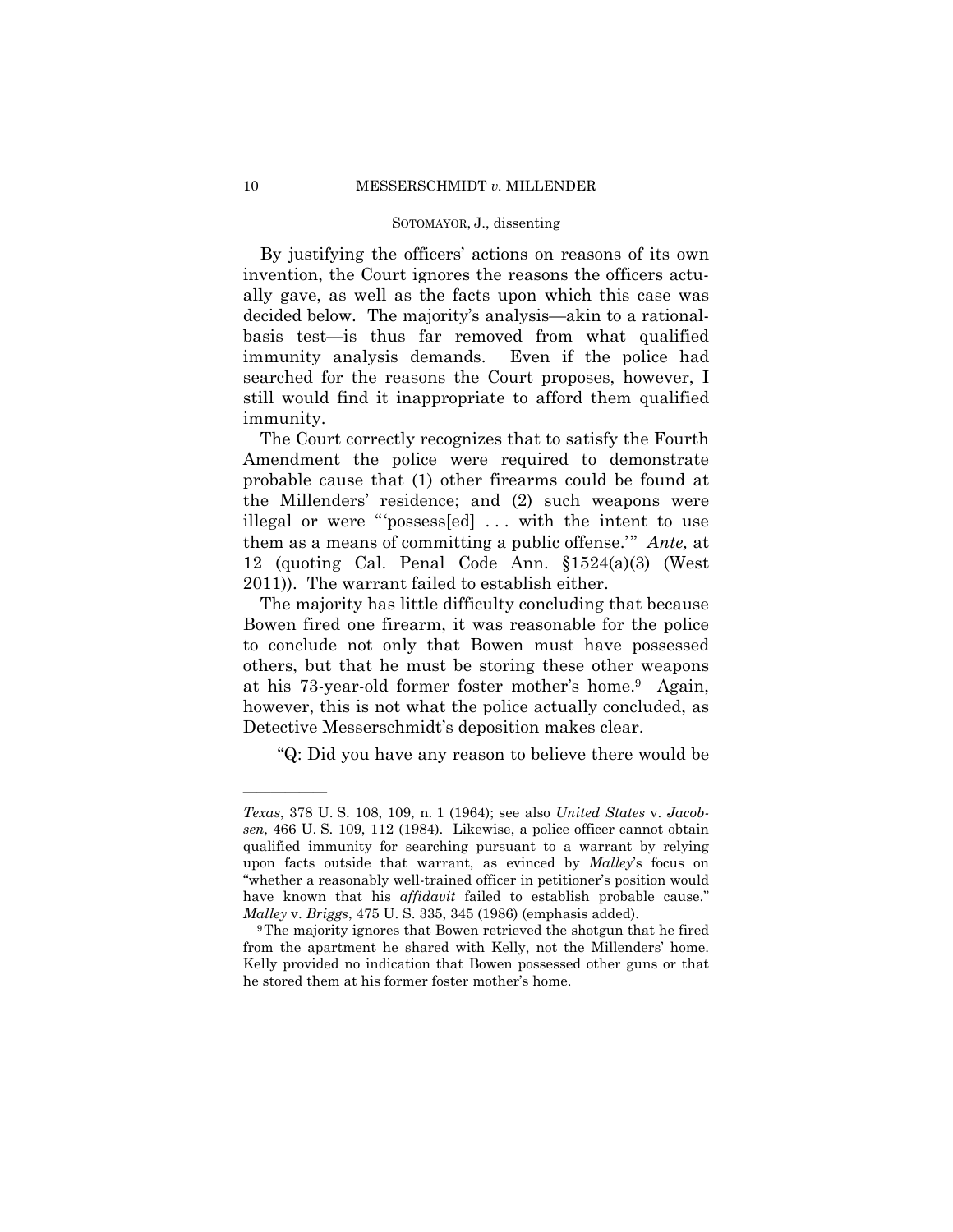any automatic weapons in the house? "A: No.

"Q: Did you have any reason to believe there would be any hand guns in the house?

"A: I wasn't given information that there were." Deposition 120.

Undaunted, the majority finds that a well-trained officer could have concluded on this information that he had probable cause to search for "[a]ll hand guns, . . . [a]ll caliber of ammunition, miscellaneous gun parts, gun cleaning kits, holsters which could hold or have held any caliber handgun being sought," and "[a]ny receipts or paperwork, showing the purchase, ownership, or possession of the handguns being sought." App. 52. That is puzzling. If any aspect of the Fourth Amendment is clearly established, it is that the police cannot reasonably search—even pursuant to a warrant—for items that they do not have "any reason to believe" will be present. The Court's conclusion to the contrary simply reads the "probable cause" requirement out of the Fourth Amendment.

Even assuming that the police reasonably could have concluded that Bowen possessed other guns and was storing them at the Millenders' home, I cannot agree that the warrant provided probable cause to believe any weapon possessed in a home in which 10 persons regularly lived—none of them the suspect in this case—was either "contraband or evidence of a crime." *Ornelas* v. *United States*, 517 U. S. 690, 696 (1996). The warrant set forth no specific facts or particularized explanation establishing probable cause to believe that other guns found in the home were connected to the crime specified in the warrant or were otherwise illegal.10 While the Court hypothesizes

<sup>10</sup>Augusta Millender was a 73-year-old grandmother living in a dangerous part of Los Angeles. It would not have been unreasonable to imagine that she validly possessed a weapon for self-defense, as turned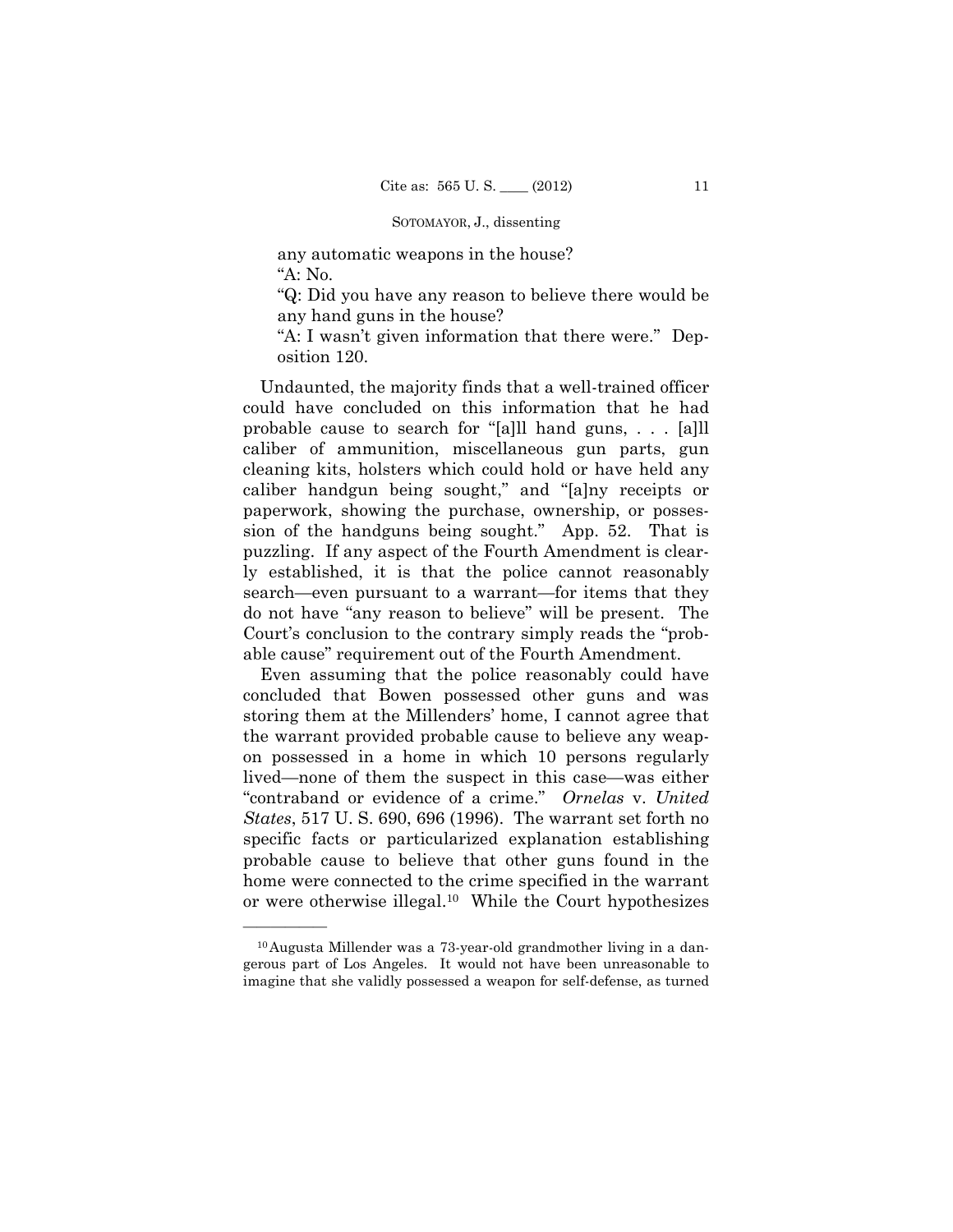that the police could have searched for all firearms to uncover evidence of yet unnamed crimes, *ante,* at 11–12, the warrant specified that the police were investigating one particular crime—"an assault with a deadly weapon." App. 55. And the police officers confirmed that their search was targeted to find the gun related to "the crime at issue." CA9 Brief 42; see also App. 52 (obtaining authorization to search for "*the item* being sought and or believed to be evidence in the case being investigated on this warrant" (emphasis added)).

The police told the Ninth Circuit that they searched for all firearms not because, as the majority hypothesizes, "there would be additional illegal guns among others that Bowen owned," *ante,* at 11–12, but on the dubious theory that "Kelly could have been mistaken in her description of the gun." App. to Pet. for Cert. 20–21. The Ninth Circuit properly dismissed that argument as carrying "little force." *Id.*, at 21. Its finding is unimpeachable, given that Kelly presented the police with a photograph of Bowen holding the specific gun used in the crime, and the police, the victim, and a witness to the crime all identified the gun as a sawed-off shotgun. See *id.,* at 20, 21, 24, 28.

Finally, the majority suggests that the officers could have reasonably believed that seizure of all firearms at the Millenders' residence was justified because those weapons might be possessed by Bowen "'with the intent to use them as a means of committing a public offense.'" *Ante,* at 12. But the warrant specified that the police sought only the shotgun used in this crime for that purpose. See App. 59 (statement of probable cause) ("Your Affiant also believes that the items sought will be in the possession of Jerry Ray Bowen and the recovery of *the weapon* could be invaluable in the successful prosecution of the suspect involved in this case, and the curtailment of further

out to be the case.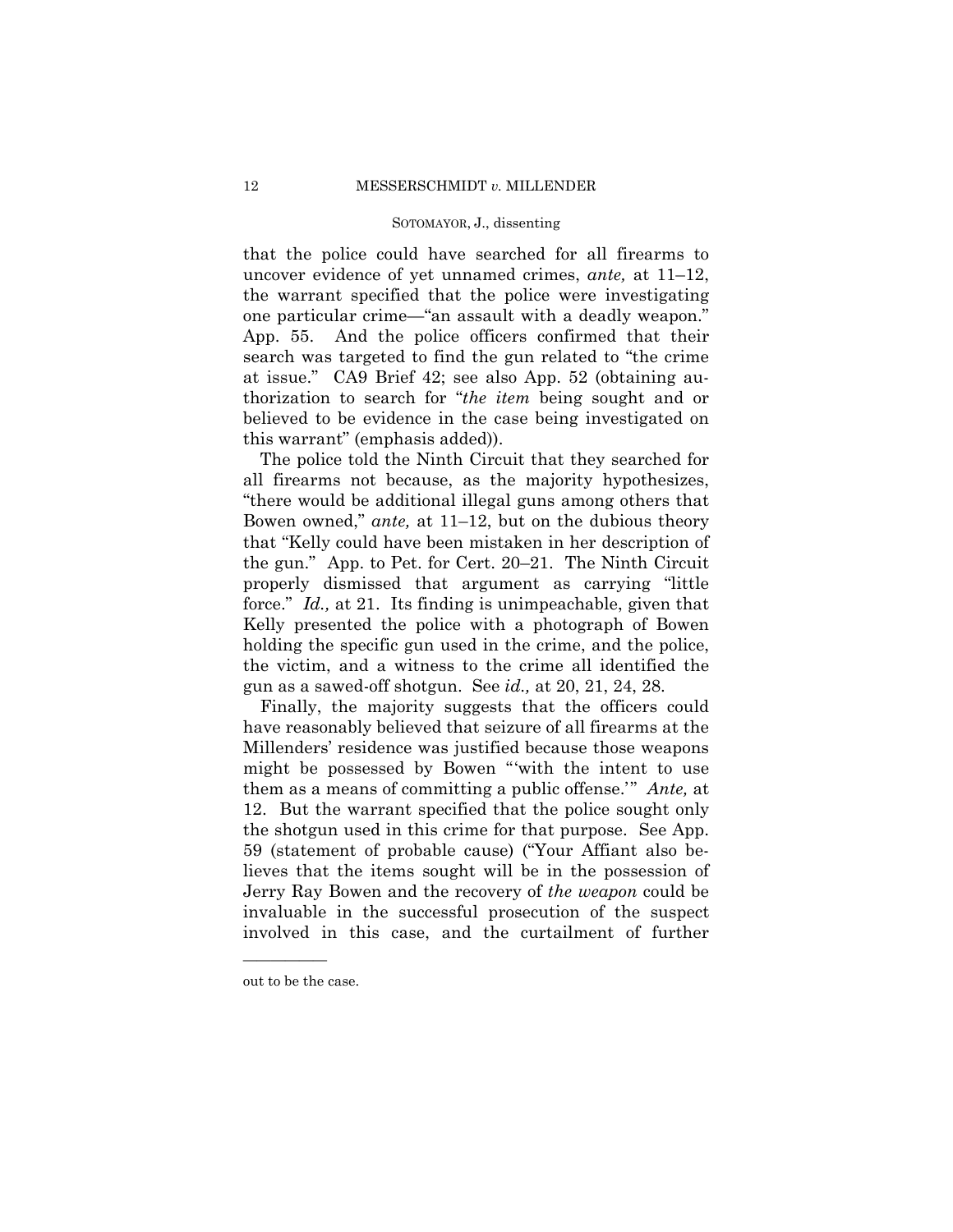crimes being committed" (emphasis added)).

## II

 approval of his warrant from a magistrate.11 *Ante,* at 18. The Court also finds error in the Court of Appeals' failure to find "pertinent" the fact that the officer sought Whether Detective Messerschmidt presented his warrant application to a magistrate surely would be "pertinent" to demonstrating his subjective good faith.12 But qualified immunity does not turn on whether an officer is motivated by good intentions or malice, but rather on the "objective reasonableness of an official's conduct." *Harlow* v. *Fitzgerald*, 457 U. S. 800, 818 (1982).

The majority asserts, without citation, that the magistrate's approval is relevant to objective reasonableness. That view, however, is expressly contradicted by our holding in *Malley* v. *Briggs*, 475 U. S. 335. There, we found that a police officer is not "entitled to rely on the judgment of a judicial officer in finding that probable cause exists and hence issuing the warrant," and explained that "[that] view of objective reasonableness is at odds with our development of that concept in *Harlow* and [*United States* v. *Leon*, 468 U. S. 897 (1984)]*.*" *Id.,* at 345. The appropriate qualified immunity analysis, we held, was not whether an

<sup>11</sup>Under California law, magistrates are the officials responsible for issuing search warrants. Cal. Penal Code Ann. §1523 (West 2011). 12To be clear, no one suggests petitioners acted with malice or in-

tended to be "misleading in omitting . . . facts," *ante,* at 10, n. 2, that illustrate why it would have been objectively unreasonable to search for the reasons the Court proposes. It is hardly surprising, for instance, that Detective Messerschmidt did not include in his affidavit further facts affirming that the crime was not gang related, given that he did not believe the crime was gang related and did not search for gangrelated material for that reason. See *supra*, at 7–8. The affidavit and warrant were perfectly consistent with the officers' stated reasons for their search—just not with the Court's own theories.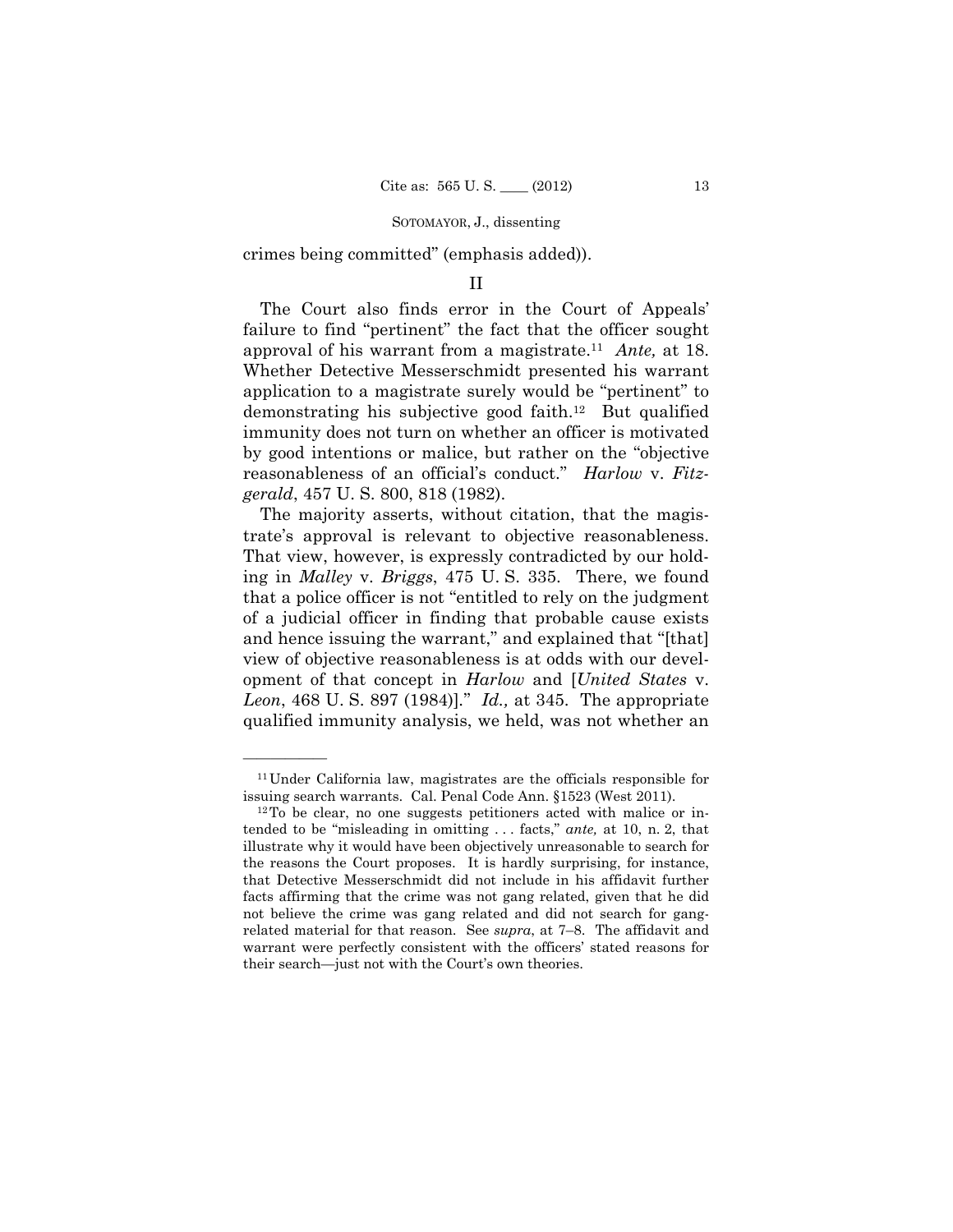officer reasonably relied on a magistrate's probable cause determination, but rather "whether a reasonably welltrained officer in petitioner's position would have known that his affidavit failed to establish probable cause and that he should not have *applied* for the warrant." *Ibid.*  (emphasis added).13 In such a case, "the officer's application for a warrant [would] not [be] objectively reasonable, because it create[s] the unnecessary danger of an unlawful arrest." *Ibid.* When "no officer of reasonable competence would have requested the warrant," a "magistrate [who] issues the warrant [makes] not just a reasonable mistake, but an unacceptable error indicating gross incompetence or neglect of duty." *Id.,* at 346, n. 9. In such cases, "[t]he officer . . . cannot excuse his own default by pointing to the greater incompetence of the magistrate." *Ibid.* 

In cases in which it would be not only wrong but unreasonable for any well-trained officer to seek a warrant, allowing a magistrate's approval to immunize the police officer's unreasonable action retrospectively makes little sense. By motivating an officer "to reflect, before submitting a request for a warrant, upon whether he has a reasonable basis for believing that his affidavit establishes probable cause," we recognized that our qualified immunity precedents had the "desirable" effect of "reduc[ing] the likelihood that the officer's request for a warrant will be premature," leading to "a waste of judicial resources" or "premature arrests." *Id.,* at 343. To the extent it proposes to cut back upon *Malley*, the majority will promote the opposite result—encouraging sloppy police work and exacerbating the risk that searches will not comport with the requirements of the Fourth Amendment.

<sup>13</sup>Two Justices wrote separately, disagreeing with the majority because they believed that "substantial weight should be accorded the judge's finding of probable cause." *Malley*, 475 U. S., at 346 (Powell, J., joined by Rehnquist, C. J., concurring in part and dissenting in part).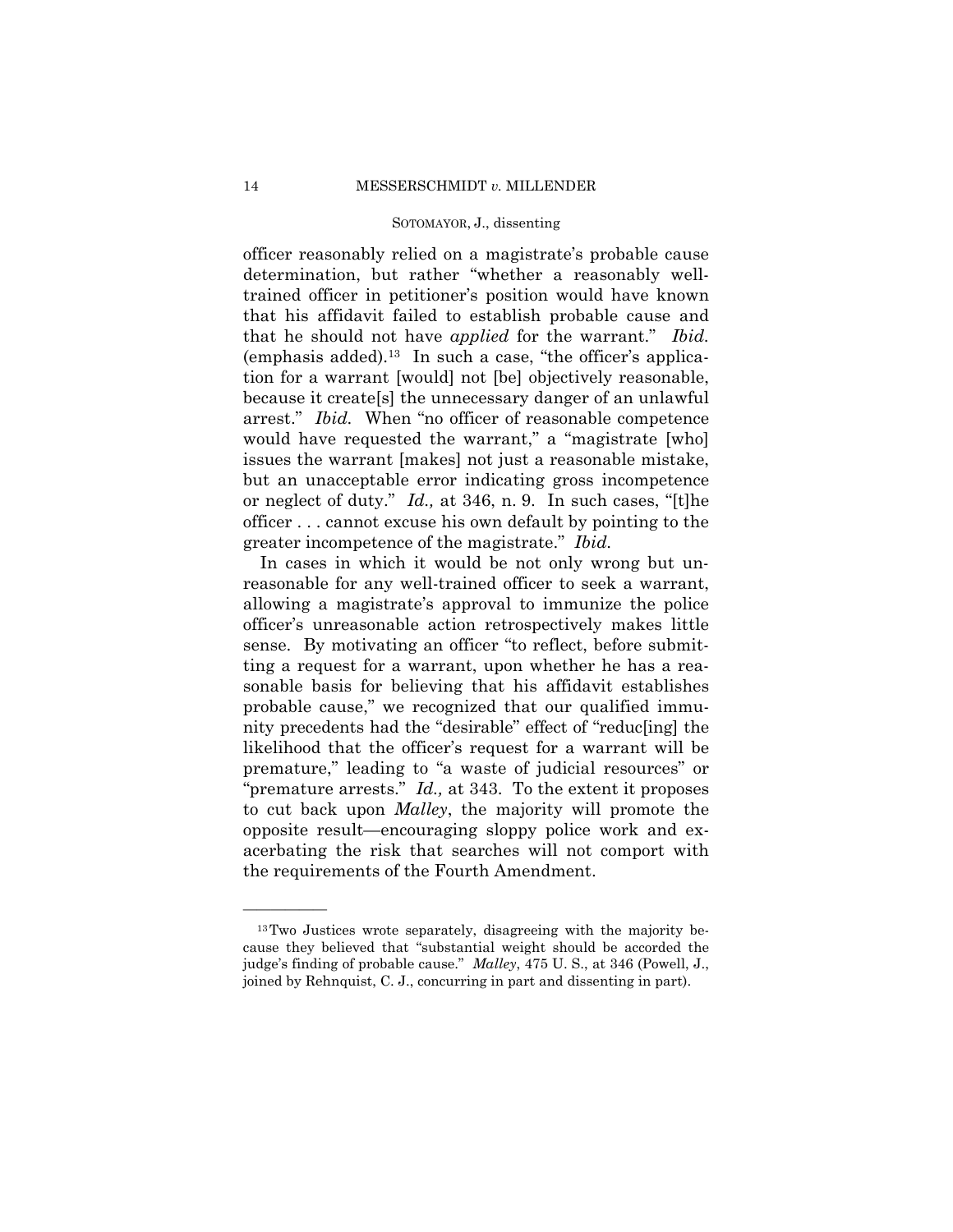The Court also makes much of the fact that Detective Messerschmidt sent his proposed warrant application to two superior police officers and a district attorney for review. Giving weight to that fact would turn the Fourth Amendment on its head. This Court made clear in *Malley* that a police officer acting unreasonably cannot obtain qualified immunity on the basis of a neutral magistrate's approval. It would be passing strange, therefore, to immunize an officer's conduct instead based upon the approval of other police officers and prosecutors.14 See *Johnson* v. *United States*, 333 U. S. 10, 14 (1948) (opinion of Jackson, J.) ("When the right of privacy must reasonably yield to the right of search is, as a rule, to be decided by a judicial officer, not by a policeman or government enforcement agent"). The effect of the Court's rule, however, is to hold blameless the "plainly incompetent" action of the police officer seeking a warrant because of the "plainly incompetent" approval of his superiors and the district attorney. See *ante,* at 16–18; see also *ante,* at 3–4 (opinion of KAGAN, J.). Under the majority's test, four wrongs apparently make a right. I cannot agree, however, that the "objective legal reasonableness of an official's acts," *Harlow*, 457 U. S., at 819, turns on the number of police officers or prosecutors who improperly sanction a search that violates the Fourth Amendment.

# III

Police officers perform a difficult and essential service to society, frequently at substantial risk to their personal

<sup>14</sup> In the famous case of *Wilkes* v. *Wood*, Lofft 1, 98 Eng. Rep. 489 (C. P. 1763), one of the seminal events informing the Framers' development of the Fourth Amendment, the Undersecretary of State who searched the home of John Wilkes pursuant to a general warrant was subjected to monetary damages notwithstanding that his superior, Lord Halifax, issued the warrant. See *Boyd* v. *United States*, 116 U. S. 616, 626 (1886).